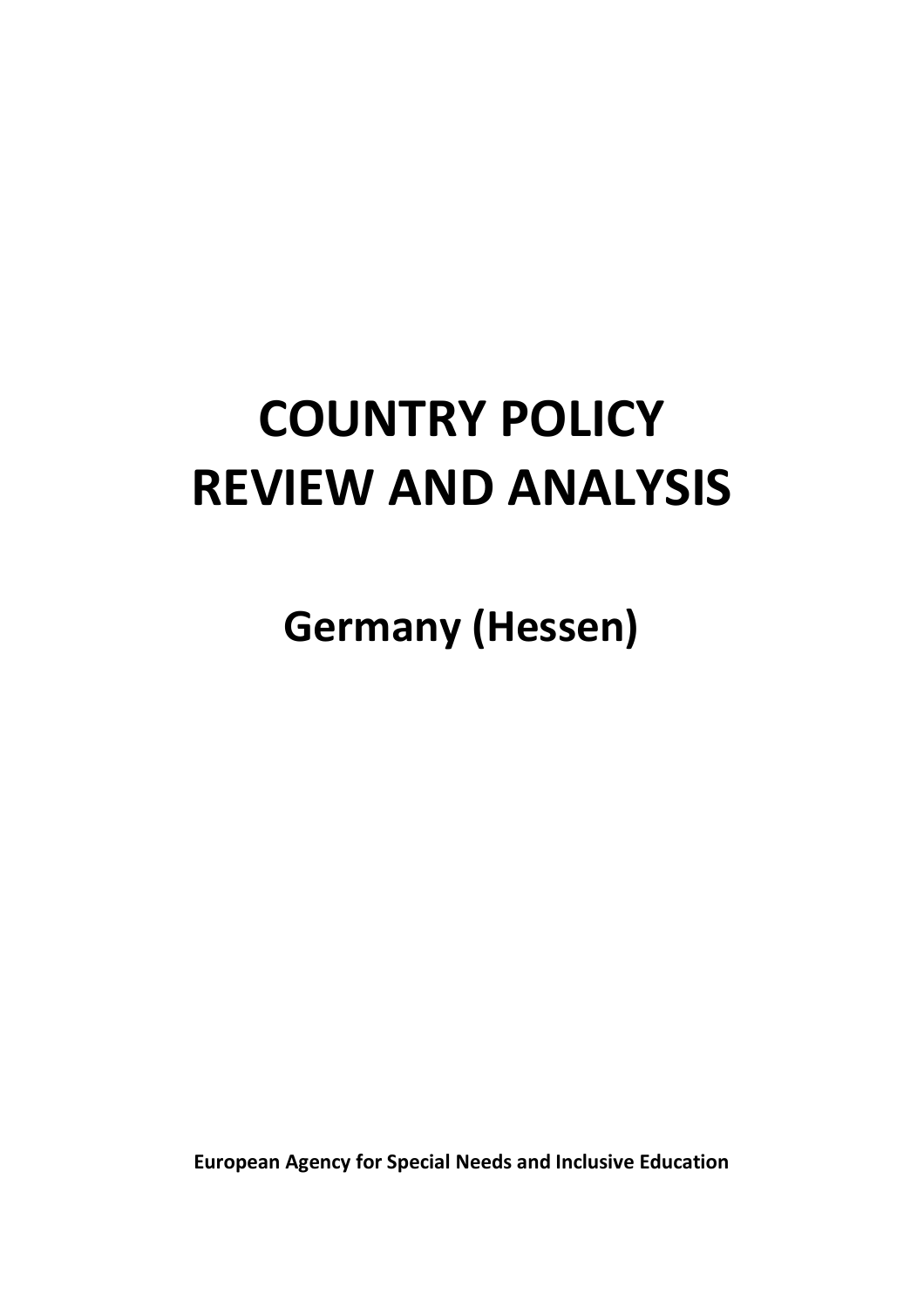

The European Agency for Special Needs and Inclusive Education (the Agency) is an independent and self-governing organisation. The Agency is co-funded by the ministries of education in its member countries and by the European Commission via an operating grant within the European Union (EU) Erasmus+ education programme (2014–2020).



Co-funded by the Erasmus+ Programme of the European Union

The European Commission support for the production of this publication does not constitute an endorsement of the contents which reflects the views only of the authors, and the Commission cannot be held responsible for any use which may be made of the information contained therein.

The views expressed by any individual in this document do not necessarily represent the official views of the Agency, its member countries or the Commission.

Extracts from the document are permitted provided that a clear reference to the source is given. This document should be referenced as follows: European Agency for Special Needs and Inclusive Education, 2020. *Country Policy Review and Analysis: Germany (Hessen)*. Odense, Denmark

The information in this document was current in May 2020.

Further information about the Country Policy Review and Analysis (CPRA) activities is available on the [CPRA web area.](https://www.european-agency.org/projects/country-policy-review-and-analysis)

#### © **European Agency for Special Needs and Inclusive Education 2020**

Secretariat Østre Stationsvej 33 DK-5000 Odense C Denmark Tel: +45 64 41 00 20 [secretariat@european-agency.org](mailto:secretariat@european-agency.org)

Brussels Office Rue Montoyer, 21 BE-1000 Brussels Belgium Tel: +32 2 213 62 80 [brussels.office@european-agency.org](mailto:brussels.office@european-agency.org)

#### **[www.european-agency.org](http://www.european-agency.org/)**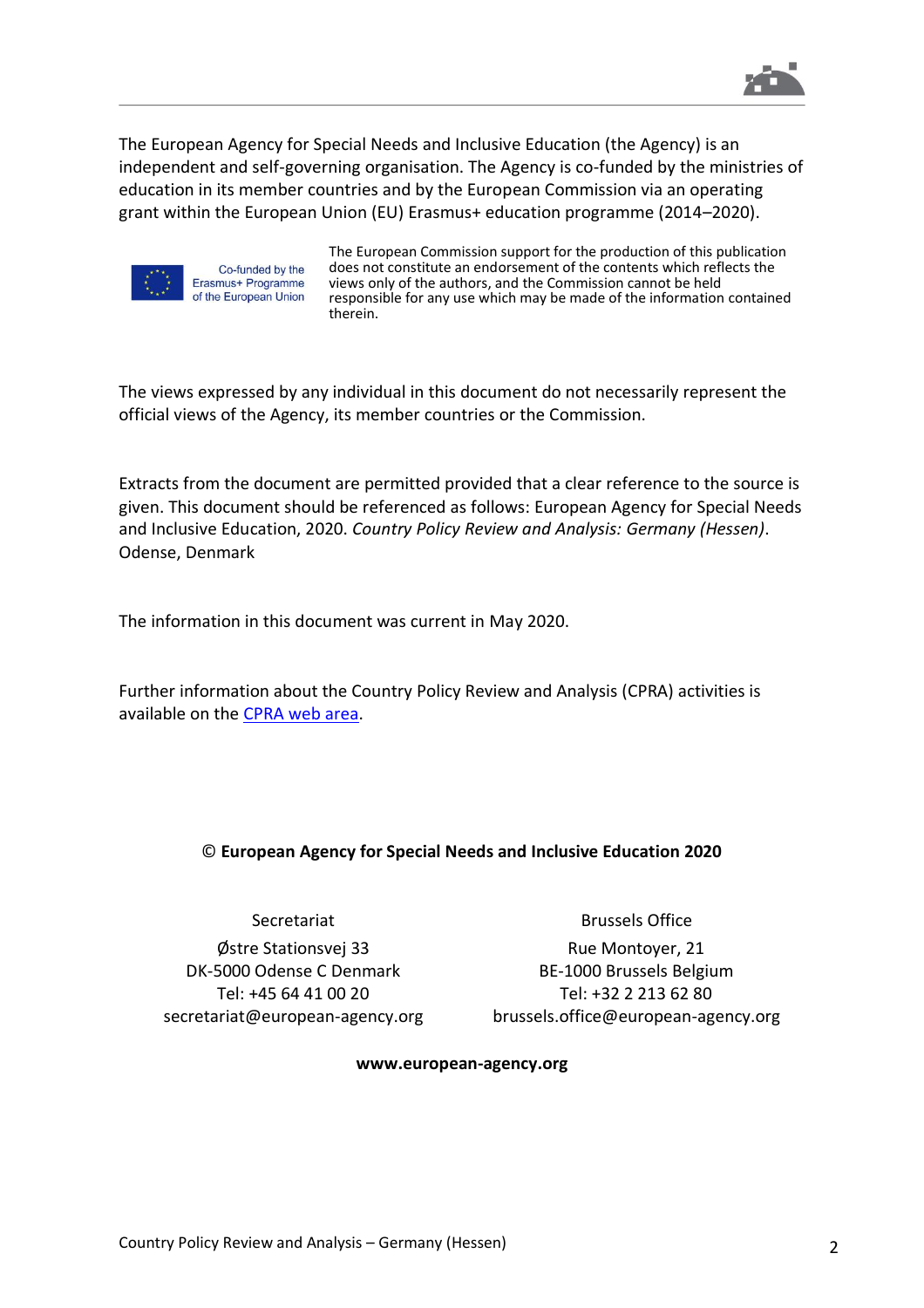

# **Section 1: Country priorities for education**

The text below presents the main country priorities in the field of education, with special attention to the development of inclusive education.

Information is divided into German National Policy and Hessen Policy. Unless stated otherwise, National Policy also applies in Hessen.

# **Country priorities**

In the Federal Republic of Germany, responsibility for the education system is determined by the federal structure of the state. Under the Basic Law (*Grundgesetz* – R1) the individual Länder must exercise governmental powers and fulfil governmental responsibility, unless the Basic Law allows for any other arrangement. In July 2004, the Federation and the Länder adopted a joint strategy for lifelong learning in Germany (*Strategie für Lebenslanges Lernen in der Bundesrepublik Deutschland*). The strategy aims to demonstrate how learning can be encouraged and supported for all citizens of all ages and at all life stages.

The Länder's reform measures arising from this strategy particularly concern, for example:

- expanding full-day offers with the aim of extended educational and support options;
- raising the educational level of disadvantaged people;
- improving linguistic competence;
- improving dovetailing of the pre-school and primary school sectors;
- improving school education, reading competence and the understanding of mathematical and scientific correlations;
- vocational orientation measures and measures to improve transition from school to work;
- strengthening the link between vocational and higher education;
- laws to improve the Federation's and the Länder's identification and recognition of professional qualifications acquired abroad;
- increasing the higher education graduation rate and that of comparable qualifications.

[\(The Education System in the Federal Republic of Germany 2016/2017](https://www.kmk.org/dokumentation-statistik/informationen-zum-deutschen-bildungssystem/dossier-englisch.html) – [Ongoing](https://www.kmk.org/fileadmin/Dateien/pdf/Eurydice/Bildungswesen-engl-pdfs/reforms.pdf)  [reforms and policy initiatives,](https://www.kmk.org/fileadmin/Dateien/pdf/Eurydice/Bildungswesen-engl-pdfs/reforms.pdf) p. 301; *[Aufstieg durch Bildung](https://www.gwk-bonn.de/fileadmin/Redaktion/Dokumente/Papers/Qualifizierungsinitiative-Umsetzungsbericht-2015.pdf) – Die [Qualifizierungsinitiative für Deutschland: Bericht zur Umsetzung 2015](https://www.gwk-bonn.de/fileadmin/Redaktion/Dokumente/Papers/Qualifizierungsinitiative-Umsetzungsbericht-2015.pdf)*[; European](http://ec.europa.eu/europe2020/pdf/csr2015/nrp2015_germany_en.pdf)  [Semester\)](http://ec.europa.eu/europe2020/pdf/csr2015/nrp2015_germany_en.pdf)

In addition to these reform measures, the Hessian government agreed:

• that the ultimate goal of education for all children should be their best possible support, their participation in society and guidance to a self-determined life;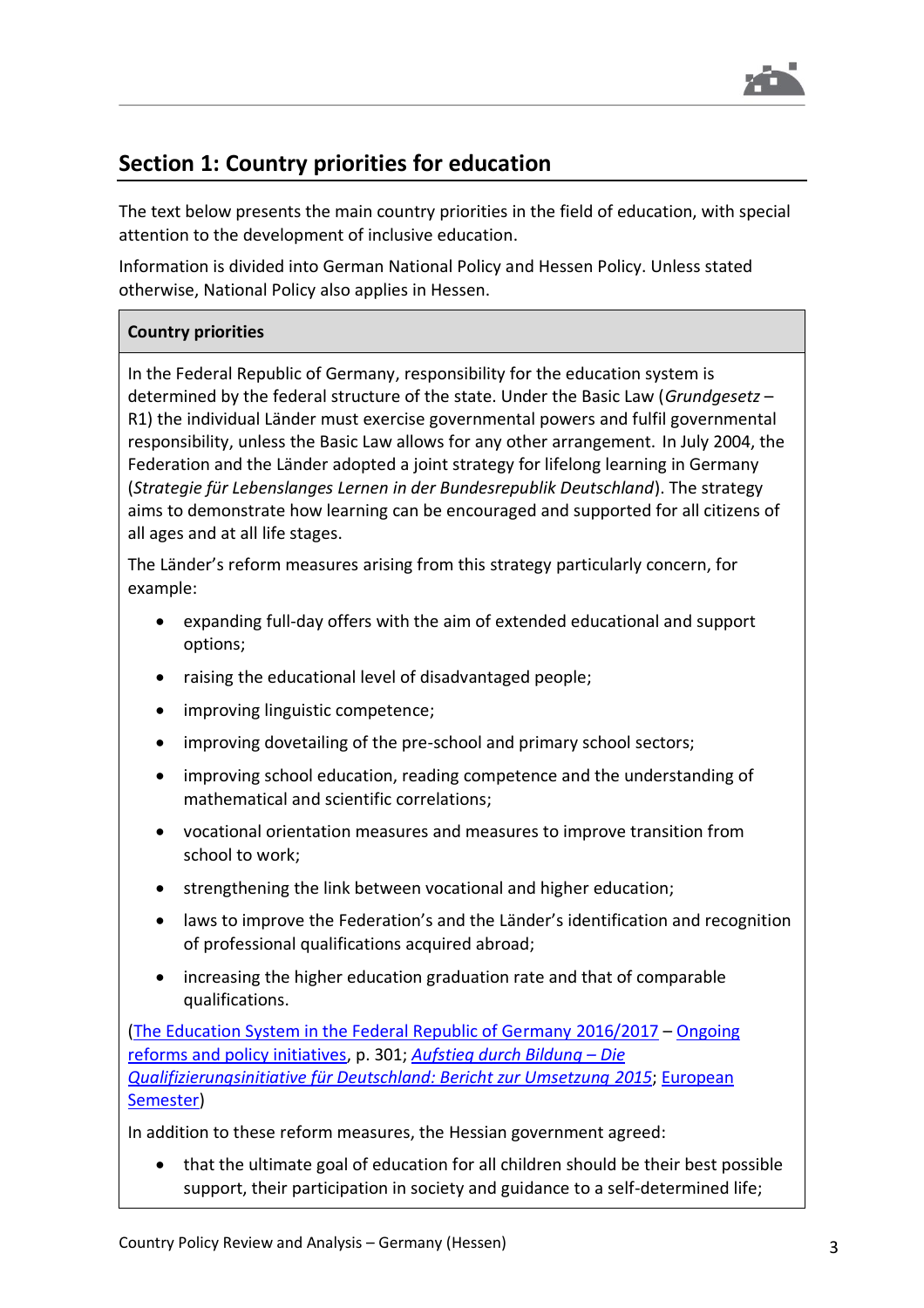

#### **Country priorities**

- that it is important to consider each child individually within their individual options;
- that inclusive schooling and special schools will co-exist and that parents have the right to choose between them;
- that the transition from early childhood and kindergarten to elementary school should be linked more closely;
- that all pupils should master basic skills in literacy, numeracy and the German language;
- to extend bilingual education;
- to achieve the learning outcomes of all pupils, including those with special needs and high learning outcomes;
- to highlight the role of personal, social and emotional skills as essential for the personality development of children and adolescents;
- to support schools, e.g. through multi-professional teams consisting of teachers, socio-educational professionals and special education teachers;
- to expand all-day offers in school.

(*[Aufbruch im Wandel durch Haltung, Orientierung und Zusammenhalt](https://www.hessen.de/sites/default/files/media/staatskanzlei/koalitionsvertrag_20._wahlperiode.pdf)*)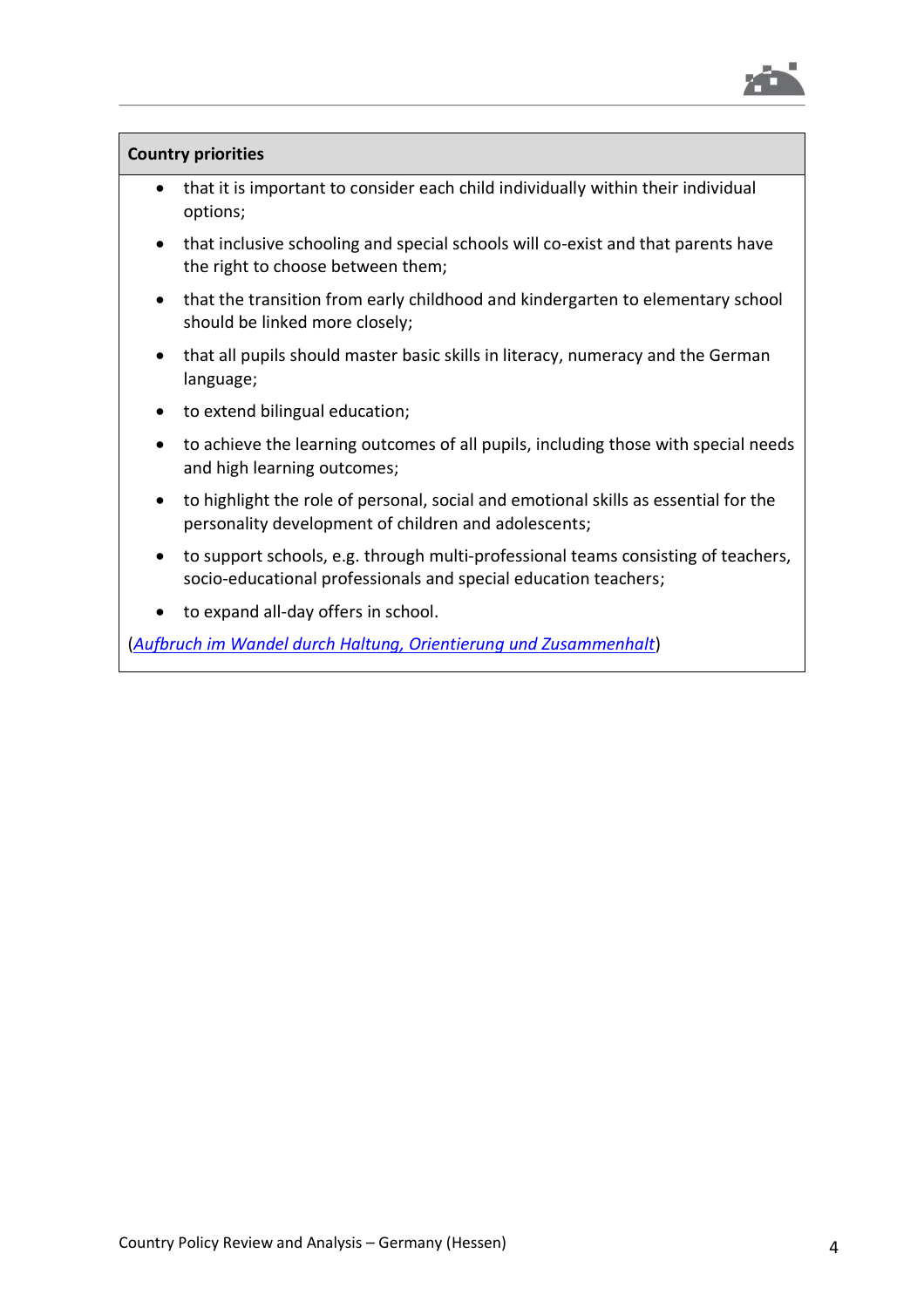# **Section 2: Analysis grid**

|  |  | Measure 1: To improve inclusive education and to ensure that good quality education is accessible for all |
|--|--|-----------------------------------------------------------------------------------------------------------|
|--|--|-----------------------------------------------------------------------------------------------------------|

| <b>Agency recommendation</b>                                                                                                                                                                                                                                                                                                                                                          | <b>Findings</b>                                                                                                                                                                                                                                                                                                                                                                                                                                                                                                                                                                                                                                                                                                                                                                                                                                                                                                                                                                                                              |
|---------------------------------------------------------------------------------------------------------------------------------------------------------------------------------------------------------------------------------------------------------------------------------------------------------------------------------------------------------------------------------------|------------------------------------------------------------------------------------------------------------------------------------------------------------------------------------------------------------------------------------------------------------------------------------------------------------------------------------------------------------------------------------------------------------------------------------------------------------------------------------------------------------------------------------------------------------------------------------------------------------------------------------------------------------------------------------------------------------------------------------------------------------------------------------------------------------------------------------------------------------------------------------------------------------------------------------------------------------------------------------------------------------------------------|
| 1.1 There is a clearly stated policy<br>for the promotion of quality in<br>inclusive education.<br>(Policy aims to widen access to<br>education and to promote full<br>participation and opportunities for<br>all learners vulnerable to exclusion<br>to realise their potential. Policy<br>outlines how education<br>policy-makers need to take<br>responsibility for all learners.) | <b>National Policy</b><br>1.1.1 In July 2004, the Federation and the Länder adopted a joint strategy for lifelong learning in Germany<br>(Strategie für Lebenslanges Lernen in der Bundesrepublik Deutschland). Lifelong learning includes all formal,<br>non-formal and informal learning. One development focus is equity of access. (National Overview)<br>1.1.2 By implementing the United Nations Convention on the Rights of Persons with Disabilities (UNCRPD),<br>the Länder are increasingly creating the prerequisites for teaching pupils with special educational needs<br>(SEN) in mainstream schools with the same learning objectives as other pupils, and in some cases with<br>different learning objectives. In addition, the Länder are developing different forms of access to the<br>mainstream school system or joint teaching for pupils who have different learning objectives. (The<br>Education System in the Federal Republic of Germany 2016/2017 - Educational Support and Guidance,<br>p. 253) |
|                                                                                                                                                                                                                                                                                                                                                                                       | <b>Hessen Policy</b>                                                                                                                                                                                                                                                                                                                                                                                                                                                                                                                                                                                                                                                                                                                                                                                                                                                                                                                                                                                                         |
|                                                                                                                                                                                                                                                                                                                                                                                       | 1.1.3 (6) Schools should be designed to enable the common education and learning of all learners to the<br>highest possible extent. They should take into account individual physical, social, emotional and cognitive<br>development, and ensure that they are promoted appropriately. Schools must prevent impending failure<br>and other impairments of learning, language and physical, social and emotional development with<br>preventive measures. Pupils with partial performance disorders are entitled to individual support. Highly<br>gifted pupils should be supported in their development by counselling and supplementary educational<br>offers. (Hessian School Law 2017: Principles for Realisation)                                                                                                                                                                                                                                                                                                       |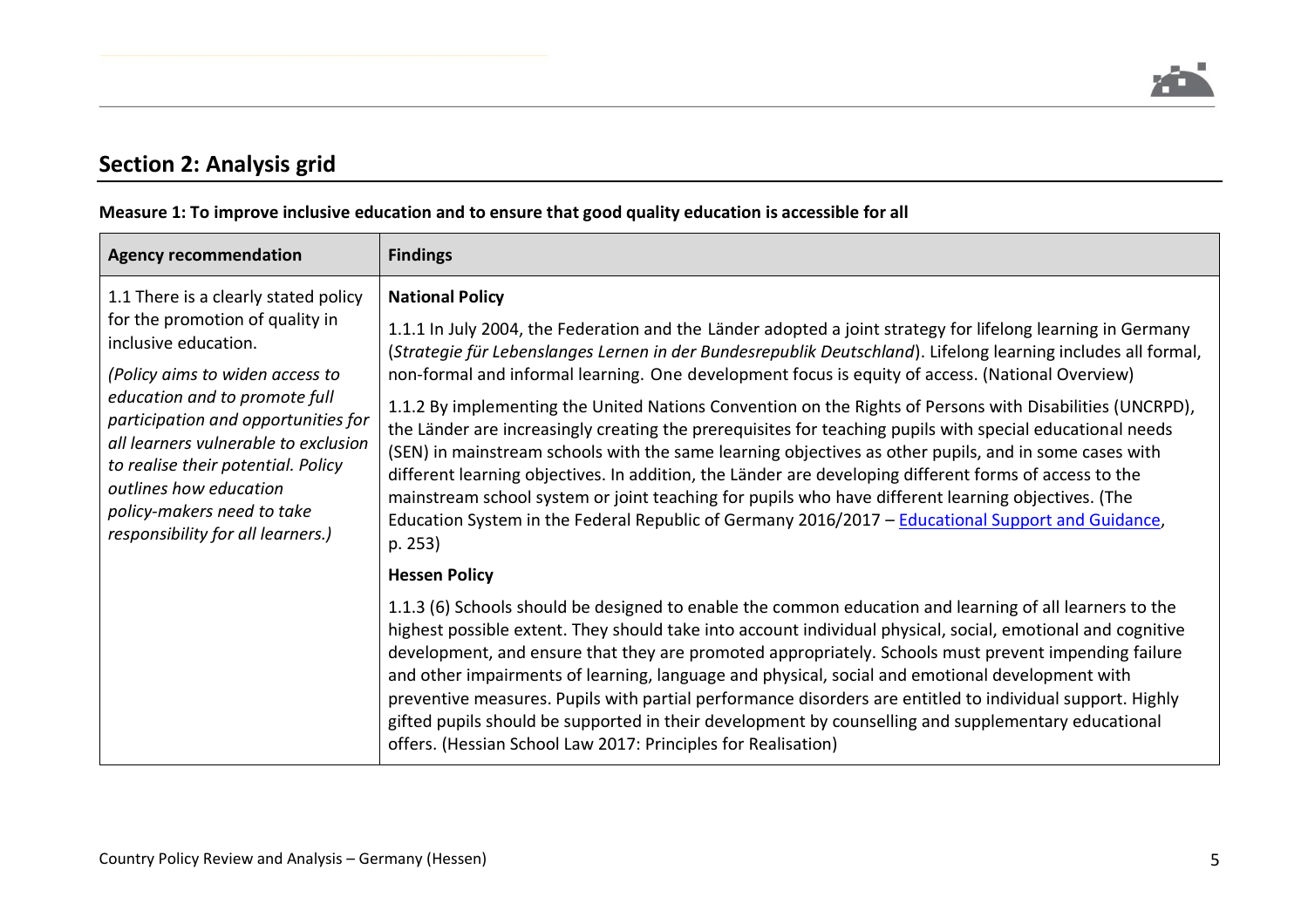

| <b>Agency recommendation</b>                                                                                                                                                                                                                 | <b>Findings</b>                                                                                                                                                                                                                                                                                                                                                                                                                                                                                                                                                                                                                                                                                                                                                                                                                                                                                                                                                                                                                           |
|----------------------------------------------------------------------------------------------------------------------------------------------------------------------------------------------------------------------------------------------|-------------------------------------------------------------------------------------------------------------------------------------------------------------------------------------------------------------------------------------------------------------------------------------------------------------------------------------------------------------------------------------------------------------------------------------------------------------------------------------------------------------------------------------------------------------------------------------------------------------------------------------------------------------------------------------------------------------------------------------------------------------------------------------------------------------------------------------------------------------------------------------------------------------------------------------------------------------------------------------------------------------------------------------------|
| 1.2 Legislation and policy are<br>consistent with the principles of<br>the UNCRC and the UNCRPD.<br>(Legislation and policy and<br>upholds the right of all learners to<br>full participation in school with<br>their own local peer group.) | <b>National Policy</b><br>1.2.1 The right of children with disabilities to education and training appropriate to their needs is stated in<br>the Basic Law (Grundgesetz, Art. $3 - R1$ ), in Book Twelve of the Social Code (Sozialgesetzbuch XII -<br>Sozialhilfe) and in the Länder constitutions (R14-29).<br>1.2.2 On 18 November 2010, the Kultusministerkonferenz (Standing Conference of the Ministers of<br>Education and Cultural Affairs of the Länder in the Federal Republic of Germany - KMK) adopted a position<br>paper on 'Educational and legal aspects in the implementation of the United Nations Convention of<br>13 December 2006 on the Rights of Persons with Disabilities in school education'<br>(Behindertenrechtskonvention - VN-BRK in der schulischen Bildung; National Overview)<br>1.2.3 In October 2011, the KMK adopted the decision for inclusive education of children and young people<br>with disabilities in schools (Inklusive Bildung von Kindern und Jugendlichen mit Behinderungen in Schulen). |
|                                                                                                                                                                                                                                              | The recommendations are guided by the United Nations Convention on the Rights of the Child (UNCRC) and<br>the UNCRPD. They set out the framework conditions for increasingly inclusive educational practice in<br>general education and vocational schools. (The Education System in the Federal Republic of Germany<br>2016/2017 - Educational Support and Guidance, p. 252)                                                                                                                                                                                                                                                                                                                                                                                                                                                                                                                                                                                                                                                             |
|                                                                                                                                                                                                                                              | <b>Hessen Policy</b>                                                                                                                                                                                                                                                                                                                                                                                                                                                                                                                                                                                                                                                                                                                                                                                                                                                                                                                                                                                                                      |
|                                                                                                                                                                                                                                              | 1.2.4 Every young person has a right to education. This right is guaranteed by a school system that must be<br>established and maintained in accordance with this law. Individual educational rights arise from this right to<br>education if they are determined by the conditions and content of this Act or by this Act.                                                                                                                                                                                                                                                                                                                                                                                                                                                                                                                                                                                                                                                                                                               |
|                                                                                                                                                                                                                                              | 1.2.5 No gender, disability, country of origin or confession of religion or the economic or social status of the<br>parents shall determine the admission to a school. (The Education System in the Federal Republic of<br>Germany 2016/2017 - Educational Support and Guidance, p. 251; Hessian School Law 2017: § 1 Right to<br>school education)                                                                                                                                                                                                                                                                                                                                                                                                                                                                                                                                                                                                                                                                                       |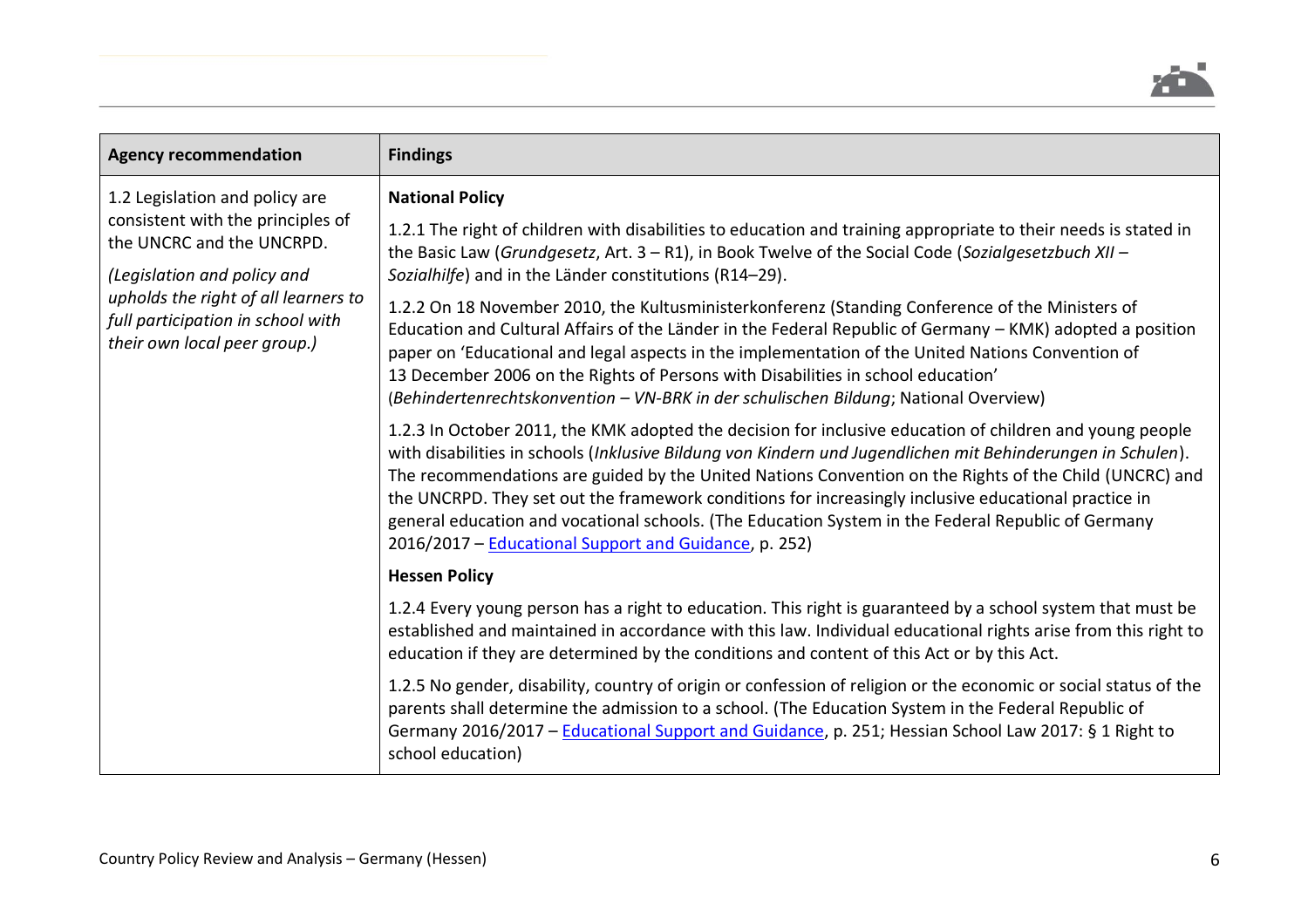

| <b>Agency recommendation</b>                                                                                                                                                                                                                                 | <b>Findings</b>                                                                                                                                                                                                                                                                                                                                                                                                                                                                                                                                                                                                                                                                                                                                                                                                                                                                                  |
|--------------------------------------------------------------------------------------------------------------------------------------------------------------------------------------------------------------------------------------------------------------|--------------------------------------------------------------------------------------------------------------------------------------------------------------------------------------------------------------------------------------------------------------------------------------------------------------------------------------------------------------------------------------------------------------------------------------------------------------------------------------------------------------------------------------------------------------------------------------------------------------------------------------------------------------------------------------------------------------------------------------------------------------------------------------------------------------------------------------------------------------------------------------------------|
| 1.3 The concept of inclusion is<br>clarified in education policy as an<br>agenda that increases quality and<br>equity for all learners.<br>(Policy aims to address<br>underachievement of all<br>vulnerable groups including<br>children with disabilities.) | <b>Hessen Policy</b><br>Inclusion is a development task embedded in the continuous quality development of inclusive general<br>schools. Schools with an inclusive school culture also strive to provide the best possible support for all pupils<br>to help them develop their personalities and thus enable them to participate actively and equally in society.<br>Pupils with comprehensive impairments or disabilities are offered educational, counselling and support<br>services at around 1,200 general schools in Hessen. All general schools, vocational schools and special<br>schools in Hessen are regionally networked to form inclusive school alliances (iSB). The special education<br>advice and support centres are part of the iSB.<br>(Regulation on Teaching, Education and Special Needs Education of Pupils with Impairments or Disabilities -<br><b>VOSB, May 2012)</b> |
| 1.4 Legislation and policy for<br>inclusive education is<br>cross-sectoral.<br>(Policy outlines procedures to<br>ensure the efficient co-ordination<br>of services, as well as clearly<br>defining roles and responsibilities.)                              | <b>National Policy</b><br>1.4.1 Close co-operation is needed between schools and parents, between teachers, and between schools<br>and other agencies concerned, e.g. public health agencies, medical services, youth welfare services. (The<br>Education System in the Federal Republic of Germany 2016/2017 - Organisation and Governance, p. 60)                                                                                                                                                                                                                                                                                                                                                                                                                                                                                                                                              |
| 1.5 There is a long-term<br>multi-level policy framework for<br>implementing quality inclusive<br>education at national, regional<br>and / or organisational levels.                                                                                         | <b>Hessen Policy</b><br>1.5.1 Inclusive schooling for pupils with SEN takes place as a regular form in the mainstream school, in close<br>co-operation with special educational advisory and support centres and, if necessary, with special schools. In<br>planning and implementing inclusive schooling, special education teachers and mainstream school teachers<br>work together in accordance with the individual development plan (§ 49 (4)). Special educational counselling                                                                                                                                                                                                                                                                                                                                                                                                             |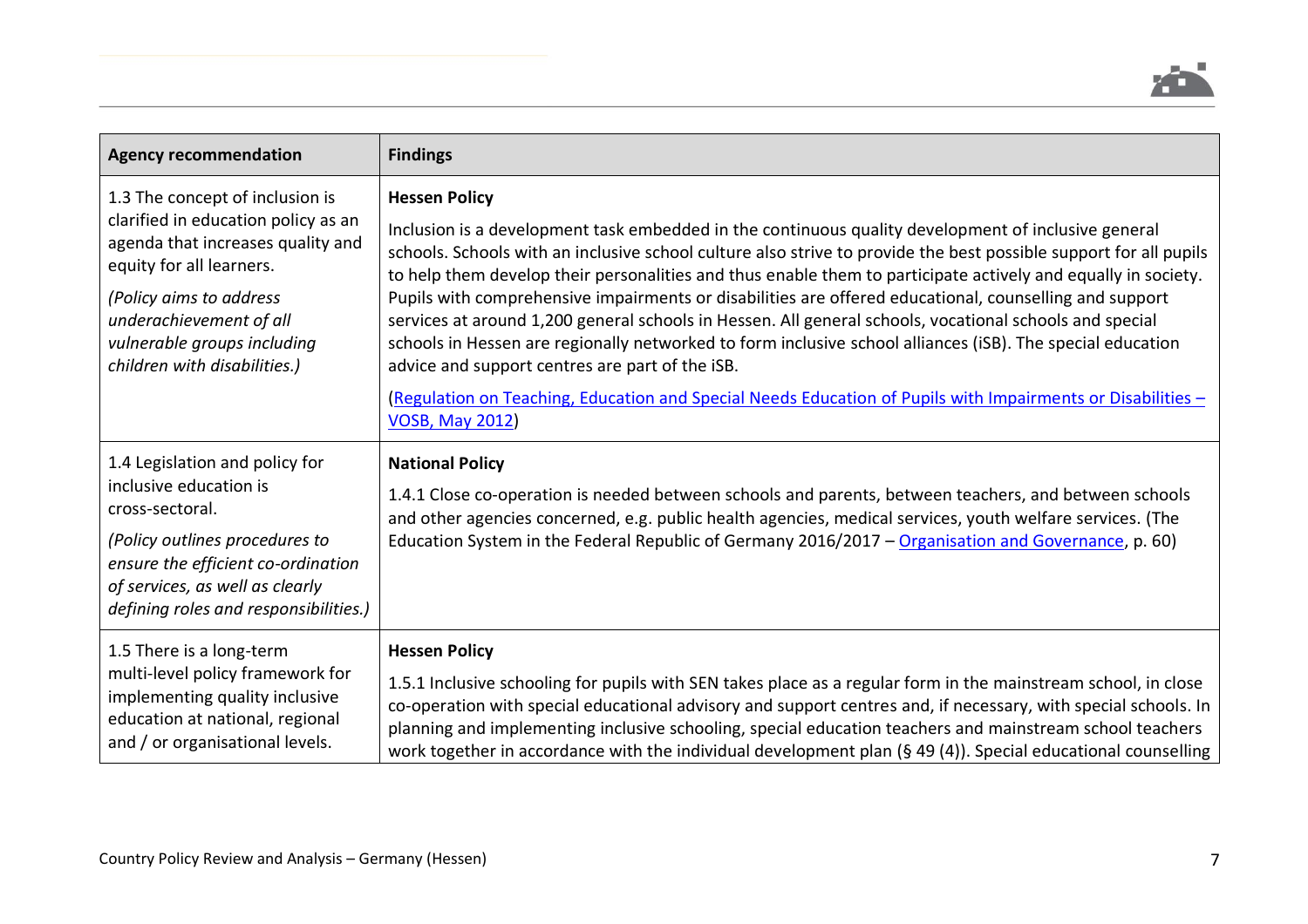

| <b>Agency recommendation</b>                                                                        | <b>Findings</b>                                                                                                                                                                                                                                                                                                                                                                                                                                                                                                                                             |
|-----------------------------------------------------------------------------------------------------|-------------------------------------------------------------------------------------------------------------------------------------------------------------------------------------------------------------------------------------------------------------------------------------------------------------------------------------------------------------------------------------------------------------------------------------------------------------------------------------------------------------------------------------------------------------|
|                                                                                                     | and support centres and the school inspectorate provide counselling for inclusive education. (Hessian School<br>Law: § 51 Inclusive schooling in the mainstream school)                                                                                                                                                                                                                                                                                                                                                                                     |
|                                                                                                     | 1.5.2 New regulations on inclusive school alliances - All mainstream schools, vocational schools, special<br>schools and support centres in Hessen form regional inclusive school alliances (iSB). In an inclusive school<br>alliance, schools are grouped together under the supervision of headteachers and school boards. They work<br>at regional level to address resources, quality and placement in mainstream schools and provide support for<br>pupils with and without statements of special needs. (Hessian School Law Inklusive Schulbündnisse) |
| 1.6 Policy outlines how education<br>policy-makers need to take<br>responsibility for all learners. |                                                                                                                                                                                                                                                                                                                                                                                                                                                                                                                                                             |
| 1.7 Policy has the goal of                                                                          | <b>National Policy</b>                                                                                                                                                                                                                                                                                                                                                                                                                                                                                                                                      |
| supporting all teachers to have<br>positive attitudes towards all<br>learners.                      | 1.7.1 The curricula for schools explicitly grant a lot of freedom to teachers. They encourage teachers to focus<br>on learners' individual development and special needs, rather than on formal teaching objectives. (The<br>Education System in the Federal Republic of Germany 2016/2017 - Organisation and Governance, p. 52)                                                                                                                                                                                                                            |
|                                                                                                     | <b>Hessen Policy</b>                                                                                                                                                                                                                                                                                                                                                                                                                                                                                                                                        |
|                                                                                                     | 1.7.2 Teachers educate, teach, advise and supervise on their own responsibility within the framework of the<br>principles and goals of the Hessian School Law. They must maintain political, religious and ideological<br>neutrality in school and teaching and are required to receive regular training. (Hessian School Law §§ 86)                                                                                                                                                                                                                        |
|                                                                                                     | 1.7.3 The Hessian Checklist for Inclusion helps to review teachers' attitudes and values as part of their own<br>and their schools' development. It describes school development as a continuous process of quality<br>development. The checklist supports schools by systematically drawing attention to different, binding facets<br>and quality aspects. It invites them to gather the perceptions of the individuals involved about the school's<br>level of development and discuss them together with development goals in mind.                      |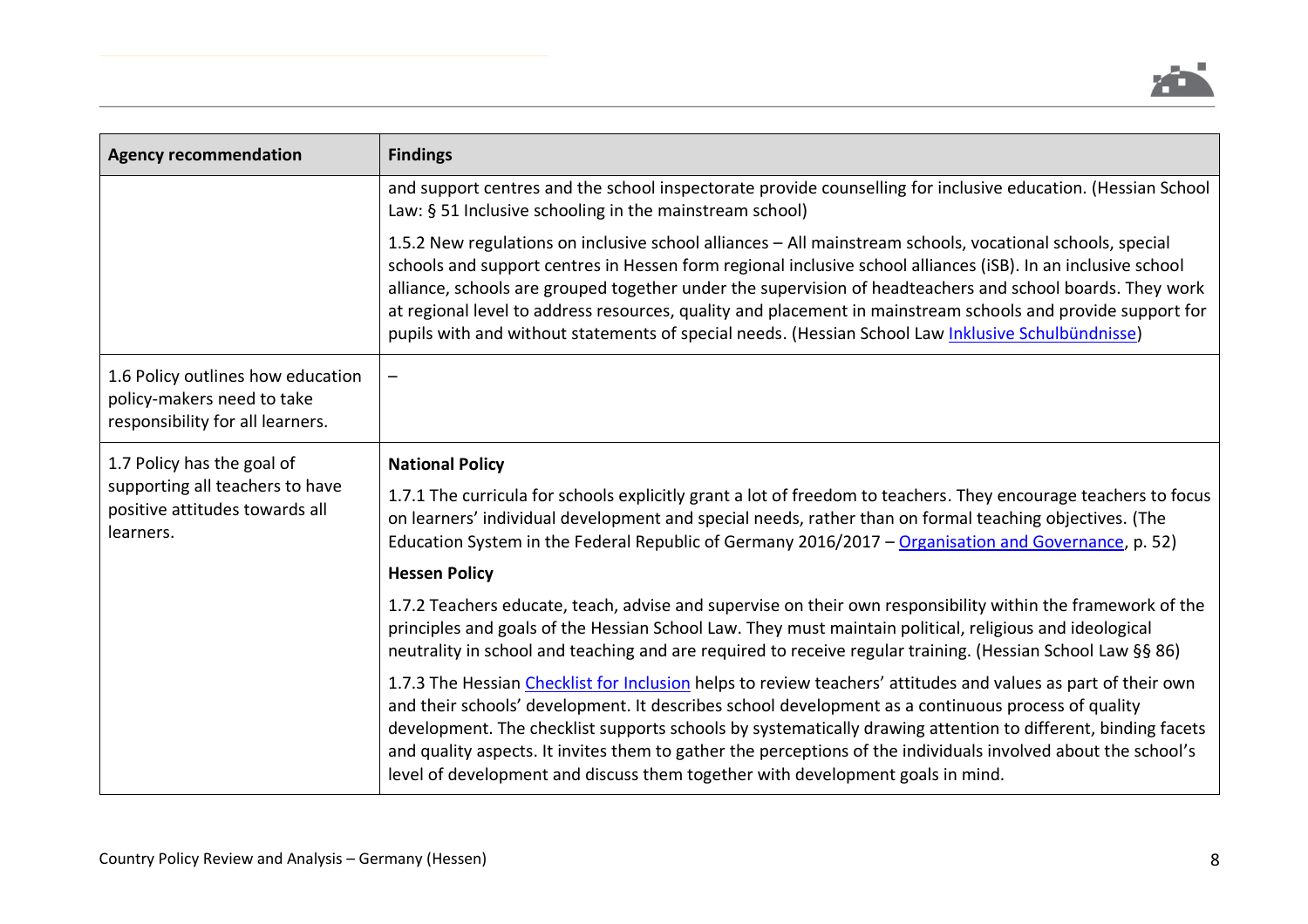

| <b>Agency recommendation</b> | <b>Findings</b>                                                                                                                                                                                                                                                                                                                                                                                       |
|------------------------------|-------------------------------------------------------------------------------------------------------------------------------------------------------------------------------------------------------------------------------------------------------------------------------------------------------------------------------------------------------------------------------------------------------|
|                              | The quality aspects are:                                                                                                                                                                                                                                                                                                                                                                              |
|                              | funding and personal resources;<br>$\bullet$                                                                                                                                                                                                                                                                                                                                                          |
|                              | goals and strategies regarding quality development;<br>$\bullet$                                                                                                                                                                                                                                                                                                                                      |
|                              | leadership and management;<br>$\bullet$                                                                                                                                                                                                                                                                                                                                                               |
|                              | professionalism;                                                                                                                                                                                                                                                                                                                                                                                      |
|                              | school culture;<br>$\bullet$                                                                                                                                                                                                                                                                                                                                                                          |
|                              | teaching and learning;<br>$\bullet$                                                                                                                                                                                                                                                                                                                                                                   |
|                              | results and effects.<br>$\bullet$                                                                                                                                                                                                                                                                                                                                                                     |
|                              | The goal is a self-image and the practice of a 'school for all'. The repeated use of the checklist after<br>appropriate long development phases can accompany change processes and reflect changes in perception.                                                                                                                                                                                     |
| 1.8 Policy requires learning | <b>Hessen Policy</b>                                                                                                                                                                                                                                                                                                                                                                                  |
| material to be accessible.   | 1.8.1 Regulations on contracts with publishers state that they must supply print-ready files to media centres<br>to print in different formats, e.g. Braille/colour (over 2,000 school text books annually) for learners with<br>visual impairments. They also support users of augmentative communication (Contract for easier access to<br>educational books, HKM 10.12.2014)                       |
|                              | 1.8.2 Easy to read German literature (leichte Sprache) is produced by publishers, e.g. Klett Publisher: Easy<br>language literature for pupils.                                                                                                                                                                                                                                                       |
|                              | 1.8.3 Support centres for blind, deaf, hearing impaired (HI) and visually impaired (VI) learners provide<br>specialist resources (for VI HI physical disabilities) and advise on suppliers. Early childhood education and<br>kindergarten receive specialist resources from the health insurance or social ministry/school municipality<br>(e.g. Johann Peter Schäfer School; Johannes Vatter School) |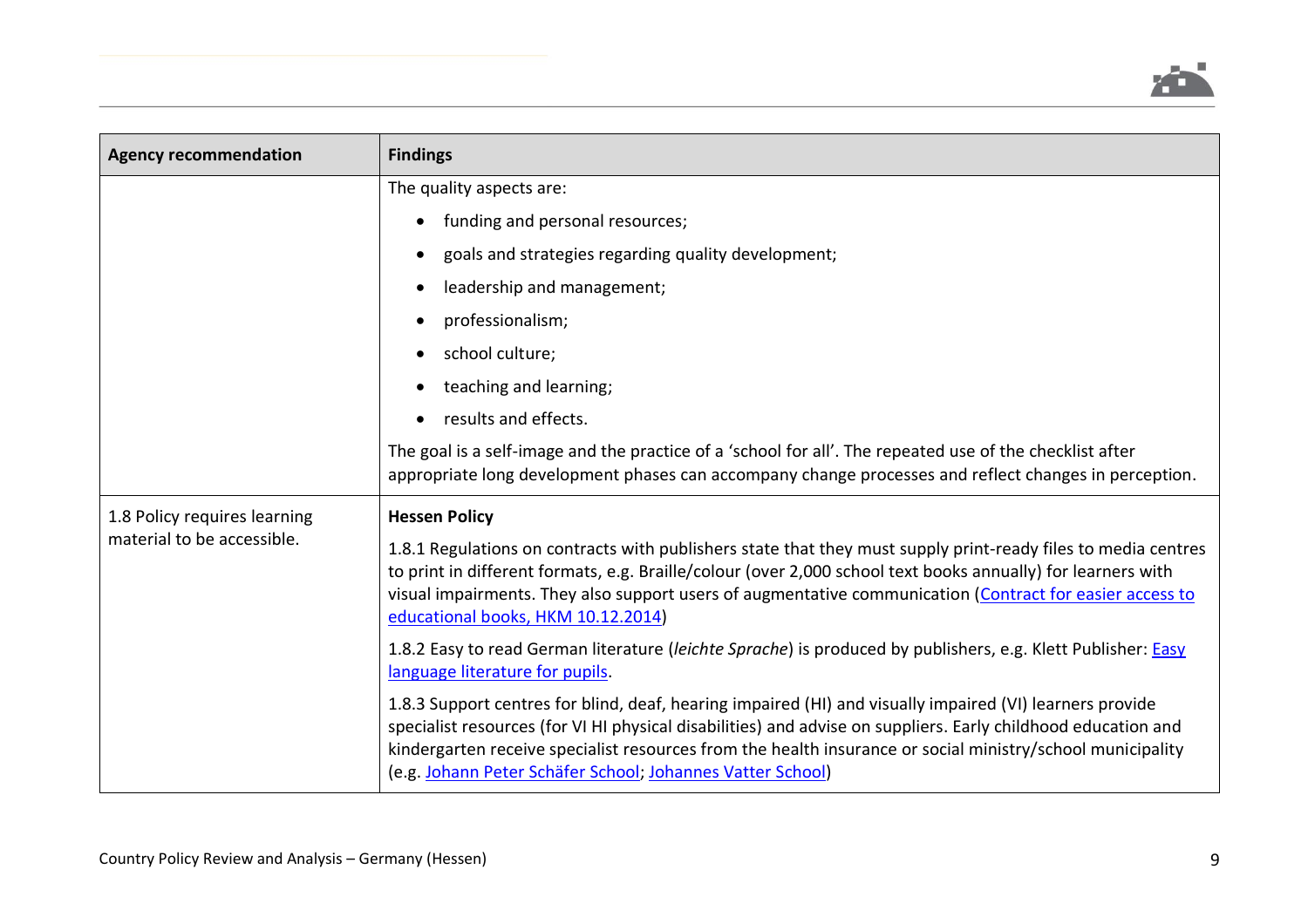

| <b>Agency recommendation</b>                                                                                                                                                                                                                                                              | <b>Findings</b>                                                                                                                                                                                                                                                                                                                                                                                                                                                                                                                                                                                                                                                                                                                                                                                                                                                                                                                                                                                                                                                                                                                                                                                                                                                                                 |
|-------------------------------------------------------------------------------------------------------------------------------------------------------------------------------------------------------------------------------------------------------------------------------------------|-------------------------------------------------------------------------------------------------------------------------------------------------------------------------------------------------------------------------------------------------------------------------------------------------------------------------------------------------------------------------------------------------------------------------------------------------------------------------------------------------------------------------------------------------------------------------------------------------------------------------------------------------------------------------------------------------------------------------------------------------------------------------------------------------------------------------------------------------------------------------------------------------------------------------------------------------------------------------------------------------------------------------------------------------------------------------------------------------------------------------------------------------------------------------------------------------------------------------------------------------------------------------------------------------|
|                                                                                                                                                                                                                                                                                           | 1.8.4 Digital packs from each Land are accessible to all schools from media centres. These are free or low<br>costs (paid by Federal Ministry of Education and Research – Bund)                                                                                                                                                                                                                                                                                                                                                                                                                                                                                                                                                                                                                                                                                                                                                                                                                                                                                                                                                                                                                                                                                                                 |
| 1.9 Policy describes an effective<br>framework of support for schools<br>to implement inclusive education.<br>(Support structures focus on<br>different forms of educational<br>resource centres that are locally<br>organised to offer support to<br>individual or clusters of schools.) | <b>National Policy</b><br>1.9.1 Special education centres <i>(sonderpädagogische Förderzentren)</i> , either as regional or supra-regional<br>institutions, aim to support mainstream schools. They do this by meeting individual special needs or a range<br>of different needs (e.g. physical and motor development, hearing and sight) to guarantee integrative and<br>co-operative special education. This education is based as near to the home as possible and provided by<br>specialists. Within the scope of special education centres' responsibility for preventive measures, support is<br>provided even before the determination of SEN has taken place, sometimes as early as kindergarten.<br><b>Hessen Policy</b><br>1.9.2 To implement inclusive instruction, all mainstream schools and special schools (§ 49, Abs. 2) in the<br>service district of a state school office form school alliances (inclusive school alliances). According to the<br>regional structure, several alliances can be formed in parallel.<br>Each inclusive school alliance includes all types of schools and programmes, including special schools.<br>According to § 52, Abs. 2 of the Education Act, headteachers are more involved and responsible.<br>The inclusive school alliances consider: |
|                                                                                                                                                                                                                                                                                           | admission of pupils with SEN as close to their place of residence as possible;<br>$\bullet$<br>the locations for inclusive teaching, according to the pupils' educational and support priorities;<br>$\bullet$                                                                                                                                                                                                                                                                                                                                                                                                                                                                                                                                                                                                                                                                                                                                                                                                                                                                                                                                                                                                                                                                                  |
|                                                                                                                                                                                                                                                                                           | advice and support to mainstream schools in preventive measures and in inclusive schooling;<br>$\bullet$                                                                                                                                                                                                                                                                                                                                                                                                                                                                                                                                                                                                                                                                                                                                                                                                                                                                                                                                                                                                                                                                                                                                                                                        |
|                                                                                                                                                                                                                                                                                           | provision of special education teachers for inclusive education;<br>$\bullet$<br>working together with the counselling centres and child and youth welfare institutions.<br>$\bullet$                                                                                                                                                                                                                                                                                                                                                                                                                                                                                                                                                                                                                                                                                                                                                                                                                                                                                                                                                                                                                                                                                                           |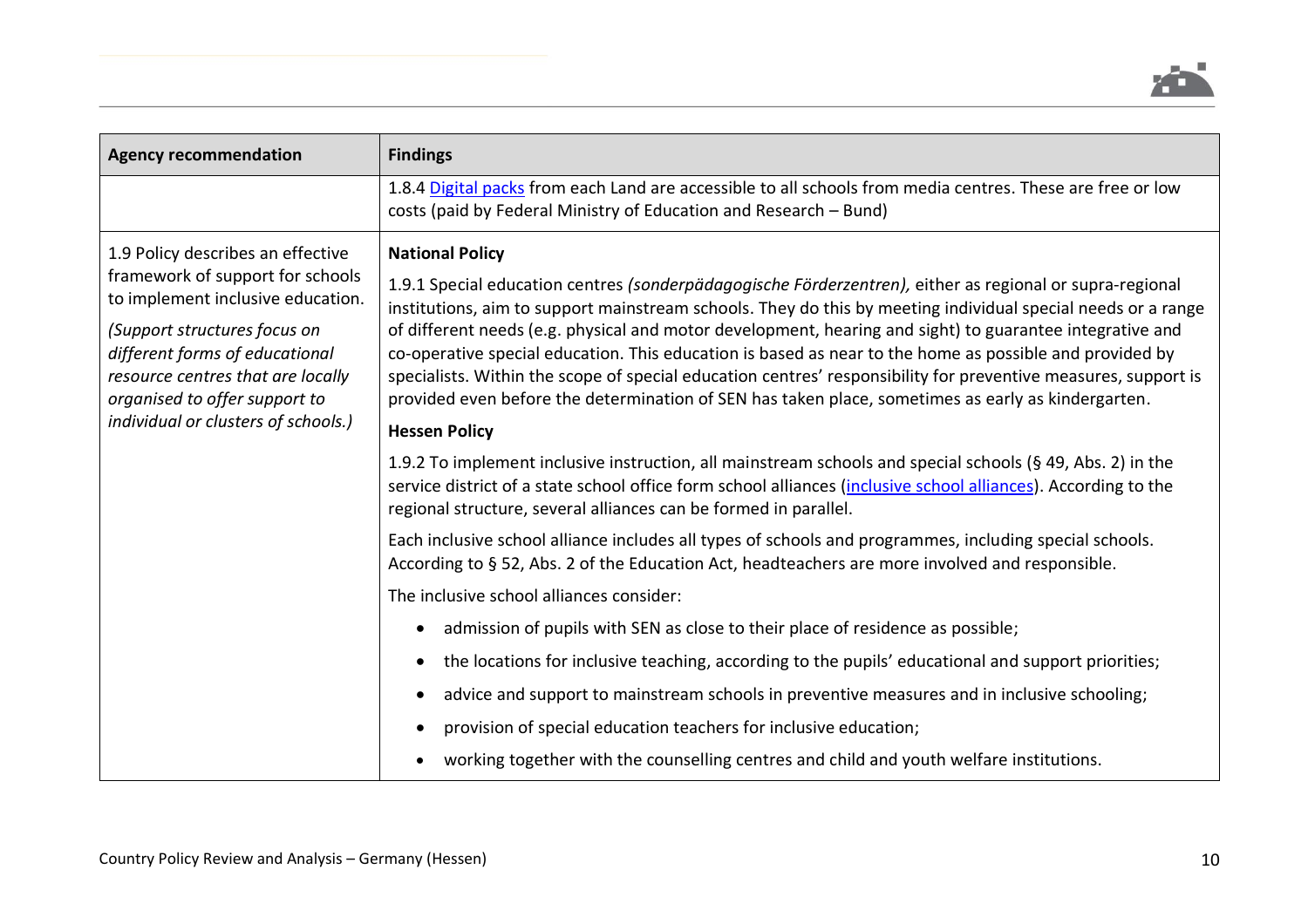

| <b>Agency recommendation</b>                                                                                                                   | <b>Findings</b>                                                                                                                                                                                                                                                                                                                                                                                                                                                                                                                                                                                                                                                                                                                                                                                            |
|------------------------------------------------------------------------------------------------------------------------------------------------|------------------------------------------------------------------------------------------------------------------------------------------------------------------------------------------------------------------------------------------------------------------------------------------------------------------------------------------------------------------------------------------------------------------------------------------------------------------------------------------------------------------------------------------------------------------------------------------------------------------------------------------------------------------------------------------------------------------------------------------------------------------------------------------------------------|
|                                                                                                                                                | 1.9.3 Special educational counselling and support centres advise and assist the mainstream schools on<br>preventive measures and measures for the reduction of impairments, as well as on inclusive schooling. They<br>provide special education teachers to support inclusive schools. They work together with the counselling<br>centres and child and youth welfare institutions. (Hessian School Law § 52: Inclusive school alliances and<br>special educational counselling and support centres)                                                                                                                                                                                                                                                                                                      |
| 1.10 Policies outline a continuum<br>of support for children and young<br>people in schools, to meet the full<br>diversity of learners' needs. | <b>National Policy</b><br>1.10.1 Special educational support aims to enable children and young people who have disabilities or are 'at<br>risk' to exercise their right to schooling, training and education that is tailored to their personal capabilities<br>and needs. Children and young people receive support in the form of individual assistance measures. These<br>enable them to achieve the highest level of integration at school and at work, participate in society and lead<br>an independent life as far as possible. Support for SEN in inclusive educational schooling encourages<br>learners both with and without disabilities to work together. (National Overview; The Education System in<br>the Federal Republic of Germany 2016/2017 - Educational Support and Guidance, p. 251) |
|                                                                                                                                                | <b>Hessen Policy</b>                                                                                                                                                                                                                                                                                                                                                                                                                                                                                                                                                                                                                                                                                                                                                                                       |
|                                                                                                                                                | 1.10.2 The education and training plan in Hessen addresses all places where children's education and<br>educational processes take place. It focuses consistently on the child and not on the respective educational<br>institution. Educational processes are highly differentiated and reflect the context of the individual child.                                                                                                                                                                                                                                                                                                                                                                                                                                                                      |
|                                                                                                                                                | 1.10.3 Education is understood to be:                                                                                                                                                                                                                                                                                                                                                                                                                                                                                                                                                                                                                                                                                                                                                                      |
|                                                                                                                                                | a lifelong process in which the first ten years of life are the most learning-intensive and<br>development-intensive;                                                                                                                                                                                                                                                                                                                                                                                                                                                                                                                                                                                                                                                                                      |
|                                                                                                                                                | a social process in which children and adults participate actively;<br>$\bullet$                                                                                                                                                                                                                                                                                                                                                                                                                                                                                                                                                                                                                                                                                                                           |
|                                                                                                                                                | a development process in a social and cultural context;                                                                                                                                                                                                                                                                                                                                                                                                                                                                                                                                                                                                                                                                                                                                                    |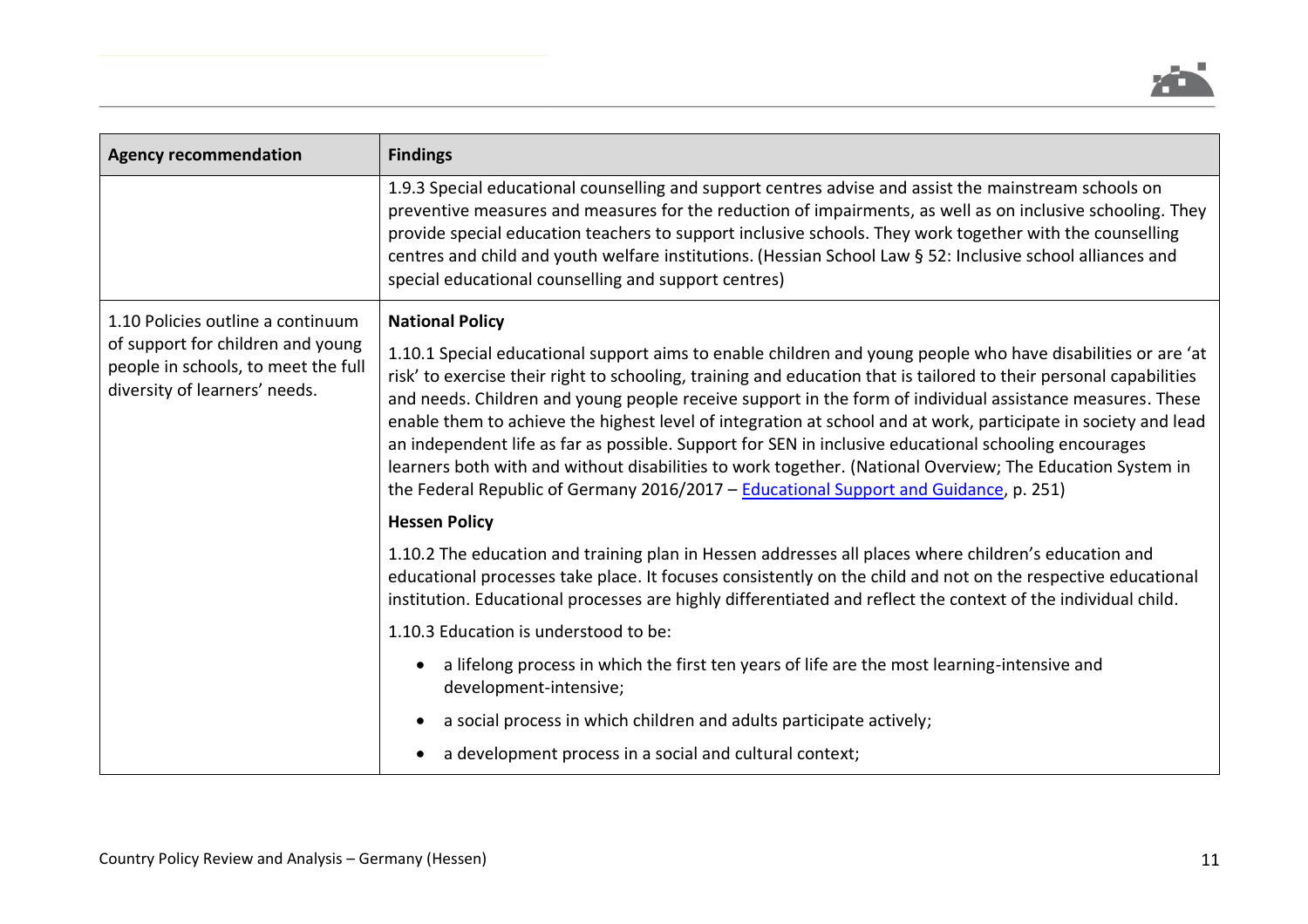

| <b>Agency recommendation</b> | <b>Findings</b>                                                                                                                                                                                                                                                                                                                                                                                                                                                                                                                      |
|------------------------------|--------------------------------------------------------------------------------------------------------------------------------------------------------------------------------------------------------------------------------------------------------------------------------------------------------------------------------------------------------------------------------------------------------------------------------------------------------------------------------------------------------------------------------------|
|                              | a holistic concept that includes knowledge as well as values and educational processes.<br>$\bullet$                                                                                                                                                                                                                                                                                                                                                                                                                                 |
|                              | 1.10.4 In the <b>Bildungs-und Erziehungsplan (BEP)</b> education plan for children aged 1-10, educational goals<br>are about strengthening the basic skills of all children. These skills include taking responsibility, ability to<br>co-operate, creativity and dealing with individual differences and cultural diversity. The focus is on children<br>who are strong, responsible and value-driven, communication and media literate, active in their learning,<br>research and discovery, and creative and imaginative artists. |
|                              | Children experience different transitions in the course of the first years, from the family to day-care,<br>kindergarten and, later, primary school. These special situations and sessions are closely monitored.<br>Interdisciplinary interdependent pedagogical concepts are being developed to accompany and support<br>children in the best possible way.                                                                                                                                                                        |
|                              | The BEP focuses on the age-appropriate participation of all children, developing an educational partnership<br>with parents, collegial teamwork, the integration and co-operation of all educational institutions and all<br>those involved in education.                                                                                                                                                                                                                                                                            |
|                              | The BEP is described in the Hessian child and juvenile welfare act (HKJGB) and in the Hessian School Law<br>(HSchG). The aim is to anchor the BEP firmly in education, as the permanent basis of work in day-care<br>facilities and primary schools in Hessen.                                                                                                                                                                                                                                                                       |
|                              | 1.10.5 Counselling and Support Centres (BFZ) co-ordinate the special educational offers and the inclusive<br>schooling of pupils at mainstream schools, in co-operation with special schools and extracurricular<br>institutions. Therefore, they are often stationed at special schools. Counselling and support centres are<br>divided into regional and supra-regional units, depending on their responsibilities.                                                                                                                |
|                              | The regional counselling and support centres (rBFZ) are responsible for promoting learning skills, emotional<br>and social development, speech therapy and mental development. The supra-regional counselling and<br>support centres (üBFZ) are responsible for promoting physical and motor development, vision, hearing and<br>for the education of sick learners.                                                                                                                                                                 |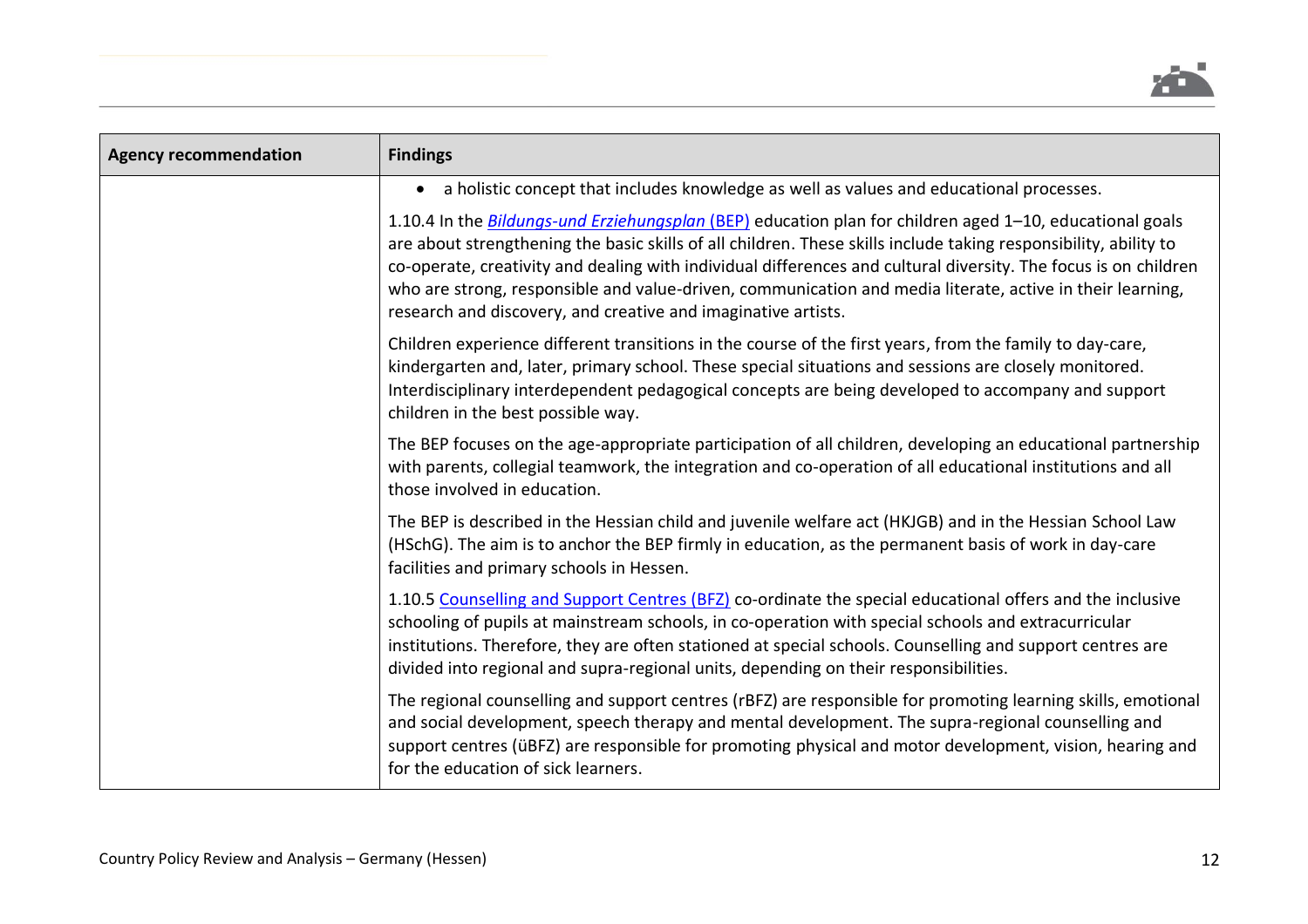

| <b>Agency recommendation</b> | <b>Findings</b>                                                                                                                                                                                                                                                                                                                                                                                                                                                                                    |
|------------------------------|----------------------------------------------------------------------------------------------------------------------------------------------------------------------------------------------------------------------------------------------------------------------------------------------------------------------------------------------------------------------------------------------------------------------------------------------------------------------------------------------------|
|                              | <b>Hessen Policy</b>                                                                                                                                                                                                                                                                                                                                                                                                                                                                               |
|                              | 1.10.6 Guidelines for pupils with special needs                                                                                                                                                                                                                                                                                                                                                                                                                                                    |
|                              | Guidelines for education and training with a focus on intellectual disability/impairment - These are based on<br>the learning prerequisites and the individual acquisition activities of pupils. They are bound to the social<br>expectations of the learners and the legal framework.                                                                                                                                                                                                             |
|                              | Guidelines for learners with speech impairment - Special needs education for learners with speech<br>impairments is tailored to personal abilities and needs. Speech therapy education is primarily preventive<br>and aims to avoid SEN.                                                                                                                                                                                                                                                           |
|                              | Guidelines for pupils who are in hospital – Pupils in hospital or similar facilities for a long time or at regular<br>intervals, or who cannot attend school, receive lessons as early as possible during this time. The lessons are<br>based on learners' individual needs and require qualified pedagogical diagnostics. All measures should be<br>governed by the principles of prevention and integration, to enable education and training tailored to their<br>personal abilities and needs. |
|                              | Counselling is provided by the school responsible for or attended by the learner and the special educational<br>counselling and support centre or a special school. If the learner applies to a special school, the advice is also<br>given by the them. (VOSB $\S$ 5 and $\S$ 6)                                                                                                                                                                                                                  |
|                              | 1.10.7 Mainstream schools set up support and promotion committees (Förderausschuss) on the nature,<br>extent and organisation of special needs education. The committee draws up recommendations on the type,<br>scope and organisation of special needs education and proposals for the individual development plan<br>pursuant to $\S$ 49 (4) to accompany education in the mainstream school.                                                                                                   |
|                              | 1.10.8 For pupils with the priority area of intellectual disability/impairment, the school supervisory authority<br>decides on supplementary, pupil-related staff allocation within the available job contingent. This is on the<br>recommendation of the support and promotion committee. (Hessian School Law 2017 § 54: Schooling with<br>entitlement to special education)                                                                                                                      |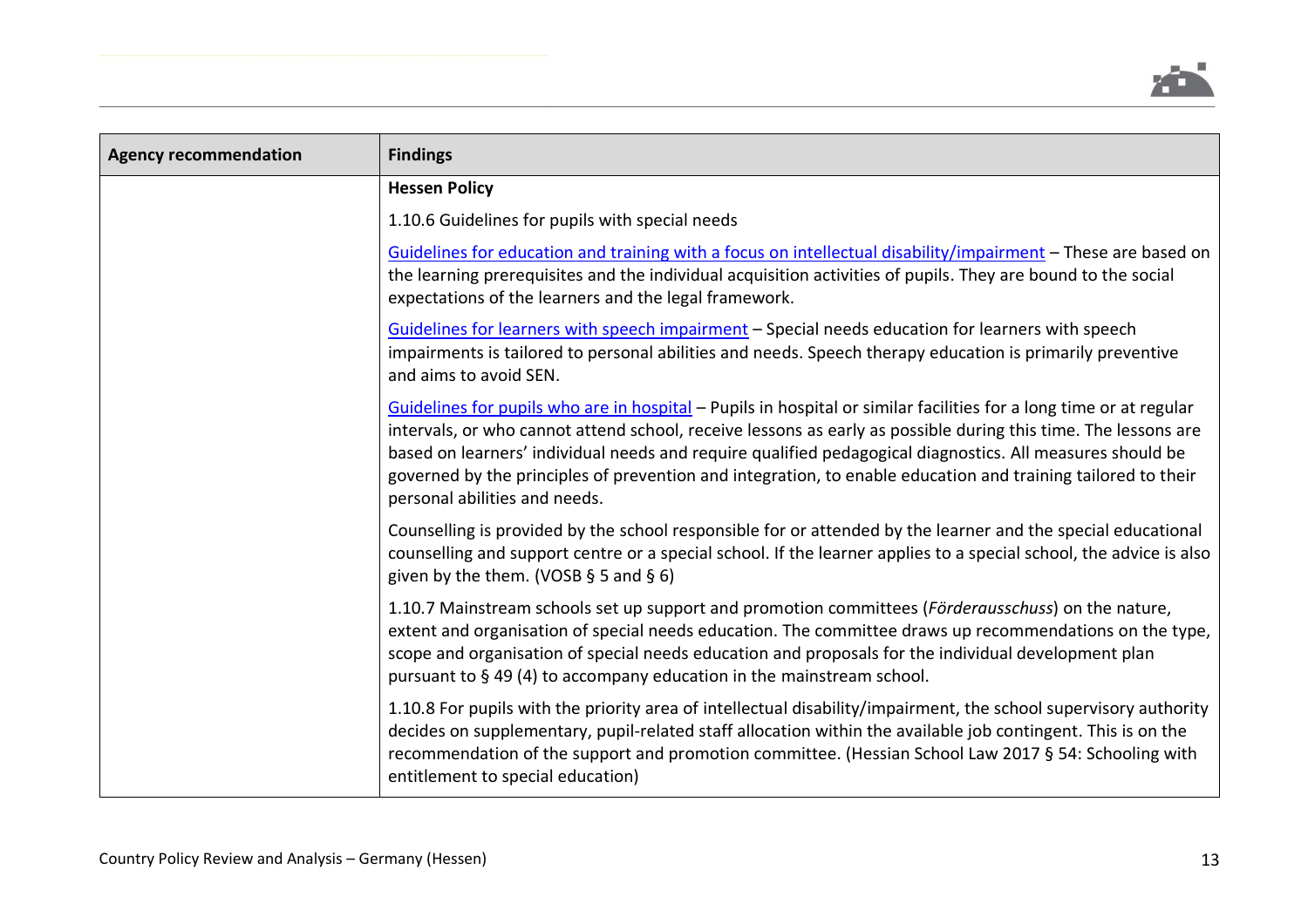

| <b>Agency recommendation</b> | <b>Findings</b>                                                                                                                                                                                                                                                                                                                                                                                                                                                                                                                                                                                                                                                                                                         |
|------------------------------|-------------------------------------------------------------------------------------------------------------------------------------------------------------------------------------------------------------------------------------------------------------------------------------------------------------------------------------------------------------------------------------------------------------------------------------------------------------------------------------------------------------------------------------------------------------------------------------------------------------------------------------------------------------------------------------------------------------------------|
|                              | 1.10.9 For pupils entitled to special needs education, compulsory school attendance may be extended by up<br>to three years. This is at the request of the parents, or if the headteacher thinks it could bring the learner<br>closer to the desired degree or improve their prospects in the labour market or employment.                                                                                                                                                                                                                                                                                                                                                                                              |
|                              | 1.10.10 Full-time compulsory education is extended by one year for pupils who have attended five primary<br>school years in schools with a focus on sight and hearing. (§ 53 (5); § 61 Fulfilment of full-time compulsory<br>education when eligible for special needs education)                                                                                                                                                                                                                                                                                                                                                                                                                                       |
|                              | 1.10.11 Co-operation classes (§ 53 (3), sentence 3 of the Education Act) and co-operative offers use local<br>proximity for joint teaching and school projects. Lessons should be arranged to facilitate the joint learning of<br>the pupils in mainstream and special needs schools. Learners eligible for special education remain pupils of<br>the special school.                                                                                                                                                                                                                                                                                                                                                   |
|                              | Co-operation classes and co-operative offers in mainstream schools can be established, particularly for the<br>priority areas of learning or mental development. Other forms of co-operation classes can be developed in<br>lower-secondary education, and can serve to return learner groups to public schools. (Regulation on<br>Teaching, Education and Special Needs Education of Pupils with Impairments or Disabilities - VOSB, May<br>2012, § 19 Co-operation classes and co-operative offers at public schools)                                                                                                                                                                                                 |
|                              | 1.10.12 When a pupil transfers from one type of school to another, the teachers and headteachers of the<br>schools concerned work together. It is always possible for pupils to return to mainstream schools. The<br>education authority decides whether to transfer a pupil following a request from the special school or from<br>the parents or legal guardians. Pupils in special schools for learners with learning difficulties can be admitted<br>to primary or secondary school if there is a chance that they will be able to cope with lessons and achieve<br>success. Schools for learners with speech defects and learners with behavioural problems are conceived as<br>transitional schools. (VOSB, § 18) |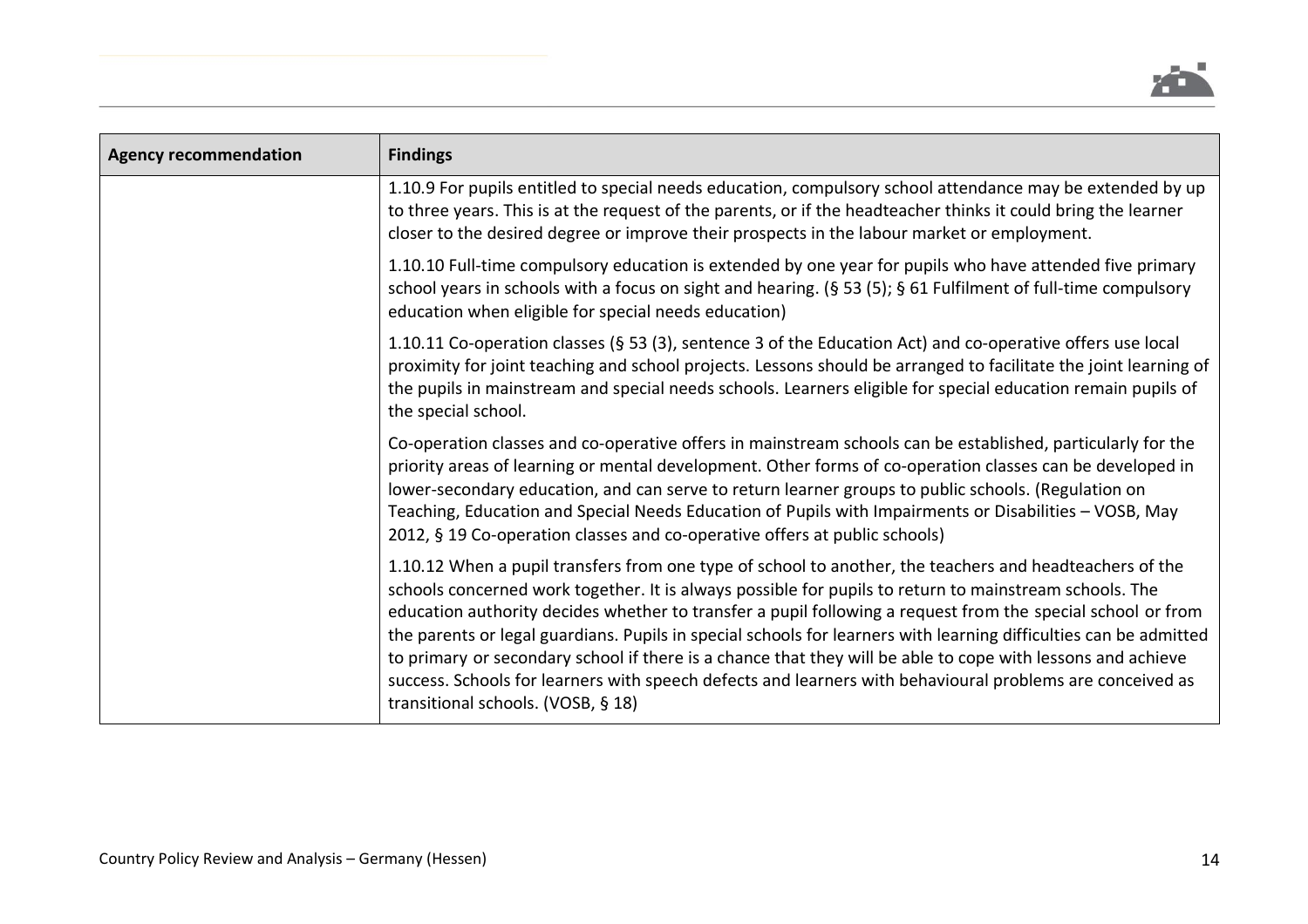

| <b>Agency recommendation</b>                                                                                                                                                                                                         | <b>Findings</b>                                                                                                                                                                                                                                                                                                                                                                                                                                                                                                                                                                                           |
|--------------------------------------------------------------------------------------------------------------------------------------------------------------------------------------------------------------------------------------|-----------------------------------------------------------------------------------------------------------------------------------------------------------------------------------------------------------------------------------------------------------------------------------------------------------------------------------------------------------------------------------------------------------------------------------------------------------------------------------------------------------------------------------------------------------------------------------------------------------|
|                                                                                                                                                                                                                                      | Transition from special school to mainstream school:<br>If a claim for special needs education no longer exists or the claim cannot be fulfilled at the current school,<br>the school authorities decide on the change of school, in agreement with the parents or the adult pupil and<br>the headteacher of the receiving school.                                                                                                                                                                                                                                                                        |
| 1.11 Policy outlines strategies for<br>awareness-raising with all<br>stakeholders in inclusive<br>education.                                                                                                                         | 1.11.1 Awareness-raising schemes and measures to ascertain and implement technological or social<br>innovations from which people with disabilities can benefit have been and continue to be funded and<br>guided by the Federation, the Länder and local authorities (Consideration of Reports Submitted by State<br>Parties under Article 35 of the Convention, Germany 2013; IECE Germany Country Questionnaire, p. 2)                                                                                                                                                                                 |
| 1.12 Policy outlines the<br>development of the role of special<br>schools as a resource to increase<br>the capability of mainstream<br>schools and improve support for                                                               | 1.12.1 Inclusive schooling for pupils with SEN takes place in mainstream schools, in close co-operation with<br>special educational advisory and support centres and, if necessary, special schools. In planning and<br>implementing inclusive schooling, special education teachers and mainstream school teachers work<br>together in accordance with the individual development plan pursuant to § 49 (4). Special educational<br>counselling and support centres and the school inspectorate provide counselling for inclusive education.                                                             |
| all learners.<br>(The specialist knowledge and<br>skills of special school / resource<br>centre are maintained and further<br>developed so as to enhance<br>support for learners, such as those<br>with low-incidence disabilities.) | 1.12.2 Special schools must further develop professionalism and institutional organisation. Specifically, they<br>must consider how to re-assess conceptions of the traditional special school, to develop working<br>co-operation between special and mainstream schools. (National Overview; The Education System in the<br>Federal Republic of Germany 2016/2017 - Educational Support and Guidance, p. 250)<br>1.12.3 In inclusive schooling, the connectivity and permeability between the programmes must be<br>maintained. (Hessian School Law § 51: Inclusive schooling in the mainstream school) |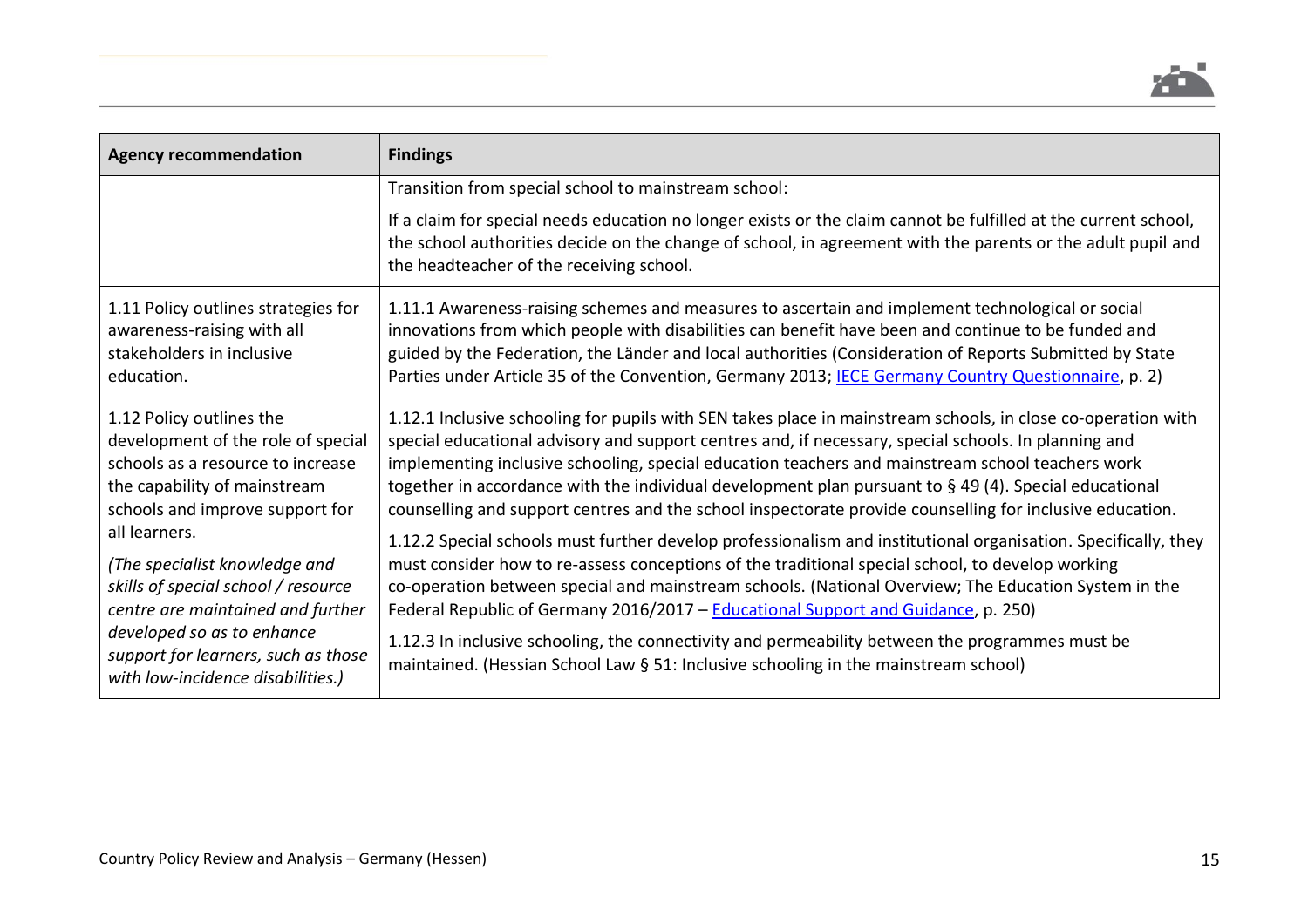

| <b>Agency recommendation</b> | <b>Findings</b>                                                                                                                                                                                                                                                                                                                                                                                          |  |  |
|------------------------------|----------------------------------------------------------------------------------------------------------------------------------------------------------------------------------------------------------------------------------------------------------------------------------------------------------------------------------------------------------------------------------------------------------|--|--|
|                              | 1.12.4 If measures of the mainstream school according to §§ 1 and 2 alone are not sufficient for learners to<br>follow the course of education in the class community, they can be supported by special educational<br>counselling services in counselling and support centres. Special educational counselling offered as a<br>preventive measure is aimed at teachers, pupils, parents. In particular: |  |  |
|                              | advice and support on applying for disadvantage compensation;<br>$\bullet$                                                                                                                                                                                                                                                                                                                               |  |  |
|                              | advice on determining the level of development, the initial learning situation and the organisation of<br>$\bullet$<br>learning arrangements with regard to in-school and extra-curricular offers;                                                                                                                                                                                                       |  |  |
|                              | advice on the evaluation of individual learner achievements, based on diagnostic assessment of the<br>$\bullet$<br>learning conditions and an exploration of promotion opportunities;                                                                                                                                                                                                                    |  |  |
|                              | advice on school registration;<br>$\bullet$                                                                                                                                                                                                                                                                                                                                                              |  |  |
|                              | advice based on child-environment analysis;<br>$\bullet$                                                                                                                                                                                                                                                                                                                                                 |  |  |
|                              | consulting based on individual competence and development profiles;<br>$\bullet$                                                                                                                                                                                                                                                                                                                         |  |  |
|                              | advice on the procurement and production of suitable teaching and learning materials and<br>$\bullet$<br>equipment;                                                                                                                                                                                                                                                                                      |  |  |
|                              | assistance in continuing an individual development plan in case of imminent failure, impairment of<br>$\bullet$<br>learning, language, hearing, vision, and physical, social and emotional development.                                                                                                                                                                                                  |  |  |
|                              | (Regulation on Teaching, Education and Special Needs Education of Pupils with impairments or disabilities -<br>VOSB, May 2012, § 3 Special educational counselling services as preventive measures)                                                                                                                                                                                                      |  |  |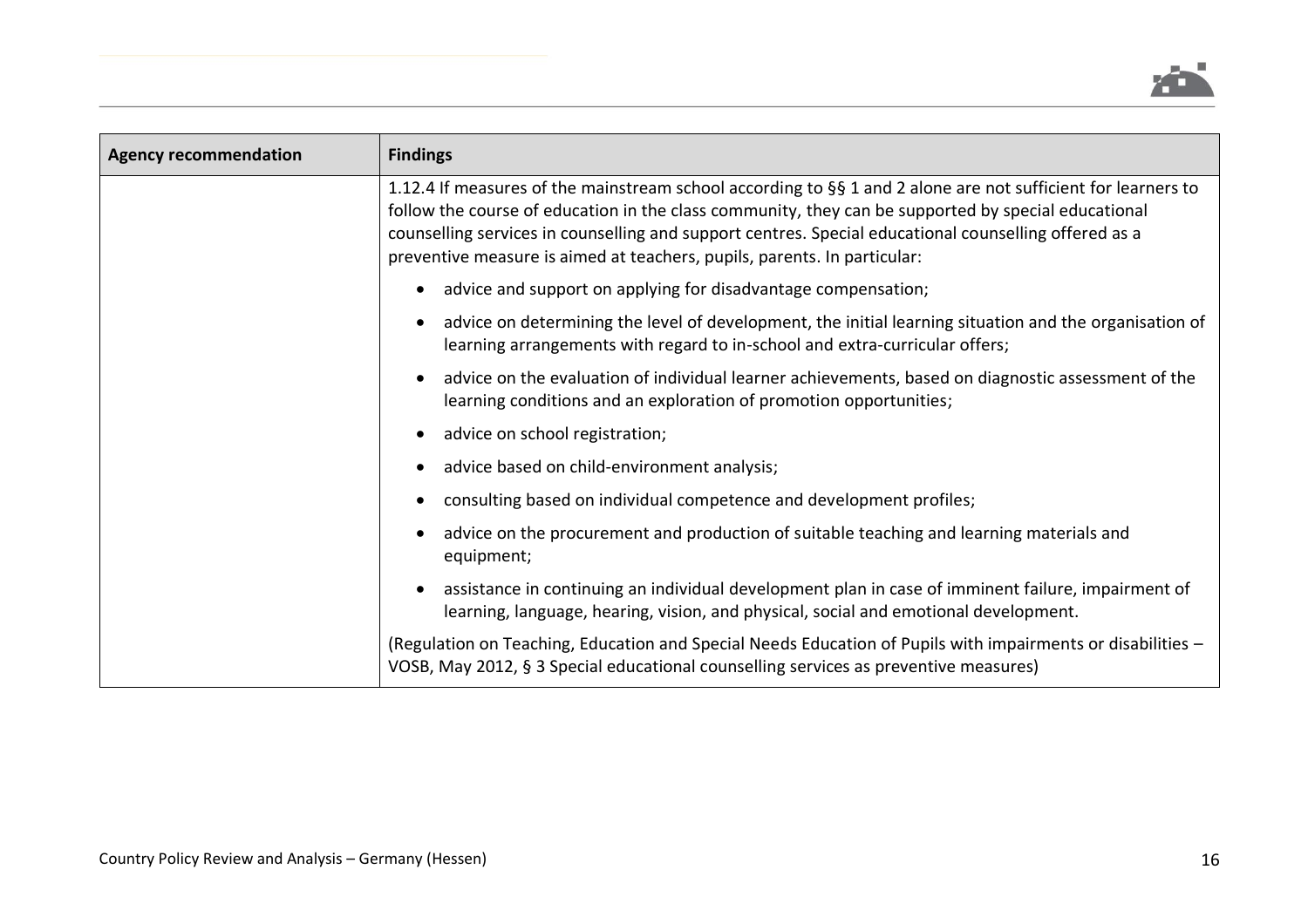

#### *Measure 1 evaluative comments*

46. The Committee recommends that the State party:

(a) Immediately develop a strategy, action plan, timeline and targets to provide access to a high-quality, inclusive education system across all Länder, including the required financial resources and personnel at all levels;

(b) Scale down segregated schools to facilitate inclusion and ensure that the law and policies uphold the duty that mainstream schools enrol children with disabilities with immediate effect if that is their choice;

(c) Ensure that reasonable accommodation is provided at all levels of education and that the right to such accommodation is legally enforceable and justiciable before the courts. (UNCRPD report 2015, p. 8)

| <b>Agency recommendation</b>                                                                                      | <b>Initial findings</b>                                                                                                                                                                                                                                                                                                                                                                                                                                                                                                                                                |  |  |
|-------------------------------------------------------------------------------------------------------------------|------------------------------------------------------------------------------------------------------------------------------------------------------------------------------------------------------------------------------------------------------------------------------------------------------------------------------------------------------------------------------------------------------------------------------------------------------------------------------------------------------------------------------------------------------------------------|--|--|
| 2.1 The full involvement of<br>families in all educational<br>processes is outlined in legislation<br>and policy. | <b>National Policy</b><br>2.1.1 Under the Basic Law (Grundgesetz) the exercise of governmental powers and the fulfilment of<br>governmental responsibility is incumbent upon the individual Länder, as far as the Basic Law does not<br>provide for or allow for any other arrangement. The Basic Law contains a few fundamental provisions on<br>questions of education, culture and science: for example, it guarantees equality before the law (Art. 3,<br>Paragraph 1) and the rights of parents (Art. 6, Paragraph 2). (National Overview)                        |  |  |
| 2.2 Policy for inclusive education<br>places learners and their families<br>at the centre of all actions.         | <b>Hessen Policy</b><br>2.2.1 Parents are to be comprehensively informed and advised on their child's level of learning and<br>development, problems that arise, school and extra-curricular support measures and support options, and<br>the individual development plan. Counselling sessions should discuss parents' suggestions for encouraging<br>their child. Education and educational goals are discussed with the parents. In advance of establishing a<br>support and promotion committee in accordance with §§ 9 and 10, parents must be informed about the |  |  |

#### **Measure 2: To support improved co-operation, including greater involvement of parents and local community**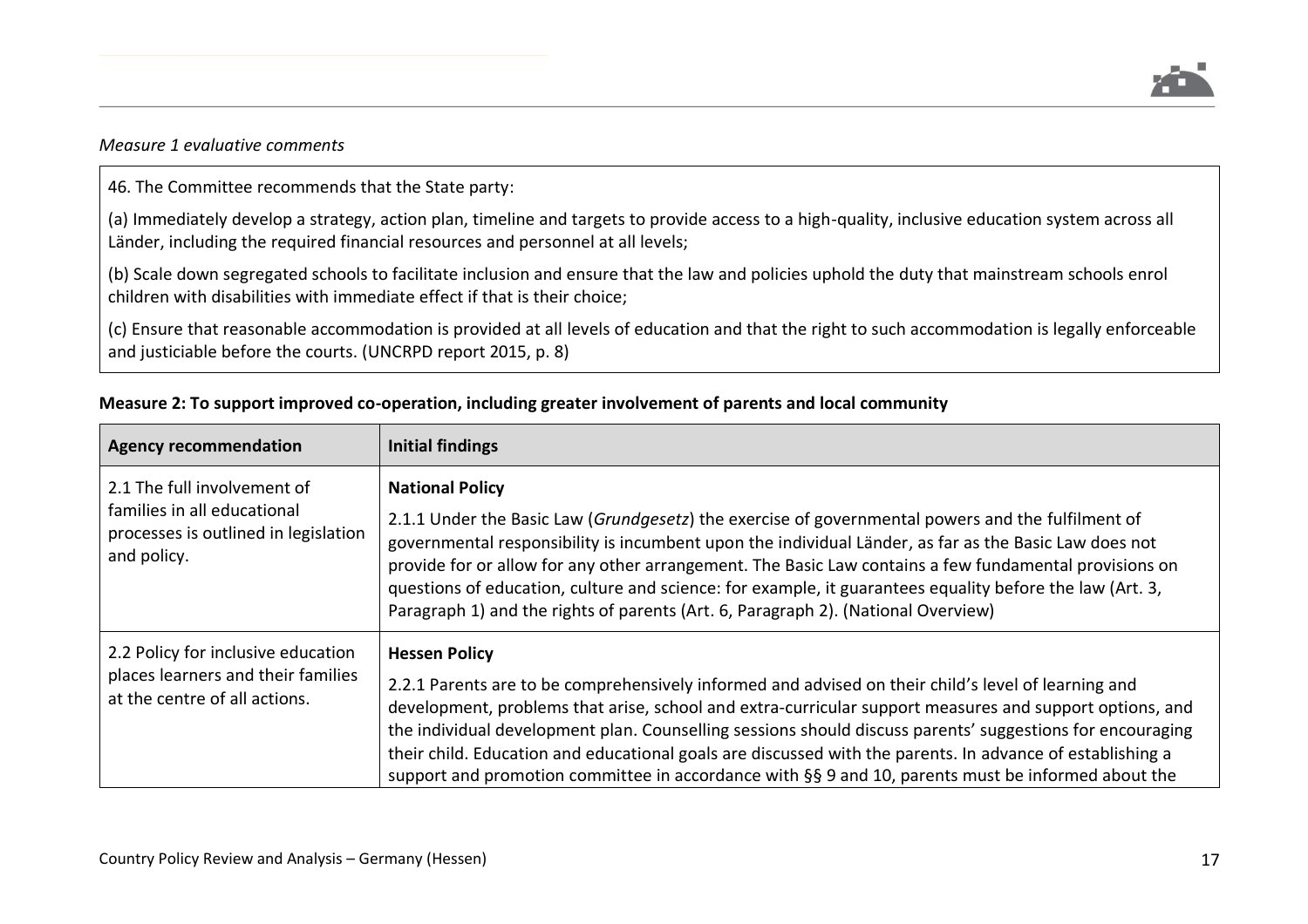

| <b>Agency recommendation</b>                                     | <b>Initial findings</b>                                                                                                                                                                                                                                                                                                  |  |  |  |  |
|------------------------------------------------------------------|--------------------------------------------------------------------------------------------------------------------------------------------------------------------------------------------------------------------------------------------------------------------------------------------------------------------------|--|--|--|--|
|                                                                  | decision-making process, the eligible support offers and their objectives, and possible effects on future<br>schooling. (Regulation on Teaching, Education and Special Needs Education of Pupils with impairments or<br>disabilities - VOSB, May 2012, § 6 Advice and information for parents)                           |  |  |  |  |
|                                                                  | 2.2.2 Pupils and their parents must be informed and advised of all important school matters.                                                                                                                                                                                                                             |  |  |  |  |
|                                                                  | 2.2.3 If an institution makes an application (for assessment of SEN), parents must be informed and<br>consulted. Parents can object to a placement decision. (National Overview)                                                                                                                                         |  |  |  |  |
| 2.3 Sharing information among<br>professionals and families is a | 2.3.1 Information for parents is provided at schools: an information flyer in 12 languages explains every<br>single provision in a short and easy reading format.                                                                                                                                                        |  |  |  |  |
| policy priority.                                                 | 2.3.2 Information and counselling for parents is usually carried out in parents' meetings. For pupils, it is<br>usually during lessons. With the agreement of the teacher and headteacher, the parents can attend their<br>children's education in basic (primary) and middle (lower-secondary) levels.                  |  |  |  |  |
|                                                                  | 2.3.3 The headteacher and teachers should inform and advise parents and pupils on an appropriate scale<br>about:                                                                                                                                                                                                         |  |  |  |  |
|                                                                  | learning development, needs and possibilities of individual support, and the working and social<br>behaviour of the learner;                                                                                                                                                                                             |  |  |  |  |
|                                                                  | the performance appraisal, including transfers and course classifications;<br>$\bullet$                                                                                                                                                                                                                                  |  |  |  |  |
|                                                                  | the choice of educational programmes.<br>$\bullet$                                                                                                                                                                                                                                                                       |  |  |  |  |
|                                                                  | 2.3.4 The parents of adult learners up to the age of 21 must be informed of facts relating to the school<br>relationship, particularly about risks of dislocation and non-dislocation, provided that the adult or full-age<br>learner has not objected. Parents and learners must be informed of the contradiction rule. |  |  |  |  |
|                                                                  | 2.3.5 Adolescents, parents and adult learners have the right to access their school, school inspectorate and<br>school medical service files. The inspection is inadmissible if the data is connected with third party data that                                                                                         |  |  |  |  |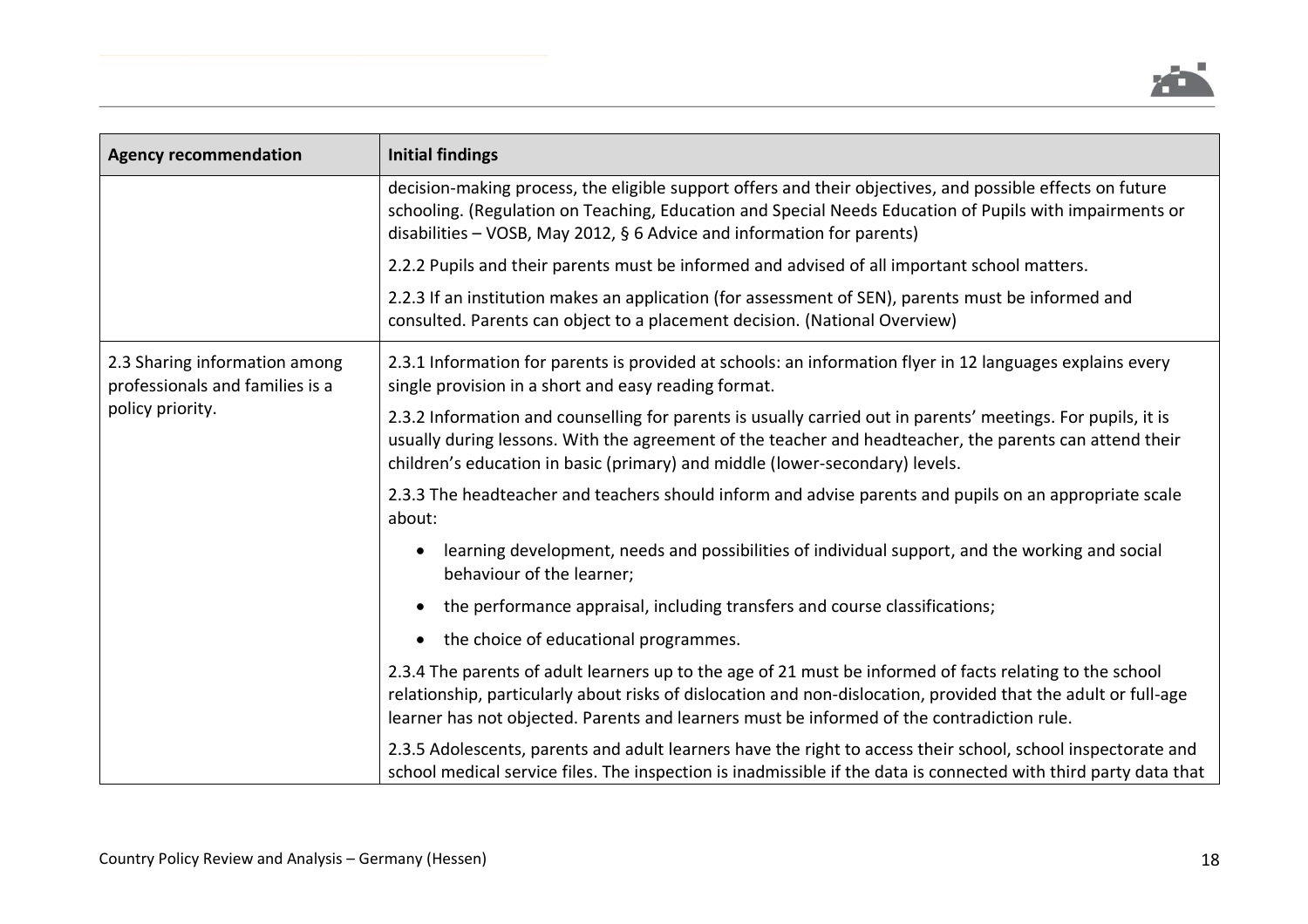

| <b>Agency recommendation</b>                                                                                                                                 | <b>Initial findings</b>                                                                                                                                                                                                                                                                                                                                                                                                                                                                                                                                                                                                                                                                                                                                                                                  |  |  |  |
|--------------------------------------------------------------------------------------------------------------------------------------------------------------|----------------------------------------------------------------------------------------------------------------------------------------------------------------------------------------------------------------------------------------------------------------------------------------------------------------------------------------------------------------------------------------------------------------------------------------------------------------------------------------------------------------------------------------------------------------------------------------------------------------------------------------------------------------------------------------------------------------------------------------------------------------------------------------------------------|--|--|--|
|                                                                                                                                                              | the separation is not possible or only possible with disproportionate effort. In this case, the data subjects<br>must be informed about the data stored about their person. (Hessian School Law 2017 § 72: Information<br>rights of parents and pupils)                                                                                                                                                                                                                                                                                                                                                                                                                                                                                                                                                  |  |  |  |
| 2.4 Policy has the goal of                                                                                                                                   | <b>Hessen Policy</b>                                                                                                                                                                                                                                                                                                                                                                                                                                                                                                                                                                                                                                                                                                                                                                                     |  |  |  |
| supporting parental interaction<br>and communication with<br>professionals.                                                                                  | 2.4.1 Resource centres support pupils with SEN, provide prevention measures and consult parents and<br>teachers. (Hessian School Law)                                                                                                                                                                                                                                                                                                                                                                                                                                                                                                                                                                                                                                                                    |  |  |  |
|                                                                                                                                                              | 2.4.2 Prior to support provided by advisory and support centres, the advisory and promotional mission must<br>be clarified with those involved in supporting the learner. This supports the exchange of different<br>educational expertise and procedures and results in a co-operative working agreement, from which<br>promotion goals can develop. The working agreement must be documented. Teachers or socio-educational<br>staff from the advisory and support centres accompany and document the support measures for pupils in<br>mainstream schools. These are represented in the individual promotion plan according to § 5. (Verordnung<br>über Unterricht, Erziehung und sonderpädagogische Förderung von Schülerinnen und Schülern mit<br>Beeinträchtigungen oder Behinderungen (VOSB) §25) |  |  |  |
| 2.5 Schools are expected and<br>supported to involve a wider<br>range of partners and foster<br>formal and informal networks that<br>support their practice. | 2.5.1 Aids for adequate school education which are provided by the youth or welfare service to support<br>young people with disabilities, equipment funded by health insurance funds and other extra-curricular help<br>must be integrated into the educational offers. The schools access this aid through co-operation with the<br>extra-curricular institutions. Parents may also be advised to consider extra-curricular measures. (VOSB,<br>Hessian School Law and Book of the Social Code; Co-operation between Schools and the Youth aid measures<br>$-$ Book of the Social Code §§ 54-55)                                                                                                                                                                                                        |  |  |  |

# *Measure 2 evaluative comments*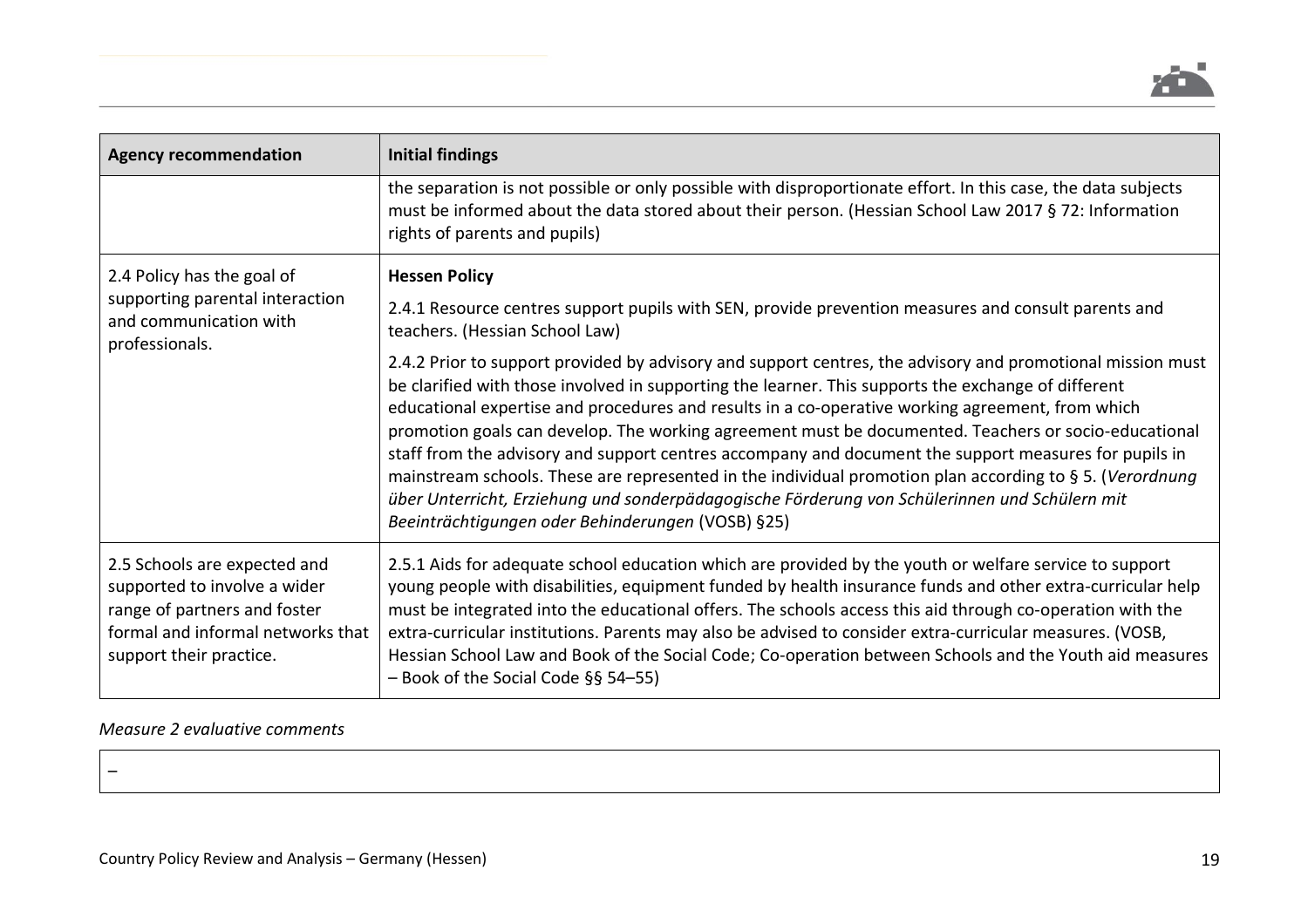| <b>Agency recommendation</b>                                                   | <b>Initial findings</b>                                                                                                                                                                                                                                                                                                                                                                                                                                                                                                                                                                                                            |  |  |  |
|--------------------------------------------------------------------------------|------------------------------------------------------------------------------------------------------------------------------------------------------------------------------------------------------------------------------------------------------------------------------------------------------------------------------------------------------------------------------------------------------------------------------------------------------------------------------------------------------------------------------------------------------------------------------------------------------------------------------------|--|--|--|
| 3.1 Policy describes clear                                                     | <b>National Policy</b>                                                                                                                                                                                                                                                                                                                                                                                                                                                                                                                                                                                                             |  |  |  |
| mechanisms to evaluate<br>effectiveness and quality in<br>inclusive education. | 3.1.1 Paragraph 22a of the German Code of Social Law (Sozialgesetzbuch SGB VIII) describes the duties of<br>public sector institutions responsible for child and youth services.                                                                                                                                                                                                                                                                                                                                                                                                                                                   |  |  |  |
|                                                                                | 3.1.2 The national education reports are a major tool for educational monitoring in Germany. They provide<br>concise information about the current situation in the German education system. The reports are addressed<br>to different target groups in educational policy, administration and practice in science and training, and to<br>the public. The reports are designed based on an educational concept with three goals: individual<br>self-direction, social participation and equal opportunities, and human resources. (National Education<br>Report 2014, Preface; <b>IECE Germany Country Questionnaire</b> , p. 15) |  |  |  |
|                                                                                | 3.1.3 In June 2015, the Standing Conference revised its comprehensive strategy on educational monitoring.<br>The comprehensive strategy should not only describe developments in the education system but also create<br>applicable knowledge. From the empirical data, the right conclusions should be drawn and put into action.                                                                                                                                                                                                                                                                                                 |  |  |  |
|                                                                                | The comprehensive strategy provides for the following methods and instruments:                                                                                                                                                                                                                                                                                                                                                                                                                                                                                                                                                     |  |  |  |
|                                                                                | participation in international school performance studies (PIRLS/IGLU, TIMSS, primary school, PISA);<br>$\bullet$                                                                                                                                                                                                                                                                                                                                                                                                                                                                                                                  |  |  |  |
|                                                                                | monitoring and implementation of educational standards for the primary sector, lower-secondary<br>$\bullet$<br>level and the Allgemeine Hochschulreife;                                                                                                                                                                                                                                                                                                                                                                                                                                                                            |  |  |  |
|                                                                                | methods to ensure quality at school level;<br>$\bullet$                                                                                                                                                                                                                                                                                                                                                                                                                                                                                                                                                                            |  |  |  |
|                                                                                | the joint report on education of the Federation and Länder. (On-going reforms and development<br>$\bullet$<br>paper, referenced in CROSP survey, p. 304)                                                                                                                                                                                                                                                                                                                                                                                                                                                                           |  |  |  |

# **Measure 3: To develop monitoring strategies, establishing a comprehensive accountability and evaluation framework for inclusive education**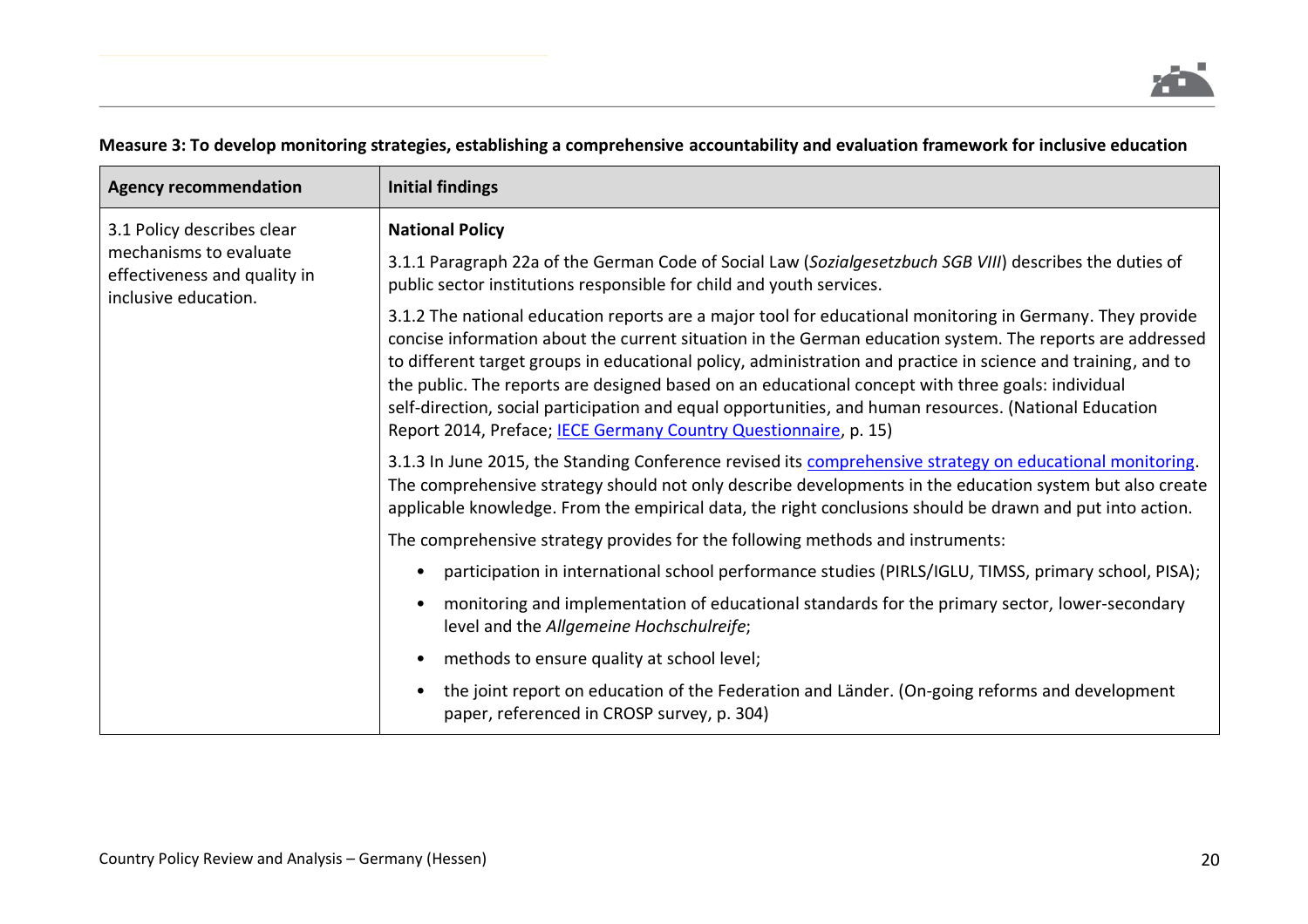| <b>Agency recommendation</b>                                                                                                                          | <b>Initial findings</b>                                                                                                                                                                                                                                                                                                                                                                                          |  |  |
|-------------------------------------------------------------------------------------------------------------------------------------------------------|------------------------------------------------------------------------------------------------------------------------------------------------------------------------------------------------------------------------------------------------------------------------------------------------------------------------------------------------------------------------------------------------------------------|--|--|
| 3.2 Monitoring procedures ensure<br>that inequalities in access to<br>educational resources at regional<br>or organisational levels are<br>addressed. |                                                                                                                                                                                                                                                                                                                                                                                                                  |  |  |
| 3.3 Accountability measures that                                                                                                                      | <b>National and Hessen Policy</b>                                                                                                                                                                                                                                                                                                                                                                                |  |  |
| impact upon educational<br>professionals' work reflect the<br>importance of wider learner                                                             | 3.3.1 The implementation of the nationwide comparison work in the German Länder is part of the overall<br>strategy adopted by the Conference of the Ministers of Education for Education Monitoring in 2006.                                                                                                                                                                                                     |  |  |
| achievements.                                                                                                                                         | Comparative work is written work in the form of tests, which examine nationwide competencies that<br>learners have reached in literacy and maths. Nationwide in this context means that with VERA (National test<br>for evaluation of language and maths skills), the learning level in the third and eighth grades of all general<br>education schools and classes in Germany is compulsory. (Learning Surveys) |  |  |
| 3.4 Policy outlines common<br>standards for service and<br>provision evaluation for use across<br>health, education and social<br>services.           | -                                                                                                                                                                                                                                                                                                                                                                                                                |  |  |
| 3.5 Policy outlines how to involve<br>families in the process of<br>evaluating quality of services.                                                   | 3.5.1 The elected school parent council exercises the right of co-determination of parents at the school. For<br>the duration of two years, a chairperson, a deputy and, if necessary, further members of the Executive<br>Board are elected from among the parents.                                                                                                                                             |  |  |
|                                                                                                                                                       | The School Parent Advisory Board must approve, among other things, decisions on the school programme,<br>principles for homework and class work, or principles for the establishment and scope of voluntary<br>education and care services.                                                                                                                                                                      |  |  |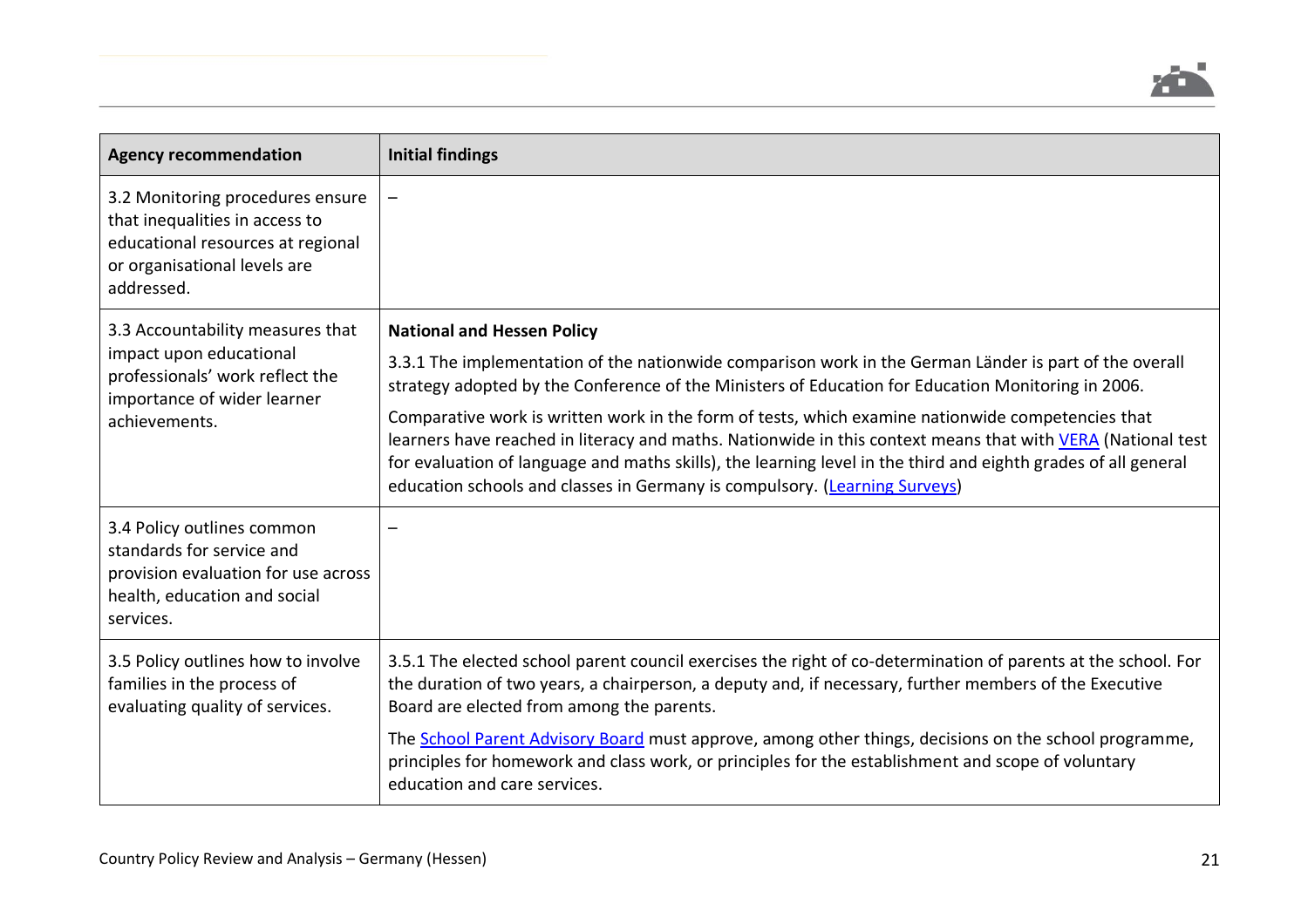

| <b>Agency recommendation</b>                                                                                                                          | Initial findings                                                                                                                                                                                                                                                                                                                                                                     |  |  |  |  |
|-------------------------------------------------------------------------------------------------------------------------------------------------------|--------------------------------------------------------------------------------------------------------------------------------------------------------------------------------------------------------------------------------------------------------------------------------------------------------------------------------------------------------------------------------------|--|--|--|--|
|                                                                                                                                                       | According to the individual development plan, all parents must be involved in the planning process, the level<br>of their child's learning and development goals, problems that arise, school and extra-curricular support<br>measures and support options. (VOSB $\S$ 5 and 6)                                                                                                      |  |  |  |  |
|                                                                                                                                                       | The parents must be involved in and informed about the decision-making process, the eligible supporting<br>offers and their objectives and possible effects on future schooling.                                                                                                                                                                                                     |  |  |  |  |
| 3.6 Policy describes mechanisms<br>to evaluate demand for services.                                                                                   |                                                                                                                                                                                                                                                                                                                                                                                      |  |  |  |  |
| 3.7 Policy supports opportunities<br>for school teams to evaluate their<br>practice through involvement in<br>research and development<br>activities. | 3.7.1 Various checklists help schools to systematically review in-house selected topics.<br>The Hessian Checklist for Inclusion supports schools by drawing attention to different quality aspects for<br>discussion and development. The repeated use of the checklist after an appropriate development phase can<br>support the change process.<br><b>Quality Development Tool</b> |  |  |  |  |

#### *Measure 3 evaluative comments*

According to the findings of the Programme for International Student Assessment (PISA), the Ministers of the Länder agreed to:

- fix standards for main subjects in all Länder;
- optimise the transition from kindergarten to school;
- intensify speech development programmes, especially for migrant pupils;
- improve the reading ability and reading competence of German pupils.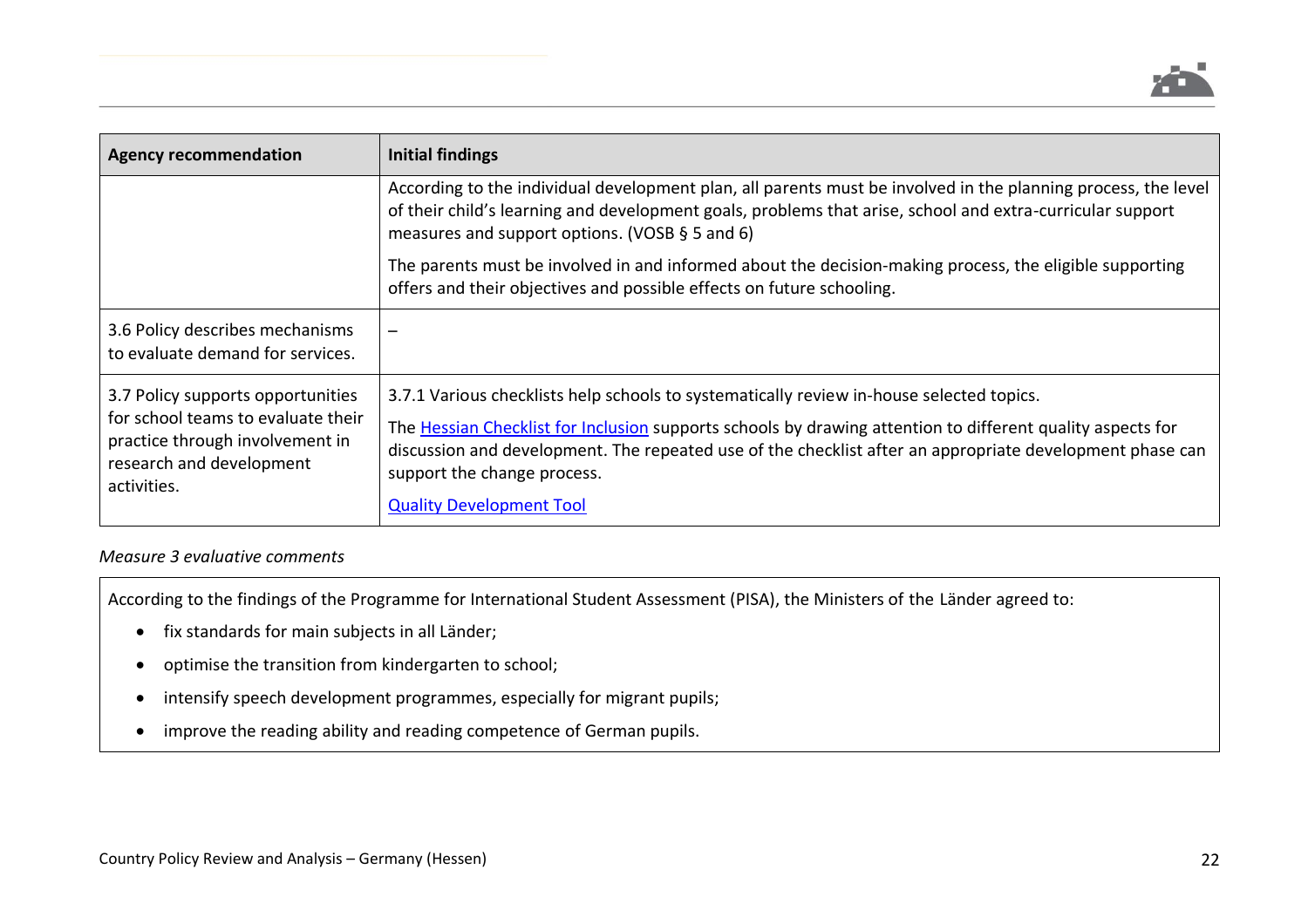| Measure 4: To improve the cost-effectiveness of the education system, combining efficiency, effectiveness, equity and inclusion |  |  |
|---------------------------------------------------------------------------------------------------------------------------------|--|--|
|---------------------------------------------------------------------------------------------------------------------------------|--|--|

| <b>Agency recommendation</b>                                                                             | <b>Initial findings</b>                                                                                                                                                                                                                                                                                                                                                                                                                                                                                                                           |  |  |
|----------------------------------------------------------------------------------------------------------|---------------------------------------------------------------------------------------------------------------------------------------------------------------------------------------------------------------------------------------------------------------------------------------------------------------------------------------------------------------------------------------------------------------------------------------------------------------------------------------------------------------------------------------------------|--|--|
| 4.1 National level inclusive<br>education strategies are linked to<br>long-term financial support.       | <b>National Policy</b><br>4.1.1 Under Book Twelve of the Social Code (Sozialgesetzbuch XII - Sozialhilfe), pupils with SEN receive<br>financial assistance to provide them with an adequate school education, especially with regard to the period<br>of compulsory schooling and attendance at a mainstream secondary education school. (National Overview)<br>4.1.2 Decisions on the funding of education are made at all three levels, but the Länder and the local<br>authorities provide over 90% of public expenditure. (National Overview) |  |  |
|                                                                                                          | 4.1.3 Special conditions apply when school buildings need to be made accessible, including in very small<br>schools in rural areas, etc.                                                                                                                                                                                                                                                                                                                                                                                                          |  |  |
| 4.2 Funding policies and<br>structures provide flexible<br>resourcing systems that promote<br>inclusion. | <b>National Policy</b><br>4.2.1 The recommendations of the Standing Conference apply to pupils with SEN, regardless of whether<br>support takes place in a mainstream school or a special education institution. Differentiation is made<br>between eight funding priorities: sight; learning; emotional and social development; speech; mental<br>development; hearing; physical and motor development; instruction for sick pupils. (The Education System<br>in the Federal Republic of Germany 2016/2017, p. 252)                              |  |  |
|                                                                                                          | <b>Hessen Policy</b>                                                                                                                                                                                                                                                                                                                                                                                                                                                                                                                              |  |  |
|                                                                                                          | 4.2.2 Schools are responsible for allocating budget, providing flexibility to meet learner needs. Resources to<br>meet school needs are dependent on the socio-economic index.                                                                                                                                                                                                                                                                                                                                                                    |  |  |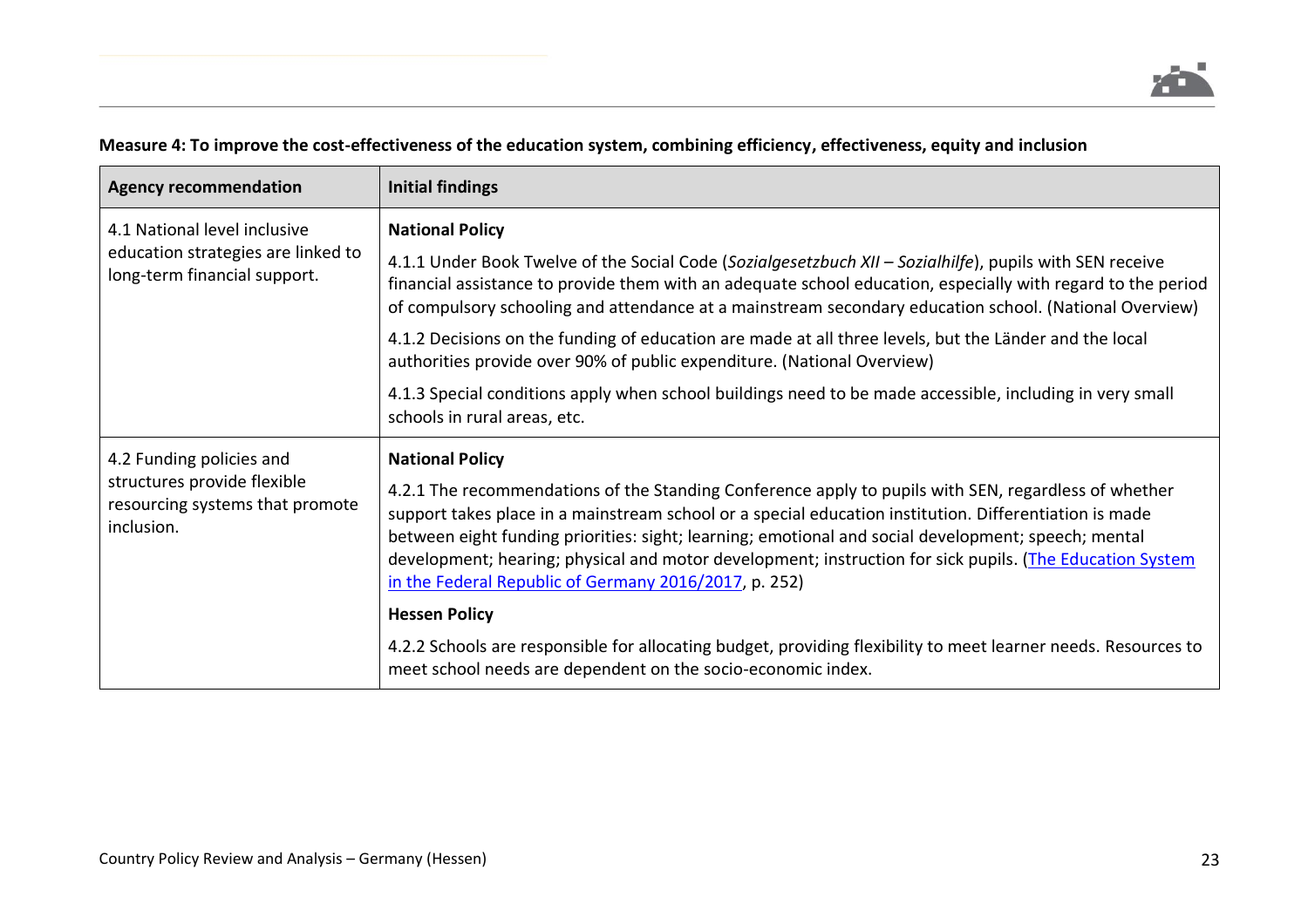

| <b>Agency recommendation</b>                                                                                                                                   | <b>Initial findings</b>                                                                                                                                                                                                                                                                                                                                                                                                                                                                                                                                                |  |  |  |  |
|----------------------------------------------------------------------------------------------------------------------------------------------------------------|------------------------------------------------------------------------------------------------------------------------------------------------------------------------------------------------------------------------------------------------------------------------------------------------------------------------------------------------------------------------------------------------------------------------------------------------------------------------------------------------------------------------------------------------------------------------|--|--|--|--|
|                                                                                                                                                                | 4.2.3 At mainstream schools fulfilling the requirement for special needs education, staff provision is<br>arranged in agreement with the school inspectorate, within the quota of the competent regional special<br>educational advisory and support centre ( $\S$ 27, para. 1) and on the basis of a co-operation agreement<br>(§ 25, para. 7). At selected mainstream schools, individual support measures are provided regionally. (VOSB<br>\$14/13)                                                                                                                |  |  |  |  |
|                                                                                                                                                                | 4.2.4 On the basis of a School Inspectorate decision on supplementary staff allocation (Education Act, § 54,<br>Abs. 7), a pupil receives further additional support of up to seven hours per week with a special needs<br>teacher, as well as support from socio-educational staff.                                                                                                                                                                                                                                                                                   |  |  |  |  |
|                                                                                                                                                                | 4.2.5 Support should take place without reference to identification. Counselling and educational support<br>should be exhausted before an identification is made. (VOSB, § 8, point 5, page 9)                                                                                                                                                                                                                                                                                                                                                                         |  |  |  |  |
|                                                                                                                                                                | 4.2.6 Pupils within the seven categories of special needs (with an official statement) have additional support<br>from a special teacher working alongside the class teacher (see 4.2.5). Schools are also allocated additional<br>special teacher hours through the inclusive school alliance, according to the total number of pupils in the<br>school. These teachers work to support all learners, provide preventative measures and identify pupils in<br>need of further help.                                                                                   |  |  |  |  |
|                                                                                                                                                                | (Regulation on Teaching, Education and Special Needs Education of Pupils with Impairments or Disabilities -<br>VOSB, May 2012, § 13: Personnel opportunities including schooling)                                                                                                                                                                                                                                                                                                                                                                                      |  |  |  |  |
| 4.3 There are long-term funding<br>commitments to support<br>collaborative initiatives between<br>various school-based, resource<br>centre and research teams. | 4.3.1 The inclusive school alliances take into account the schools with special equipment maintained by the<br>school authorities according to § 145 (2) of the Education Act. They also consider the measures of the<br>providers of integration assistance and the nursing offers of extra-curricular institutions. These schools make<br>provision for the needs of blind and visually impaired, physically handicapped and hearing-impaired<br>learners, as well as those in the priority area of cognitive development through spatial and personal<br>equipment. |  |  |  |  |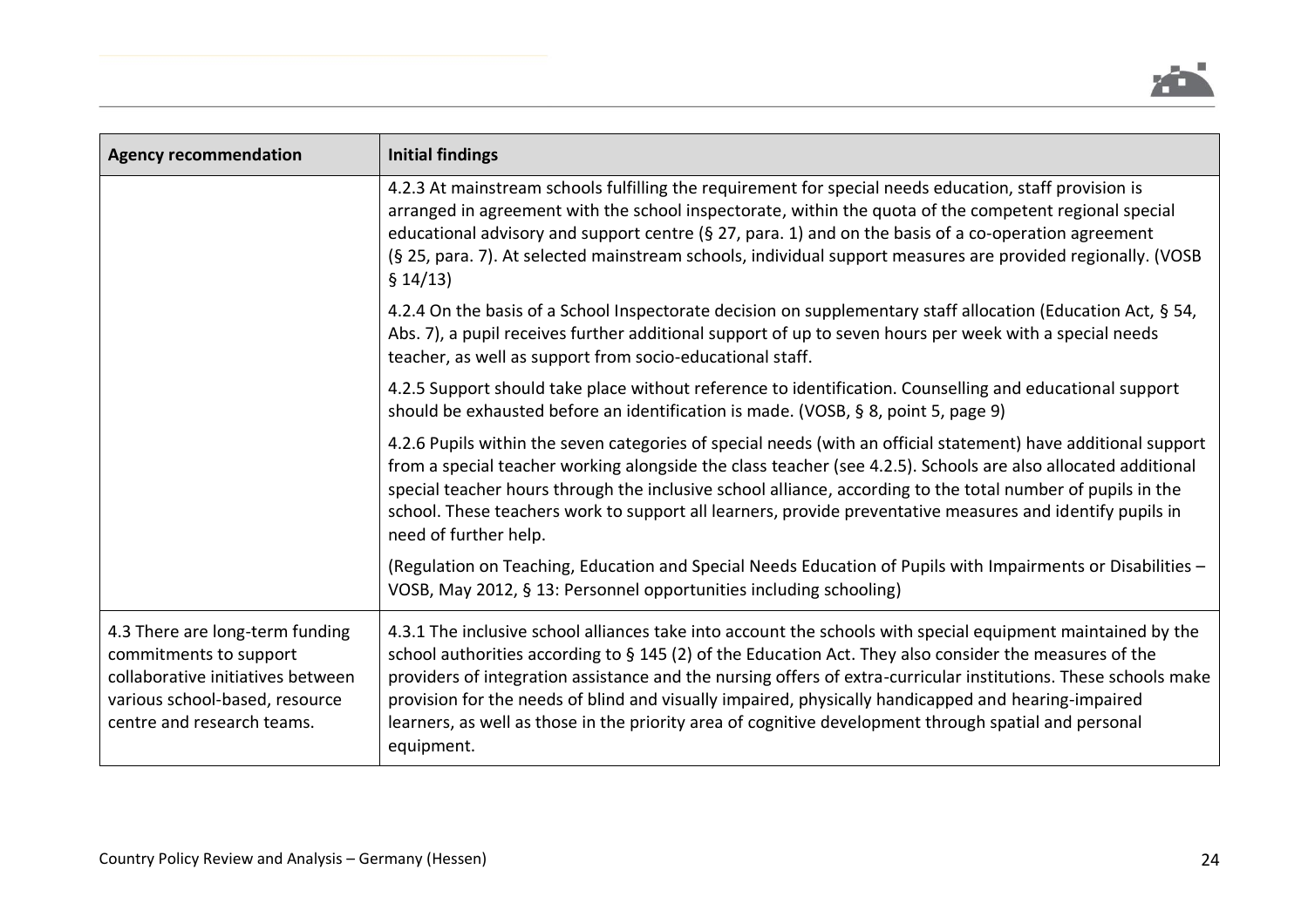

| <b>Agency recommendation</b><br><b>Initial findings</b>                                                                                             |                                                                                                                                                                                                                                                                                                                                                                                                                                                                                                                                                                                                                                                          |  |  |
|-----------------------------------------------------------------------------------------------------------------------------------------------------|----------------------------------------------------------------------------------------------------------------------------------------------------------------------------------------------------------------------------------------------------------------------------------------------------------------------------------------------------------------------------------------------------------------------------------------------------------------------------------------------------------------------------------------------------------------------------------------------------------------------------------------------------------|--|--|
|                                                                                                                                                     | The inclusive school alliances set binding, regional criteria for the annual distribution of the total resources<br>of all special education, counselling and support services, taking into account their flexible use in both<br>mainstream schools and special schools. (VOISB § 2)                                                                                                                                                                                                                                                                                                                                                                    |  |  |
| 4.4 Policy outlines mechanisms for<br>systematic data collection on<br>expenditure and implementation<br>that informs cost-effectiveness<br>issues. | 4.4.1 The DIPF (German Institute for Pedagogical Research) is a state-funded institute responsible for the<br>national report on education. It uses data to provide an overview of concepts, methods, questions and<br>research results of the economics of education with regard to human capital research, internal efficiency<br>and financing of education. It outlines the investment character of education, methods and results of return<br>estimates, and the contribution of the economics of education to investigating the conditional factors of<br>school performance and to the normative foundation of financial decisions in education. |  |  |
|                                                                                                                                                     | 4.4.2 Systematic collection of data also focuses on economic measures, e.g. provision of special teachers as<br>preventative action or links to indicators about goal achievement (such as reduction of school drop-out).<br>There are targets for inclusive education and a reduction in number of special schools.                                                                                                                                                                                                                                                                                                                                     |  |  |

#### *Measure 4 evaluative comments*

# **Measure 5: To increase participation in good quality inclusive early childhood education and care and enrolment rates in pre-school education**

| <b>Agency recommendation</b>                                                               | Initial findings                                                                                                                                                                                                                                                                                                    |
|--------------------------------------------------------------------------------------------|---------------------------------------------------------------------------------------------------------------------------------------------------------------------------------------------------------------------------------------------------------------------------------------------------------------------|
| 5.1 Policy clearly respects the<br>rights and the needs of children<br>and their families. | <b>National Policy</b><br>5.1.1 The concept of family-centredness in early childhood intervention (ECI) includes regular meetings<br>between professionals and families - parents are involved in the discussions and the implementation of the<br>individual plan for the intervention. (ECI questionnaire, p. 12) |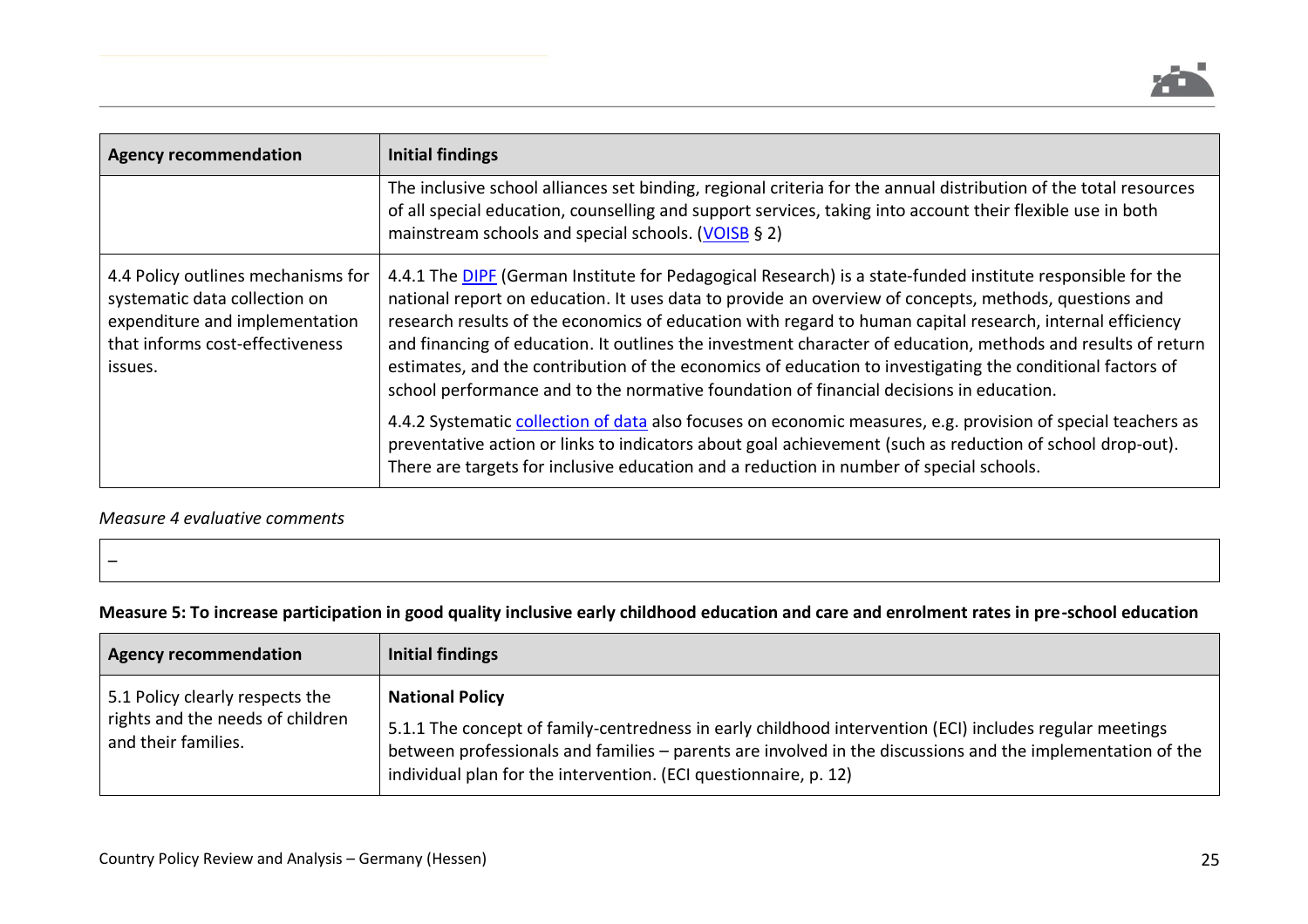

| <b>Agency recommendation</b>                                                                                                                                                        | <b>Initial findings</b>                                                                                                                                                                                                                                                                                                                                                                                                                                                                                                           |
|-------------------------------------------------------------------------------------------------------------------------------------------------------------------------------------|-----------------------------------------------------------------------------------------------------------------------------------------------------------------------------------------------------------------------------------------------------------------------------------------------------------------------------------------------------------------------------------------------------------------------------------------------------------------------------------------------------------------------------------|
|                                                                                                                                                                                     | 5.1.2 Offers to promote the active involvement of parents in day-care are being extended and concepts<br>developed to intensify the collaboration between school, parents and youth welfare services. (IECE<br>questionnaire, p. 12)                                                                                                                                                                                                                                                                                              |
| 5.2 Support is available for<br>families to recognise and<br>understand the needs of their<br>child.<br>(Support focuses upon what is in<br>the child's best interests.)            | 5.2.1 The law aims to reach 'all' children and families in need. Establishing regional interdisciplinary ECI<br>centres helps to avoid unequal situations in rural/urban areas. Co-ordination/networking between different<br>services is an important principle in ECI. Families have many opportunities to access information concerning<br>ECI for their children (doctors, nurses, hospitals, kindergarten, etc.). Pre-natal support/guidance for families<br>is offered by paediatricians, nurses. (ECI questionnaire, p. 9) |
| 5.3 Policy outlines how ECI<br>services should be provided for<br>children and families as early as<br>possible and as quickly as<br>possible, following identification<br>of need. | 5.3.1 A federal law (Sozialgesetzbuch, SGB IX, § 30) gives parents the right to ECI for their children at every<br>level. The 16 Länder organise ECI in different ways; each Länder is responsible for its own ECI.                                                                                                                                                                                                                                                                                                               |
|                                                                                                                                                                                     | 5.3.2 Since 1976, every child can take part in a screening system from birth to 64 months (U1-U9) to detect<br>delays and difficulties. During the child's first year, six screening sessions are offered by paediatricians (U1-<br>U6). (ECI questionnaire, p. 9)                                                                                                                                                                                                                                                                |
|                                                                                                                                                                                     | Some Länder have established pre-primary classes (Vorklassen) for five-year-old children who have not yet<br>reached compulsory school age, but whose parents want assistance with their preparation for primary<br>school. Attendance is voluntary.                                                                                                                                                                                                                                                                              |
|                                                                                                                                                                                     | 5.3.3 In special needs education, the following types of early years education are provided for children aged<br>$3 - 6/7$ :                                                                                                                                                                                                                                                                                                                                                                                                      |
|                                                                                                                                                                                     | special kindergarten (Sonderkindergarten) and support kindergarten (Förderkinderkarten), which<br>$\bullet$<br>care for and support children with disabilities only.                                                                                                                                                                                                                                                                                                                                                              |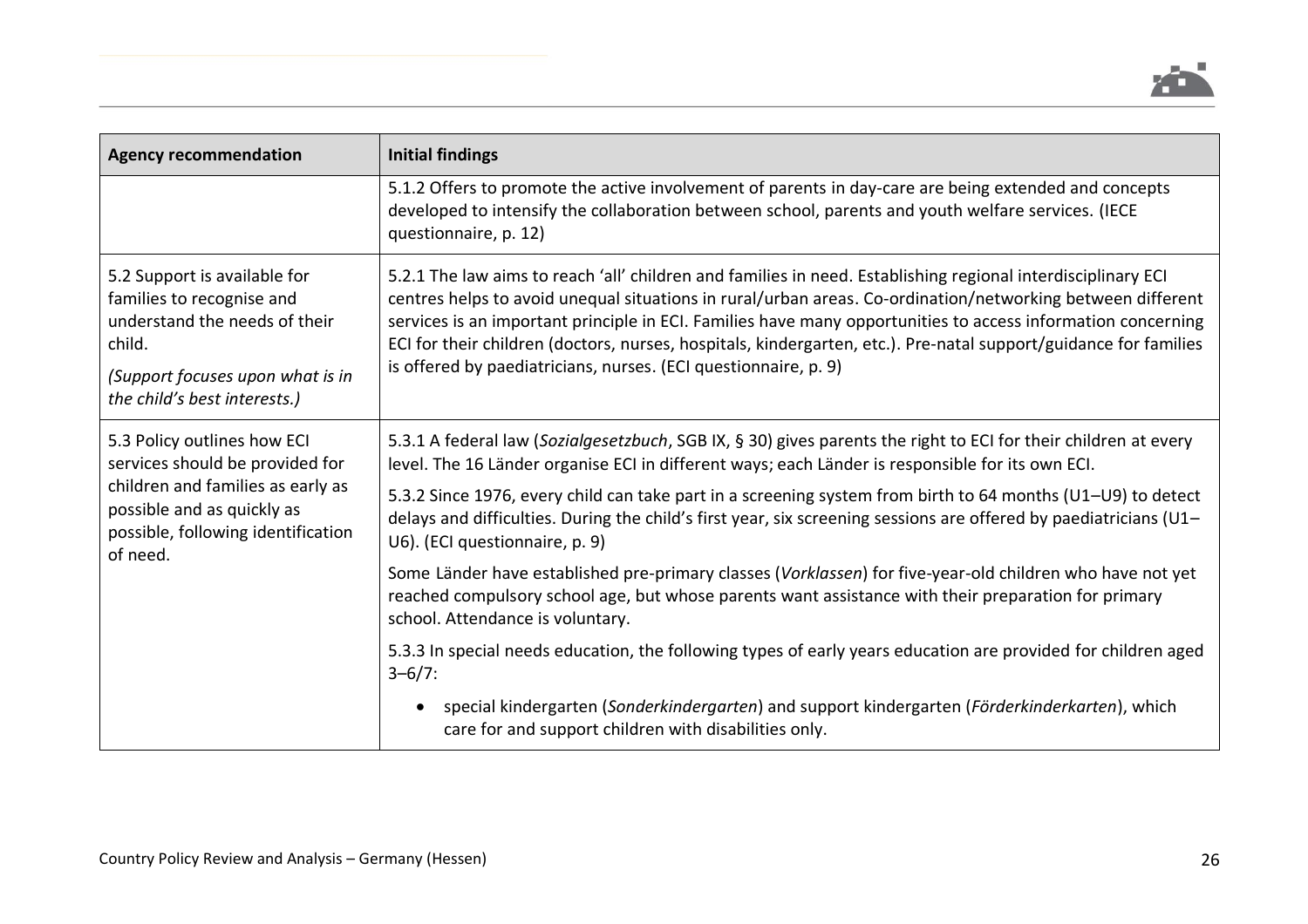

| <b>Agency recommendation</b>                                                           | <b>Initial findings</b>                                                                                                                                                                                                                                                                                                                                                                                                                                                                              |
|----------------------------------------------------------------------------------------|------------------------------------------------------------------------------------------------------------------------------------------------------------------------------------------------------------------------------------------------------------------------------------------------------------------------------------------------------------------------------------------------------------------------------------------------------------------------------------------------------|
|                                                                                        | integration kindergarten (Integrations-Kindergärten), which accepts children with and without<br>disabilities. (National Overview)                                                                                                                                                                                                                                                                                                                                                                   |
|                                                                                        | <b>Hessen Policy</b>                                                                                                                                                                                                                                                                                                                                                                                                                                                                                 |
|                                                                                        | 5.3.4 Since 1999, all three- to six-year-old children in Hessen can attend ECE institutions close to their home.<br>Institutions which used to separate children with special needs no longer exist. Since August 2019,<br>participation in ECI institutions for all children (age three to school age) is cost free for six hours per day.                                                                                                                                                          |
|                                                                                        | Hessen has developed a 'framework of inclusion' (Rahmenvereinbarung Integration) which describes the<br>responsibilities of various public roles. In terms of provision, there are two key factors:                                                                                                                                                                                                                                                                                                  |
|                                                                                        | more staff resources: for each child with a diagnosed need for extra support an additional 15 hours<br>$\bullet$<br>of staff resources are available;                                                                                                                                                                                                                                                                                                                                                |
|                                                                                        | smaller groups of children: group sizes are decreased from 25 to 20 children.<br>$\bullet$                                                                                                                                                                                                                                                                                                                                                                                                           |
|                                                                                        | 5.3.5 Additional advisory services (Heilpädagogische Fachberatung) are integrated into the overall support<br>offered by early childhood intervention services. They provide support to ECE institutions working with<br>children with special needs and to the children's families and communities. Networks and services with<br>focus on provision and prevention are established as an important focus of Hessian family policy.<br><b>Early help and child protection</b>                       |
| 5.4 Policy states that in risk<br>situations, the child's rights should<br>come first. | 5.4.1 Schools co-operate with youth welfare services and offices as necessary for problem-solving with<br>regard to those whose well-being is at risk. If teachers become aware of significant evidence of pupils'<br>endangered well-being, they should seek solutions with the pupil and, if necessary, encourage the use of<br>assistance. Parents are to be included as far as the effective protection of the pupil is not questioned.<br>(Hessian School Law 2017: Principles for realisation) |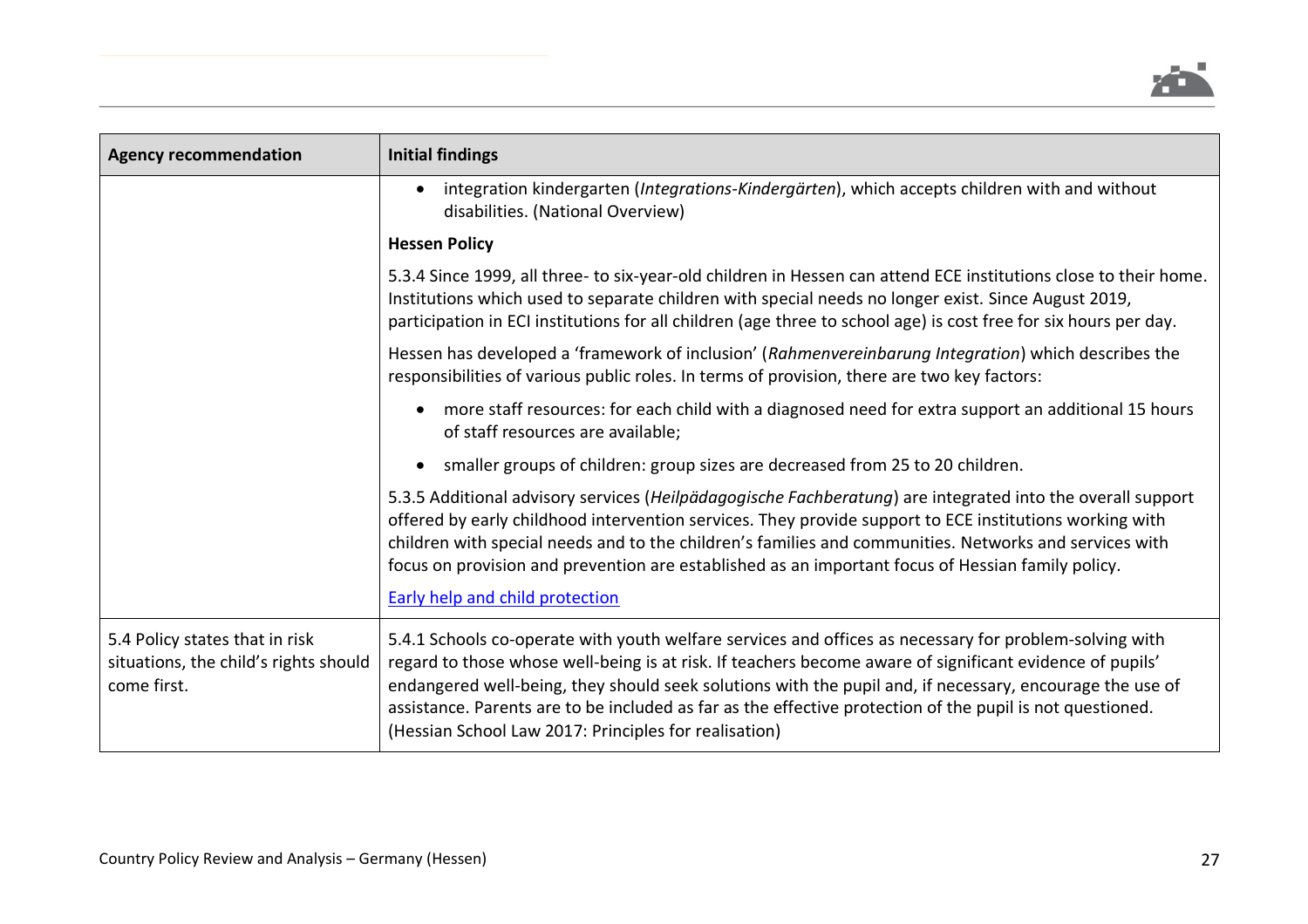

| <b>Agency recommendation</b>                                                                                             | <b>Initial findings</b>                                                                                                                                                                                                                                                                                                                                                                                                                                                                                                                                                                                                                                                                   |
|--------------------------------------------------------------------------------------------------------------------------|-------------------------------------------------------------------------------------------------------------------------------------------------------------------------------------------------------------------------------------------------------------------------------------------------------------------------------------------------------------------------------------------------------------------------------------------------------------------------------------------------------------------------------------------------------------------------------------------------------------------------------------------------------------------------------------------|
| 5.5 Policy measures and<br>guidelines clearly define quality<br>standards for early childhood<br>services and provision. | 5.5.1 The Bund (federal government) and the Länder together established nine principles to underpin<br>common ECE quality standards and sound financing strategies (BMFSFJ/JFMK Communiqué Frühe Bildung<br>weiterentwickeln und sichern 2014). (European Commission Education and Training Monitor 2015, Germany,<br>p. 4).                                                                                                                                                                                                                                                                                                                                                              |
|                                                                                                                          | 5.5.2 The Hessian education plan for children aged 0-10 (Hessischer Bildungs- und Erziehungsplan)<br>addresses inclusive pedagogy as a key factor. In doing so, it follows the UNCRPD, stressing the positive<br>potential of diversity and its various aspects. The plan specifies the scope and tasks of the specialist<br>institutions providing early childhood intervention (Fruehfoerderung). Moreover, it describes how these<br>institutions co-ordinate their support with other organisations and support children during educational<br>transitions.                                                                                                                           |
|                                                                                                                          | 5.5.3 Based on national guidelines, the Länder develop more detailed and specific curriculum guidelines at<br>the Land level (Bildungs-und-Erziehungspläne). These intensify educational efforts for children in day-care<br>centres and to ensure closer collaboration with primary education. (IECE questionnaire, p. 12)                                                                                                                                                                                                                                                                                                                                                               |
| 5.6 Early childhood guidance is<br>developed jointly by departments<br>of health, education and social<br>services.      | 5.6.1 There is a joint framework in the Länder for early education for children in day-care centres<br>(Gemeinsamer Rahmen der Länder für die frühe Bildung in Kindertageseinrichtungen, Beschluss der<br>Jugendministerkonferenz und der Kultusministerkonferenz, 2004). This represents a general agreement<br>about educational objectives in early childhood education. (IECE questionnaire, p. 11)                                                                                                                                                                                                                                                                                   |
|                                                                                                                          | 5.6.2 Early childhood education includes all institutions run by the non-public and public child and youth<br>welfare services which cater for children until they start school. The implementation and financing of child<br>and youth welfare legislation lies under the Basic Law of the Länder. As a matter for local self-government, it<br>is the responsibility of the local authorities. Under Federal Law the legal framework for day care for children<br>provided under the youth welfare office is regulated by the Child and Youth Welfare Act (Kinder- und<br>Jugendhilfegesetz). It covers the placement, briefing, training and payment of suitable day-care staff by the |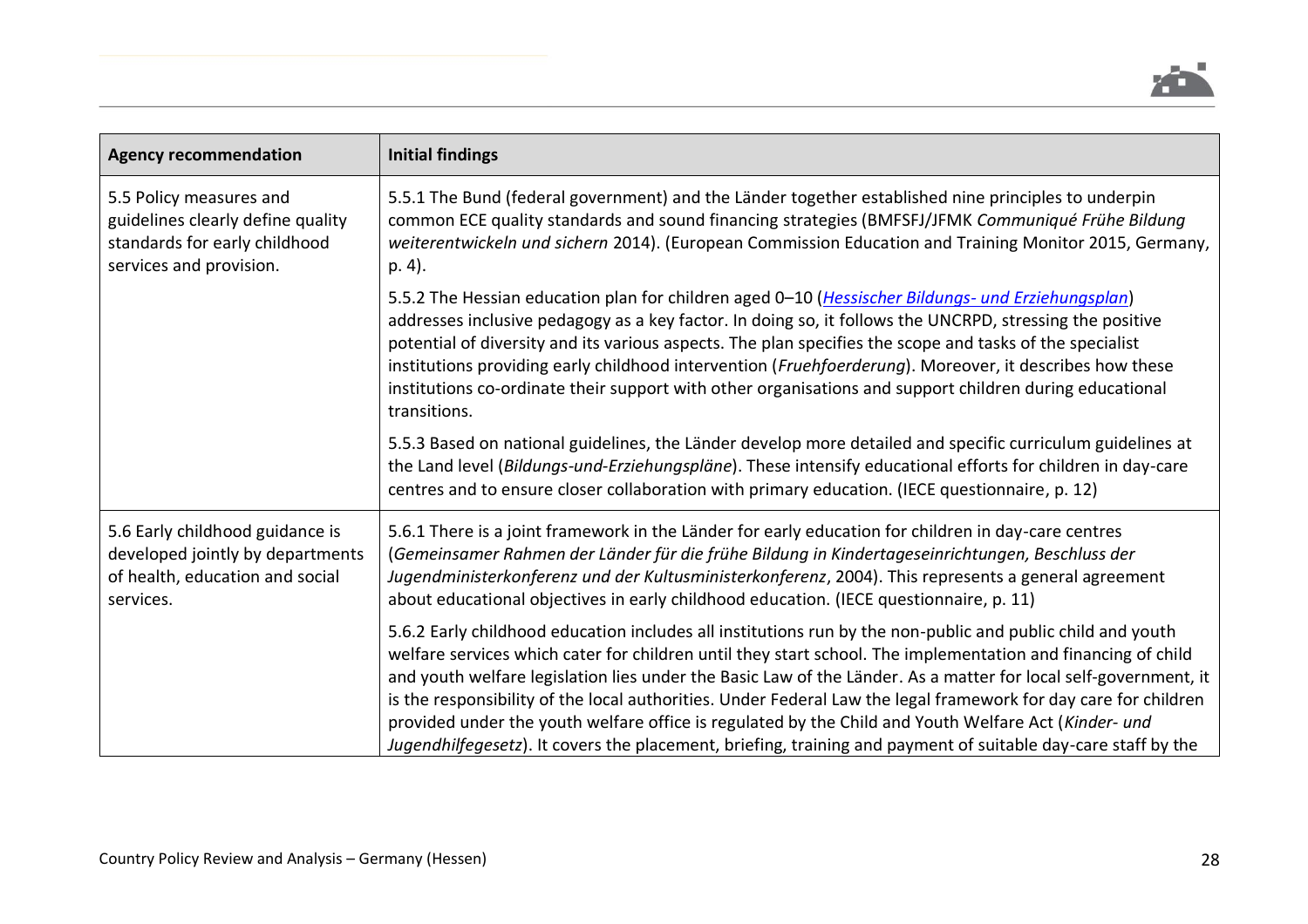

| <b>Agency recommendation</b>                                                                                                       | <b>Initial findings</b>                                                                                                                                                                                                                                                                                                                                                                                                  |
|------------------------------------------------------------------------------------------------------------------------------------|--------------------------------------------------------------------------------------------------------------------------------------------------------------------------------------------------------------------------------------------------------------------------------------------------------------------------------------------------------------------------------------------------------------------------|
|                                                                                                                                    | youth welfare office. (The Education System in the Federal Republic of Germany 2016/2017 - Early<br>Childhood, p. 102)                                                                                                                                                                                                                                                                                                   |
|                                                                                                                                    | 5.6.3 Early childhood services and provisions involve professionals from various disciplines and different<br>backgrounds. Three recommendations were suggested in 2005 to ensure quality teamwork:                                                                                                                                                                                                                      |
|                                                                                                                                    | co-operation with families as the main partners of professionals;<br>$\bullet$                                                                                                                                                                                                                                                                                                                                           |
|                                                                                                                                    | team building approach to ensure inter-disciplinary work before and during the agreed tasks;<br>$\bullet$                                                                                                                                                                                                                                                                                                                |
|                                                                                                                                    | stability of team members to facilitate a team building process and quality results. (ECI<br>$\bullet$<br>questionnaire, p. 12)                                                                                                                                                                                                                                                                                          |
|                                                                                                                                    | 5.6.4 Two recommendations were suggested in 2005 to ensure that the health, education and social sectors<br>involved in ECI services and provisions share responsibilities:                                                                                                                                                                                                                                              |
|                                                                                                                                    | good co-ordination of sectors to guarantee the fulfilment of aims of all prevention levels through<br>$\bullet$<br>adequate and co-ordinated operational measures;                                                                                                                                                                                                                                                       |
|                                                                                                                                    | good co-ordination of provision to guarantee the best use of community resources. (ECI<br>questionnaire, p. 12)                                                                                                                                                                                                                                                                                                          |
| 5.7 Policy for early childhood<br>services supports cross sectoral,<br>multi-disciplinary working at<br>regional and local levels. | 5.7.1 The National Centre of Early Aid (Nationales Zentrum für Frühe Hilfen) aims for the early detection of<br>children at risk and strengthens co-operation between different social services focused on the early years.<br>This helps children at risk and supports families in difficult social-economic situations. It carries out research<br>projects and designs new social networks. (ECI questionnaire, p. 8) |
|                                                                                                                                    | 5.7.2 Different professions have shared common goals in ECI centres for many years. Interdisciplinary<br>working is part of the training curricula. Every week, interdisciplinary team meetings take place discussing<br>individual cases, concepts of ECI, exchanging information on important ECI topics. In view of the importance                                                                                    |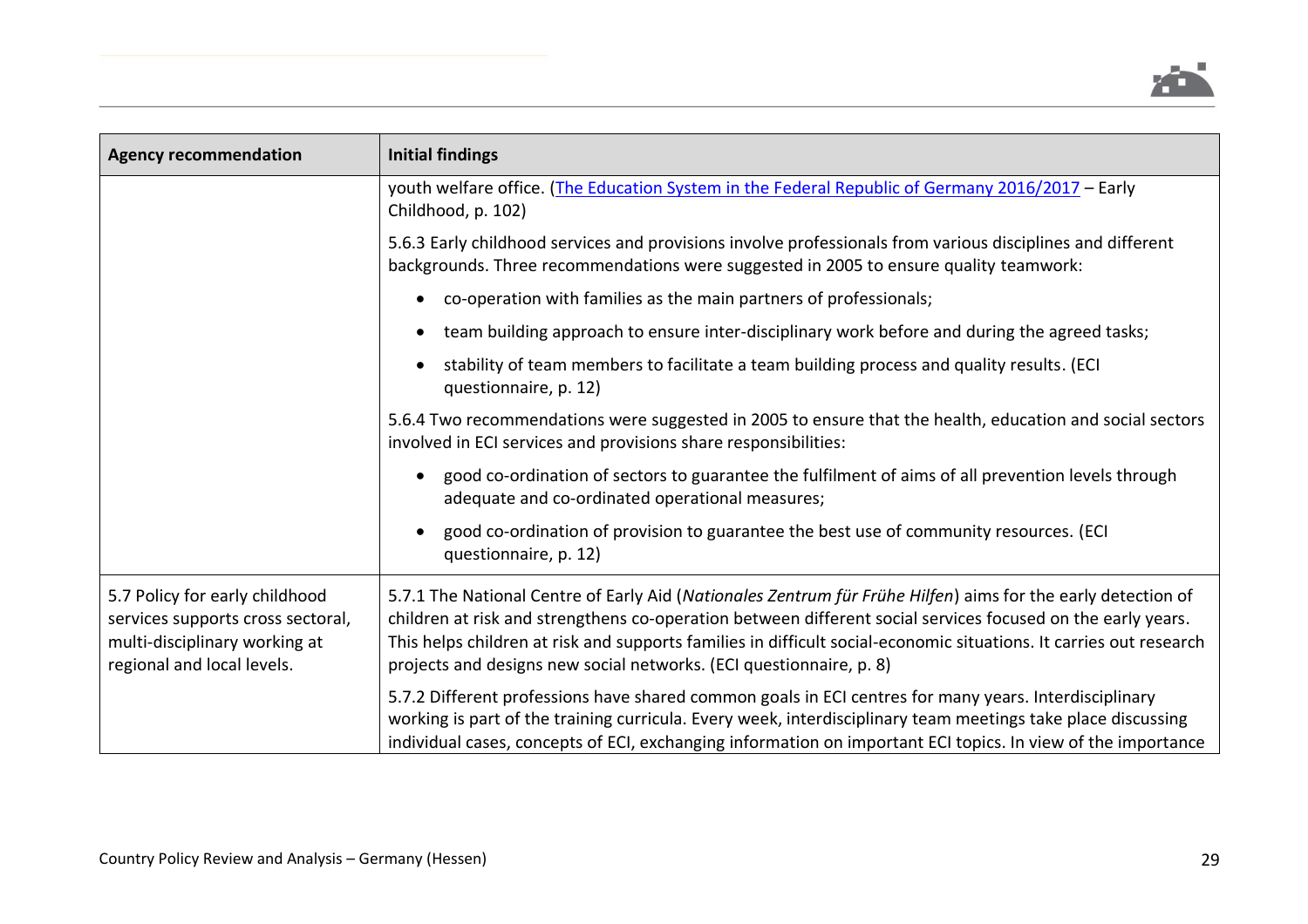

| <b>Agency recommendation</b>                                                                                                                         | <b>Initial findings</b>                                                                                                                                                                                                                                                                                                                                                                                                                                                                                                  |
|------------------------------------------------------------------------------------------------------------------------------------------------------|--------------------------------------------------------------------------------------------------------------------------------------------------------------------------------------------------------------------------------------------------------------------------------------------------------------------------------------------------------------------------------------------------------------------------------------------------------------------------------------------------------------------------|
|                                                                                                                                                      | of an interdisciplinary team approach for the quality of intervention, an adequate budget for team meetings<br>is available. (ECI questionnaire, p. 12)                                                                                                                                                                                                                                                                                                                                                                  |
| 5.8 Policy ensures there are<br>pre-school places offered to                                                                                         | 5.8.1 According to § 58 of the Hessian Education Act, compulsory school attendance begins on 1 August for<br>children born before 1 July, therefore completing their 6 <sup>th</sup> year of age by 30 June.                                                                                                                                                                                                                                                                                                             |
| children coming from ECI<br>services/provision.                                                                                                      | In accordance with section 58 (4) of the Hessisches Schulgesetz, children who are unable to attend school<br>may be admitted to the preliminary class with the consent of the parents. The goal of this class is to<br>promote the children so that they can successfully participate in the first grade. The headteacher decides<br>about admission to the preliminary class after hearing from the head of the preliminary class or the head of<br>the course. (VOBGM § 10)                                            |
| 5.9 Policy outlines how cost-free<br>services/provision are made<br>available for families.                                                          | 5.9.1 ECI provisions and services should reach all families and young children in need of support regardless<br>of their socio-economic backgrounds. To ensure this, a recommendation in 2005 suggested that cost free<br>services and provision are made available to families. This implies that public funds should cover all costs<br>related to ECI through public services, insurance companies, non-profit organisations, etc., fulfilling the<br>required national quality standards. (ECI questionnaire, p. 10) |
| 5.10 Policy ensures the same<br>quality of service irrespective of<br>differences in geographical<br>location. (Such as isolated or rural<br>areas). | 5.10.1 In Hessen, the <b>Bildungs- und Erziehungsplan</b> guarantees provision of the same quality of education in<br>each part of the country.                                                                                                                                                                                                                                                                                                                                                                          |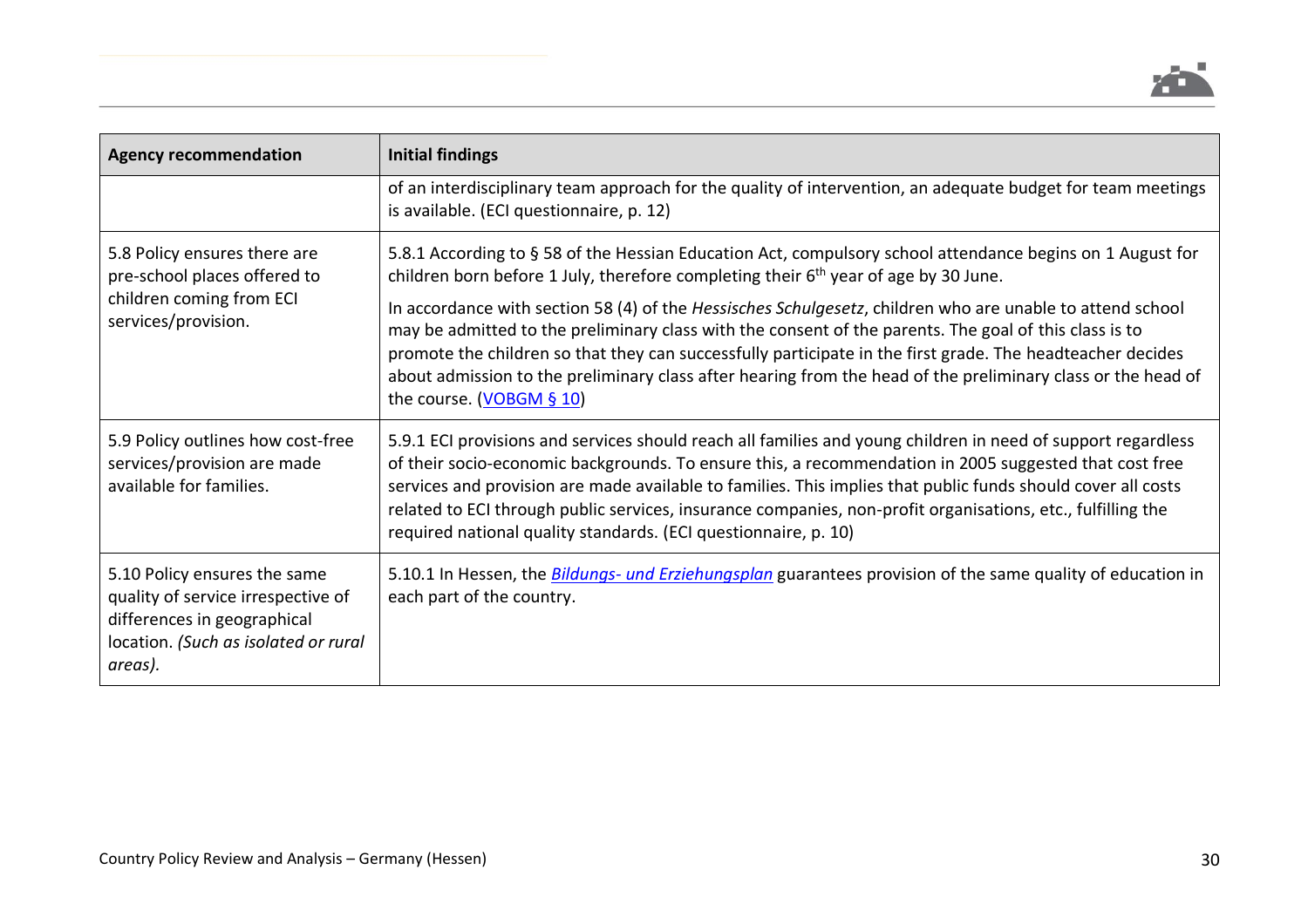#### *Measure 5 evaluative comments*

The recent federal programme '*Sprach-Kitas* – ECE Centres Promoting Language Development' (2016–2019) is an example of support to enable every child to attend ECE. It provides support to 3,500 ECE centres to promote children's language development at an early age and to reach out more effectively to more marginalised groups. As a reaction to the increased number of asylum seekers, early language and literacy programmes (e.g. '*Lesestart*') are made available for refugees below the age of five (BMBF 2015 b).

| <b>Agency recommendation</b>                                                                        | <b>Initial findings</b>                                                                                                                                                                                                                                                                                                                                                            |
|-----------------------------------------------------------------------------------------------------|------------------------------------------------------------------------------------------------------------------------------------------------------------------------------------------------------------------------------------------------------------------------------------------------------------------------------------------------------------------------------------|
| 6.1 High expectations for all<br>learners' achievements underpin<br>policy for inclusive education. | <b>Hessen Policy</b>                                                                                                                                                                                                                                                                                                                                                               |
|                                                                                                     | 6.1.1 Schools should be designed to enable the common education and the common learning of all learners<br>to the highest possible extent. Each learner, taking into account their individual physical, social and<br>emotional and cognitive development, should be promoted appropriately.                                                                                       |
|                                                                                                     | The school must prevent impending failure and other impairments of learning, language and physical, social<br>and emotional development through use of preventive measures. Pupils with partial performance disorders<br>are entitled to individual support. Highly gifted pupils should be supported in their development by<br>counselling and supplementary educational offers. |
|                                                                                                     | 6.1.2 Schools are committed to the welfare of the learners and to the protection of their mental and<br>physical integrity, intellectual freedom and opportunity for development. This must be taken into account<br>when designing the school and education system. (Hessian School Law 2017: Principles for realisation)                                                         |
|                                                                                                     | In the context of individual support, the promotion of high-achieving learners is one of the key tasks of the<br>school's graduation.                                                                                                                                                                                                                                              |
|                                                                                                     | <b>KMK Initiative for High Performing Learners</b>                                                                                                                                                                                                                                                                                                                                 |
|                                                                                                     | Initiatives in Hessen aim to increase the development opportunities of high-performing and potentially<br>highly capable learners in grades 1 to 10 and upper-secondary education, in the fields of mathematics,                                                                                                                                                                   |

#### **Measure 6: To improve student-focused measures such as mentoring, personalised learning approaches and improved guidance**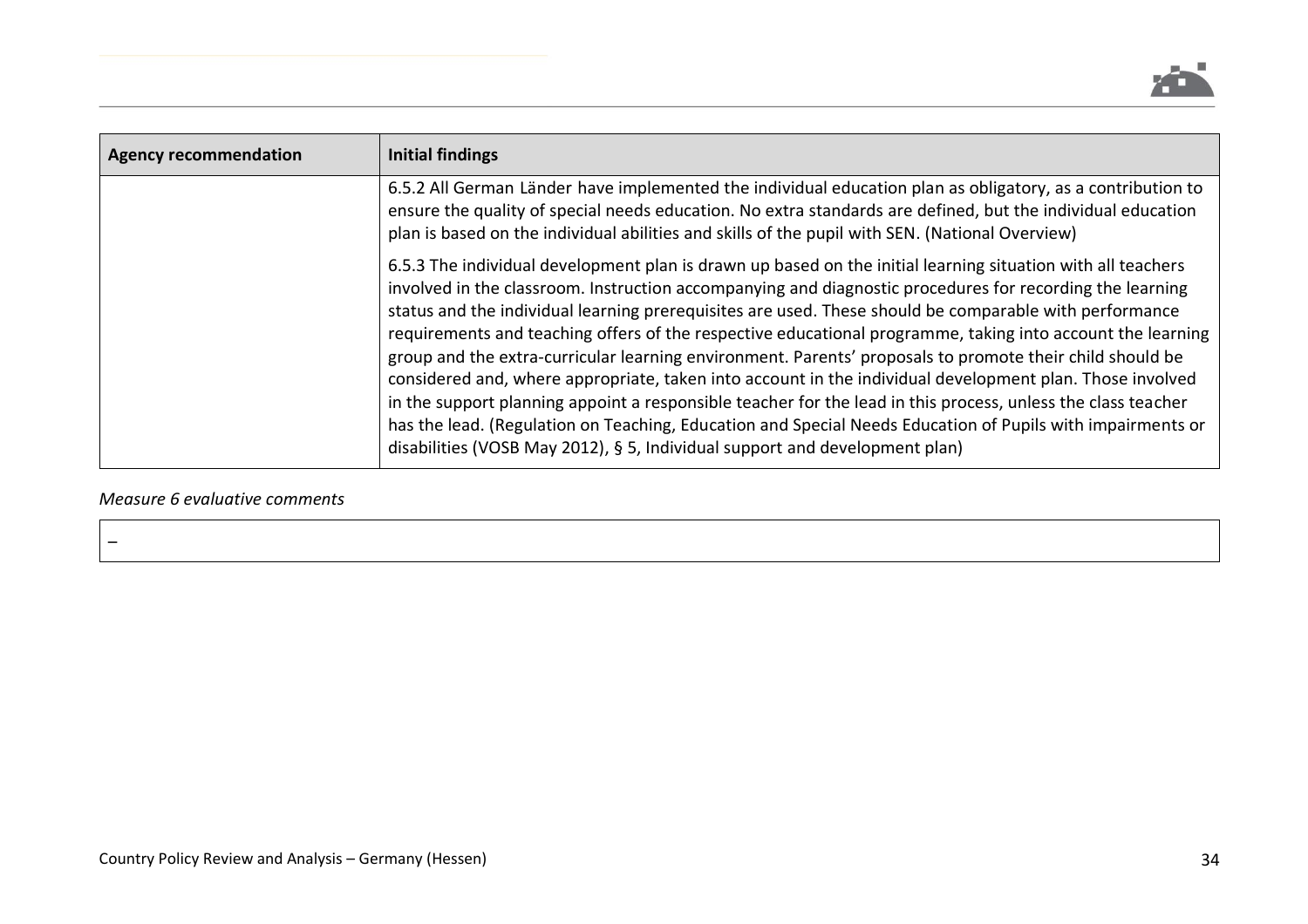# **Measure 7: To improve the school ethos (such as the creation of supportive learning environments, adapting learning environments to specific learning needs)**

| <b>Agency recommendation</b>                                                                                                                                                                    | <b>Initial findings</b>                                                                                                                                                                                                                                                                                                                                                                                                                                                                                                                                               |
|-------------------------------------------------------------------------------------------------------------------------------------------------------------------------------------------------|-----------------------------------------------------------------------------------------------------------------------------------------------------------------------------------------------------------------------------------------------------------------------------------------------------------------------------------------------------------------------------------------------------------------------------------------------------------------------------------------------------------------------------------------------------------------------|
| 7.1 Policy supports school leaders<br>to value diversity among staff as<br>well as learners, encourage<br>collegiality and support<br>innovation.                                               | 7.1.1 Various materials and counselling services are available to support schools in their systematic school<br>development. These include quality development tools in schools at each stage of the quality cycle, and<br>school counselling, which provides on-demand training to schools in their development process, including<br>the learning environment.                                                                                                                                                                                                      |
| 7.2 Policy outlines the<br>responsibility of school leaders to<br>effectively communicate their<br>vision for inclusive education to<br>the school teaching team and<br>wider school community. | 7.2.1 By developing a school promotion concept according to the principles of the school programme,<br>headteachers, teachers and parents that are members of the schools overall conference should ensure a<br>common pedagogical orientation and ensure the continuity of teaching and educational processes.<br>The co-operation of parents and others, according to $\S$ 16, Abs. 4 of the Hessian Education Act, contributes<br>to the common educational mission of parents and schools. It serves to open the school to the reality of life.<br>$(VOBGM9$ § 2) |
| 7.3 Policy aims to ensure the<br>recruitment of teaching staff from<br>diverse backgrounds, including<br>those with disabilities.                                                               | 7.3.1 There are recruitment opportunities for teachers and teachers with disabilities or diverse backgrounds.<br>Disability must not be a reason for refusal. The need for qualified staff makes it impossible to dispense<br>teachers with disabilities or diverse background. (Teilhaberichtlinien 2013)                                                                                                                                                                                                                                                            |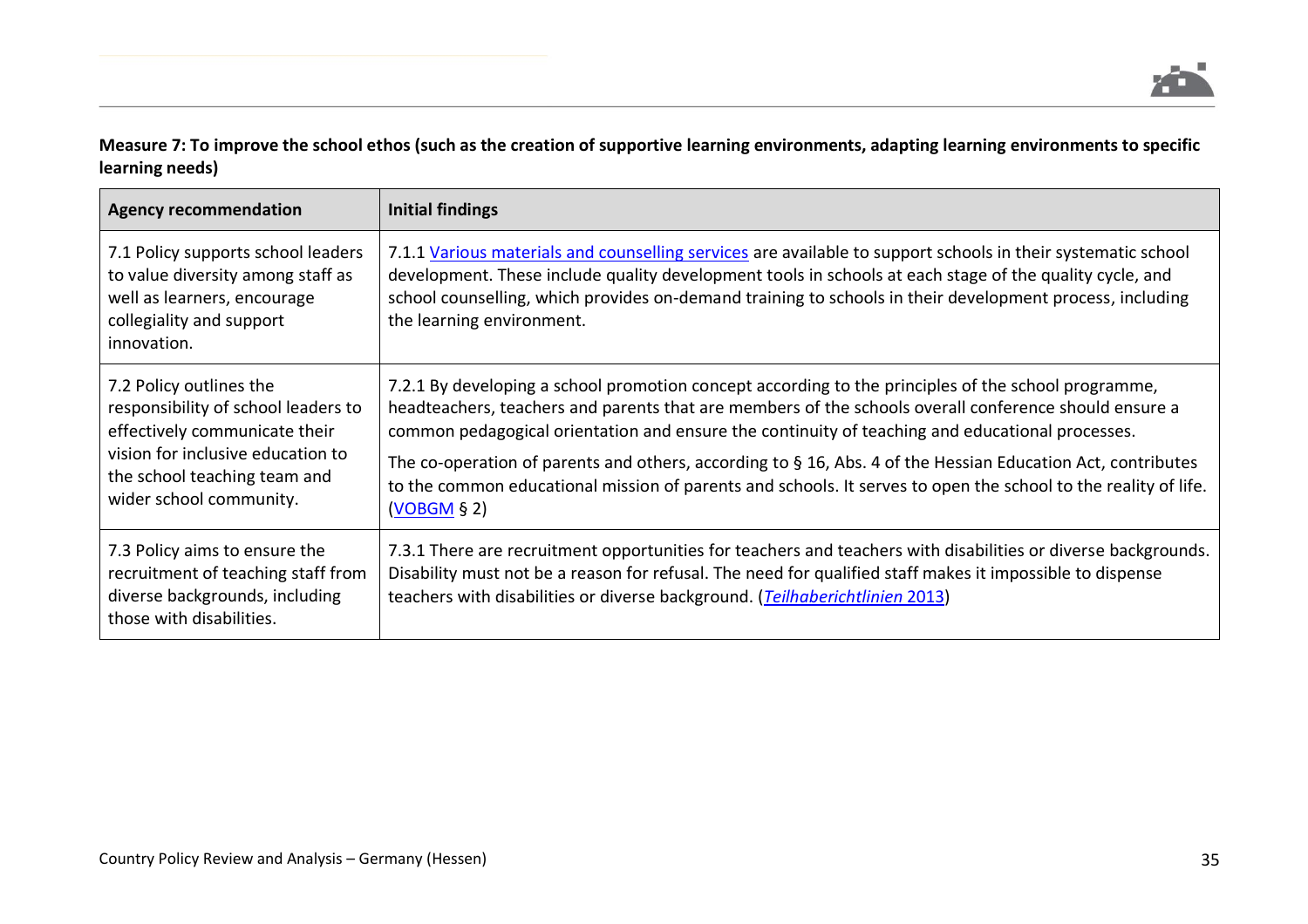

| <b>Agency recommendation</b>                                                                                                                                                | <b>Initial findings</b>                                                                                                                                                                                                                                                                                                                                                                                                                                                                                                                                                                                                                                           |
|-----------------------------------------------------------------------------------------------------------------------------------------------------------------------------|-------------------------------------------------------------------------------------------------------------------------------------------------------------------------------------------------------------------------------------------------------------------------------------------------------------------------------------------------------------------------------------------------------------------------------------------------------------------------------------------------------------------------------------------------------------------------------------------------------------------------------------------------------------------|
| 7.4 Policy supports schools to<br>ensure teaching staff are able to<br>meet diverse learning needs.                                                                         | 7.4.1 The Orientation framework for school development states in the quality area teaching and learning<br>that a teacher must be able to deal with diversity, promote structured and transparent teaching and<br>learning processes, arrange learning-friendly environments, etc. as part of the school development planning.                                                                                                                                                                                                                                                                                                                                    |
| (Teaching staff have competence<br>and expertise to develop individual<br>plans, implement learner-centred<br>approaches and support learners<br>in personalised learning.) | See also 10.4.                                                                                                                                                                                                                                                                                                                                                                                                                                                                                                                                                                                                                                                    |
| 7.5 The school ethos and culture is<br>guided by school strategic plans<br>that have high expectations for<br>the academic and social<br>achievements of all learners.      | 7.5.1 The Orientation framework for school development sets out a framework for school strategic plans. It<br>has seven quality areas:<br><b>Requirements and Conditions</b><br>$\bullet$<br><b>Goals and Strategies</b><br>$\bullet$<br>Leadership and Management<br>$\bullet$<br>Professionalism<br>$\bullet$<br><b>School Culture</b><br>$\bullet$<br><b>Teaching and Learning</b><br>$\bullet$<br>Results and Impacts.<br>$\bullet$<br>Successful school development is described by the different phases of the quality development cycle as a<br>continuous process. Priorities and binding goals form the basis for the planning and subsequent evaluation |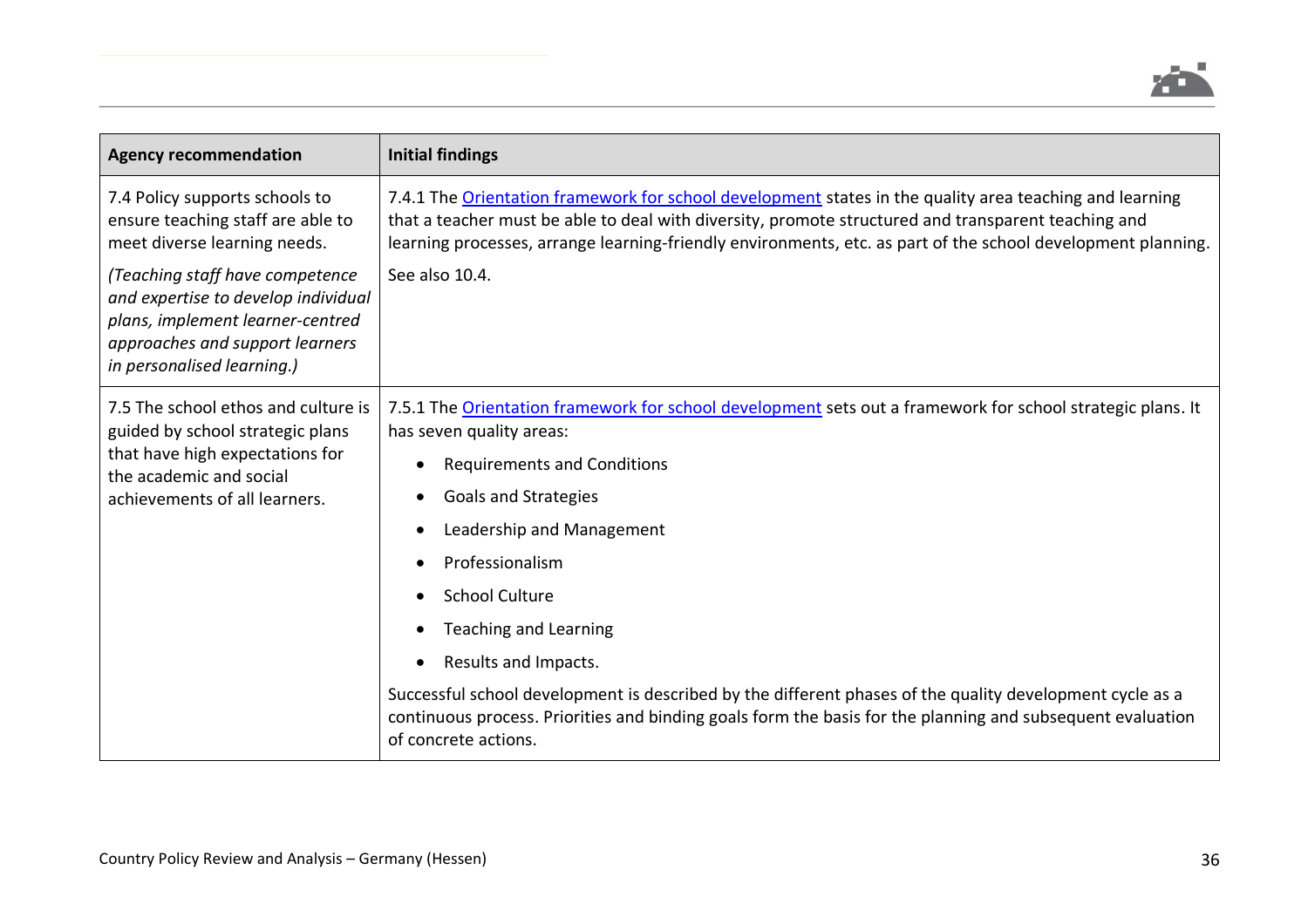

| <b>Agency recommendation</b>                                                                                                                                      | <b>Initial findings</b>                                                                                                                                                                                                                                                                                                                                                                                                                                                                                                                                |
|-------------------------------------------------------------------------------------------------------------------------------------------------------------------|--------------------------------------------------------------------------------------------------------------------------------------------------------------------------------------------------------------------------------------------------------------------------------------------------------------------------------------------------------------------------------------------------------------------------------------------------------------------------------------------------------------------------------------------------------|
| 7.6 School strategic plans describe<br>how universal design for learning<br>approaches are used to provide<br>individualised learning tools and<br>opportunities. | 7.6.1 The Länder have passed a recommendation for 'balance of disadvantage' (Nachteilsausgleich). Pupils<br>with SEN who do not have intellectual impairments but do have difficulties because of their disability<br>(e.g. those with sensory impairments) and who follow the mainstream curriculum have a right to<br>Nachteilsausgleich. In practice this can individualise learning, for example by reducing/adapting exercises in<br>a special subject or in a test, or providing more time for working, technical aids, etc. (National overview) |
| 7.7 School strategic plans stipulate<br>that all learners are entitled to be<br>active participants in the life of                                                | 7.7.1 The Orientation framework for school development describes the participation of all learners in all<br>priority areas. Schools promotes the school community and social integration. Parents and learners are<br>actively involved in the design of the school.                                                                                                                                                                                                                                                                                  |
| the school and community.                                                                                                                                         | Learner representatives are elected by the learners and can only be voted out by them. They take care of<br>the interests of the pupils in the school, against the school supervisory authorities and the public, and<br>exercise the learners' right to co-determination in the school. They can carry out self-imposed tasks as part<br>of the education and training mission of the school.                                                                                                                                                         |
|                                                                                                                                                                   | In all schools, the elected learners represent their class or group for the duration of one school year in<br>various settings. They form the student council of the school and may participate in class and school<br>conferences. (Hessian School Law §§ 120-126: Learner representation in schools)                                                                                                                                                                                                                                                 |
| 7.8 School strategic plans have<br>clear statements on the value of<br>diversity.                                                                                 |                                                                                                                                                                                                                                                                                                                                                                                                                                                                                                                                                        |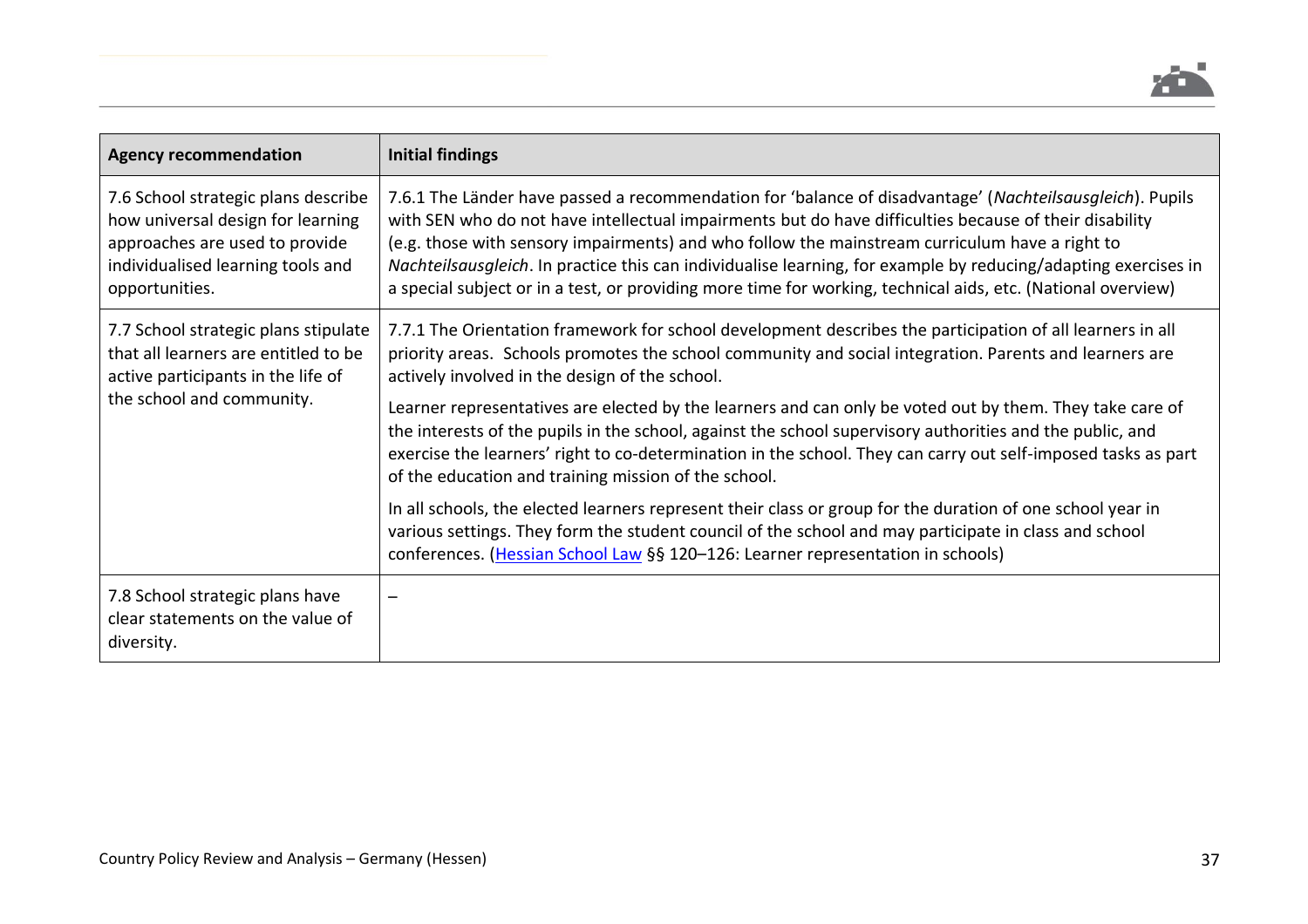

| <b>Agency recommendation</b>                                                                                               | <b>Initial findings</b>                                                                                                                                                                                                                                                                                                                                                                              |
|----------------------------------------------------------------------------------------------------------------------------|------------------------------------------------------------------------------------------------------------------------------------------------------------------------------------------------------------------------------------------------------------------------------------------------------------------------------------------------------------------------------------------------------|
| 7.9 School strategic plans describe<br>mechanisms for shared<br>leadership, teamwork and<br>collaborative problem solving. | 7.9.1 The Hessian Checklist for Inclusion supports schools to gather perceptions of the school's level of<br>development and discuss them with development goals in mind. The quality aspects informing the strategic<br>plan include:<br>leadership and management;<br>$\bullet$<br>professionalism;<br>school culture;<br>$\bullet$<br>teaching and learning;<br>results and effects.<br>$\bullet$ |

### *Measure 7 evaluative comments*

Further general developments linked to quality improvement include:

- School autonomy strengthened in all Länder.
- All schools in all Länder have developed individual school programmes now the evaluation process is taking place.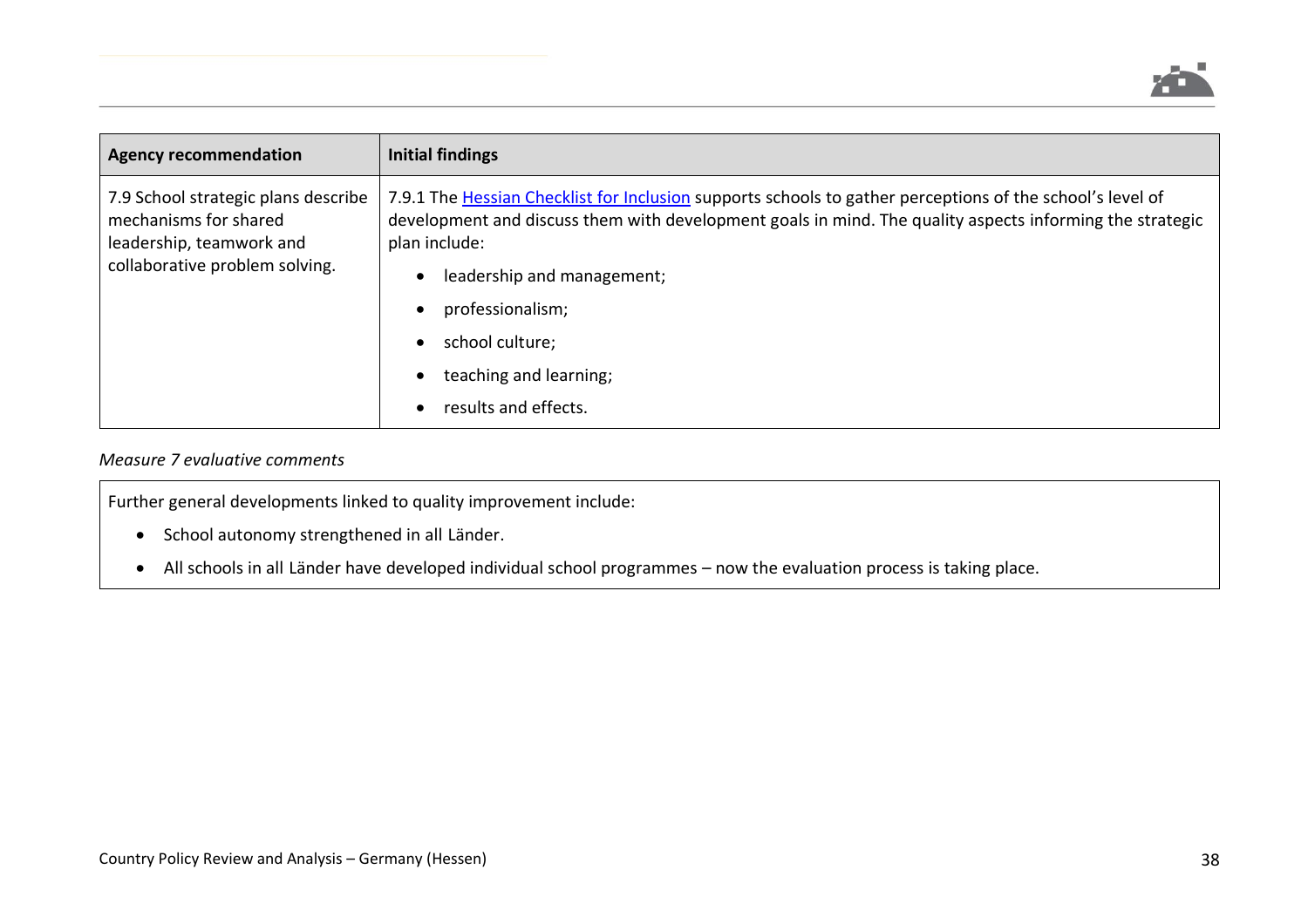# **Measure 8: To reduce the negative effects of early tracking (the early streaming of pupils by ability into different types of provision or schools) and to reduce the extensive use of grade retention<sup>1</sup>**

| <b>Agency recommendation</b>                                                                                                                                                                  | Initial findings                                                                                                                                                                                                                                                                                                                                                                                                                                                                                                                                                                                                                                                                                                                                                                                                                                                                                                                                                                                                                              |
|-----------------------------------------------------------------------------------------------------------------------------------------------------------------------------------------------|-----------------------------------------------------------------------------------------------------------------------------------------------------------------------------------------------------------------------------------------------------------------------------------------------------------------------------------------------------------------------------------------------------------------------------------------------------------------------------------------------------------------------------------------------------------------------------------------------------------------------------------------------------------------------------------------------------------------------------------------------------------------------------------------------------------------------------------------------------------------------------------------------------------------------------------------------------------------------------------------------------------------------------------------------|
| 8.1 Legislation across relevant<br>public sectors has the goal of<br>ensuring educational services<br>enhance developments and<br>processes working towards<br>equity in inclusive education. | <b>Hessen Policy</b><br>8.1.1 The school respects the freedom of religion, belief and conscience, as well as the constitutional right of<br>parents to the education of their children and takes into account the feelings and beliefs of dissenters.<br>8.1.2 In order to respect the principle of equality between women and men, it is necessary to encourage the<br>equal representation of committees, advisory councils, commissions, other bodies and collegial bodies to be<br>formed by virtue of this Law. The details are regulated in the respective rules of procedure.<br>8.1.3 The school may not discriminate or favour any pupil because of gender, descent, race, language,<br>homeland, origin, disability, faith, religious or political views.<br>8.1.4 The school should create conditions for promoting equal rights for boys and girls. Pupils are generally<br>taught together. If it makes educational sense, they can sometimes be taught separately. (Hessian School Law<br>2017 § 3: Principles for realisation) |

<sup>1</sup> Early tracking means the early streaming of pupils by abilities into different types of provision or school; this includes placing children into separate schools.

The extensive use of grade retention means holding students back to repeat school years, instead of providing flexible individual support.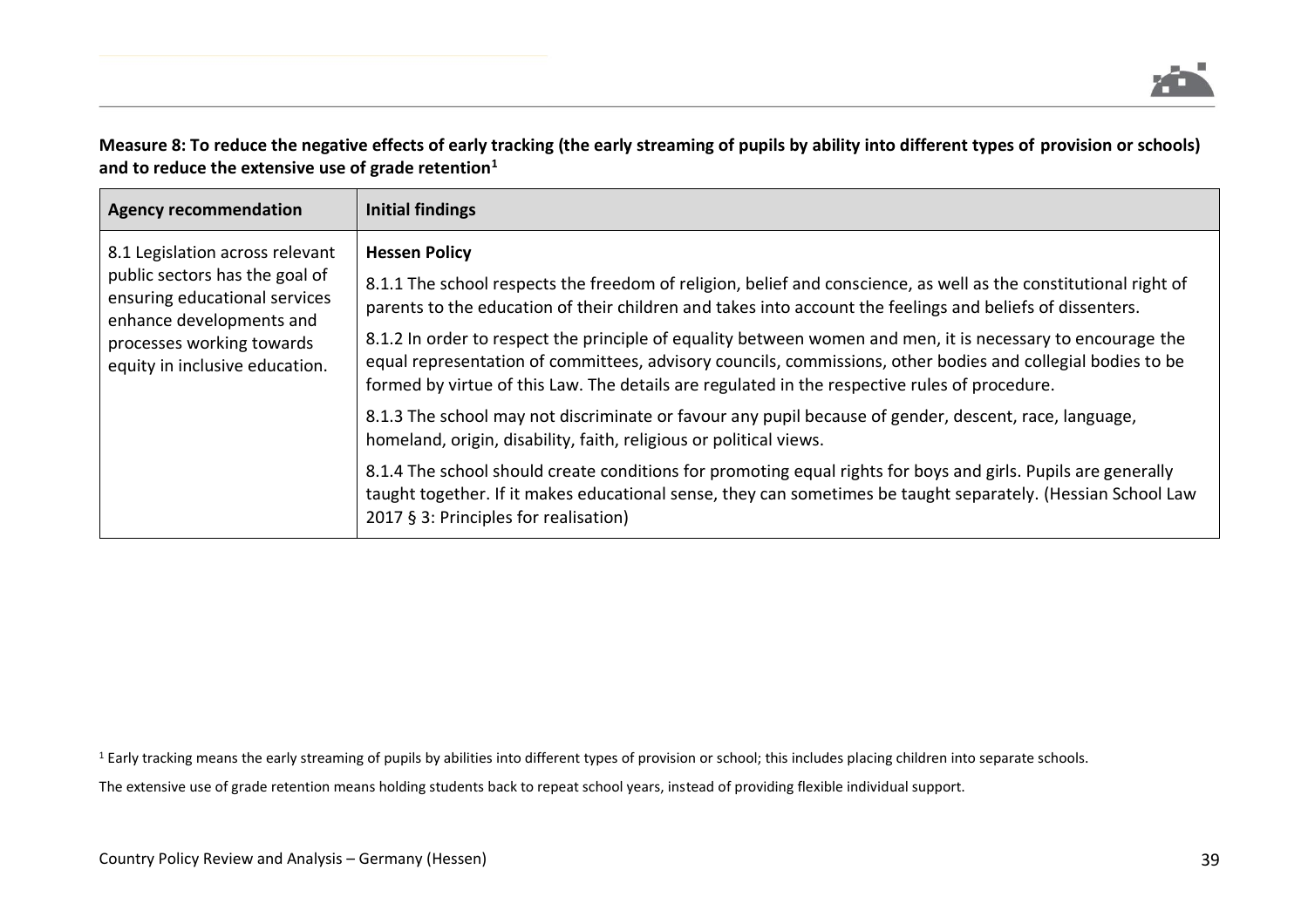

| <b>Agency recommendation</b>                                                                                                                                                                                             | <b>Initial findings</b>                                                                                                                                                                                                                                                                                                                                                                   |
|--------------------------------------------------------------------------------------------------------------------------------------------------------------------------------------------------------------------------|-------------------------------------------------------------------------------------------------------------------------------------------------------------------------------------------------------------------------------------------------------------------------------------------------------------------------------------------------------------------------------------------|
| 8.2 Policy outlines how support<br>structures that impact upon<br>inclusive education are diverse<br>and easily available.<br>(Support structures prevent<br>early tracking and streaming of<br>pupils at an early age). | <b>Hessen Policy</b>                                                                                                                                                                                                                                                                                                                                                                      |
|                                                                                                                                                                                                                          | 8.2.1 The counselling and support centres pursuant to § 53 (2) of the Education Act support mainstream<br>schools in preventive measures and inclusive schooling. They work together with other counselling centres and<br>others, in particular with pre-school institutions, early intervention, medical and therapeutic services, school<br>psychologists and child and youth welfare. |
|                                                                                                                                                                                                                          | 8.2.2 Supra-regional counselling and support centres (UBFZ) can support learners with a focus on vision,<br>hearing, physical and motor development or emotional and social development and learners with health<br>issues. In the priority area of mental development, the support can be provided by special needs schools with<br>this funding priority.                               |
|                                                                                                                                                                                                                          | 8.2.3 The Regional Advisory and Support Centre draws up diagnostic opinions and expert opinions. If it is not<br>possible to adequately cover a funding priority, the regional advisory and support centre forwards these<br>assignments to another qualified counselling and support centre or to a special school.                                                                      |
|                                                                                                                                                                                                                          | (Regulation on Teaching, Education and Special Needs Education of Pupils with impairments or disabilities<br>(VOSB May 2012) § 25: Tasks and organisation of the advisory and support centres (BFZ)                                                                                                                                                                                       |
| 8.3 Assessment mechanisms                                                                                                                                                                                                | <b>National Policy</b>                                                                                                                                                                                                                                                                                                                                                                    |
| are in place to identify the<br>support needs of learners at an<br>early stage.                                                                                                                                          | 8.3.1 The responsibility for the (assessment) procedure lies with the school supervisory authorities: either the<br>authorities themselves have competence for SEN and sufficient experience in the field of educational support<br>for people with disabilities, or they consult experts in the field of special educational support.                                                    |
|                                                                                                                                                                                                                          | Assessment for special education is based on multi-disciplinary reports. Parents can apply for assessment.<br>(National Overview)                                                                                                                                                                                                                                                         |
|                                                                                                                                                                                                                          | 8.3.2 Pupils with learning difficulties or any other disabilities have the right to:                                                                                                                                                                                                                                                                                                      |
|                                                                                                                                                                                                                          | comprehensive assessment;                                                                                                                                                                                                                                                                                                                                                                 |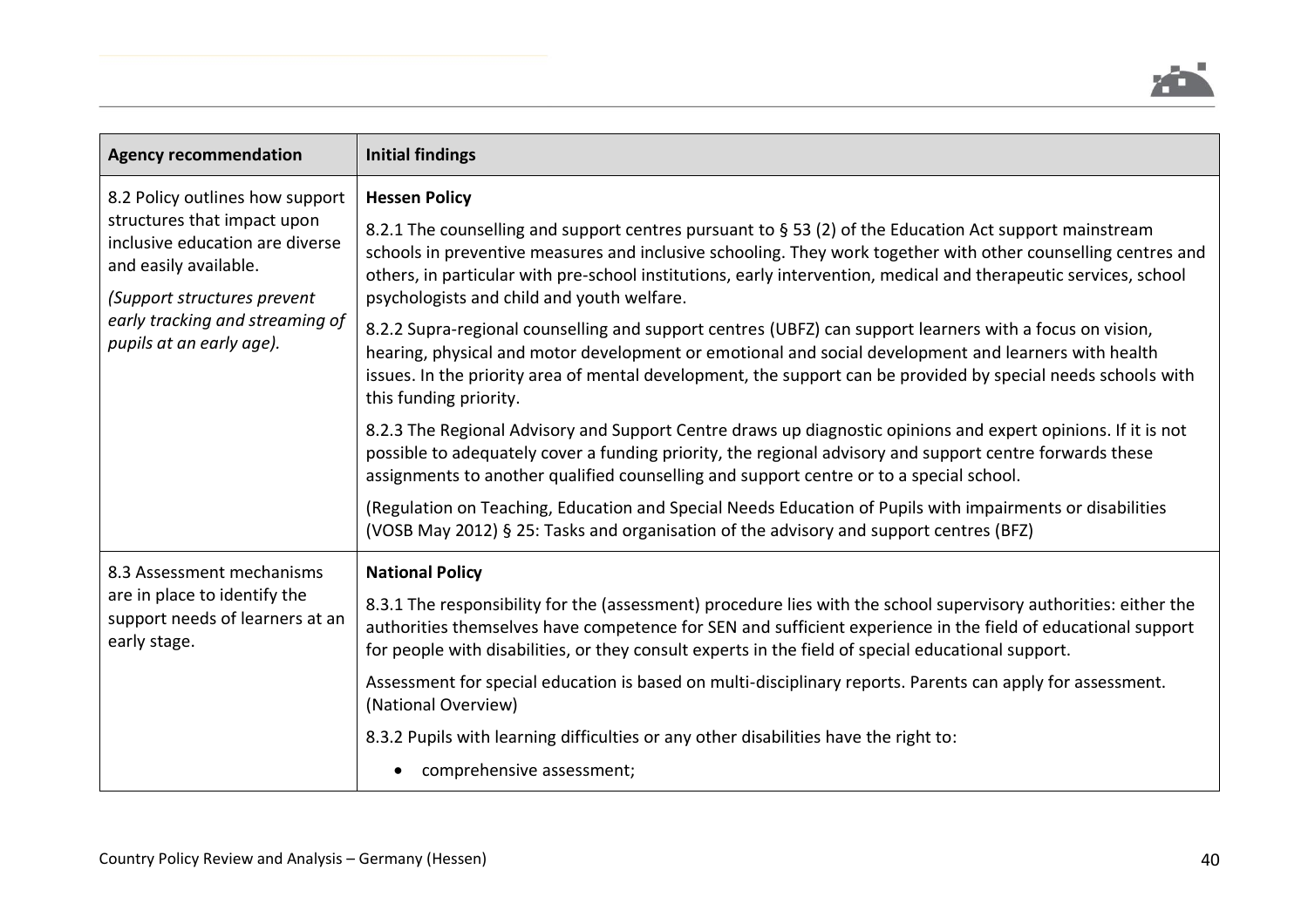

| <b>Agency recommendation</b> | <b>Initial findings</b>                                                                                                                                                                                                                                                 |
|------------------------------|-------------------------------------------------------------------------------------------------------------------------------------------------------------------------------------------------------------------------------------------------------------------------|
|                              | an individual support plan;<br>$\bullet$                                                                                                                                                                                                                                |
|                              | scholastic education with supplementary special education support – perhaps with a time limit;                                                                                                                                                                          |
|                              | co-operation and joint teaching in several or all lessons;                                                                                                                                                                                                              |
|                              | treatments accompanied by therapy, therapy-oriented assessment and diagnosis. (National Overview)                                                                                                                                                                       |
|                              | <b>Hessen Policy</b>                                                                                                                                                                                                                                                    |
|                              | 8.3.3 The assessment report pursuant to § 54 (5) of the Education Act is based on:                                                                                                                                                                                      |
|                              | a description of school learning on the basis of existing individual development plans, certificates, the<br>application of Nachteilausgleich (reasonable adjustments) and school statements;                                                                           |
|                              | the identification of the initial learning situation and learning conditions by means of classroom visits,<br>conversations with parents and with people who support the child in school, extra-curricular<br>institutions and the evaluation of diagnostic procedures; |
|                              | evaluation of medical examination reports and statements of youth welfare or other measures;                                                                                                                                                                            |
|                              | exploring the funding opportunities based on an in-depth child-environment analysis, including actual<br>or to-be-established school and extra-curricular funding opportunities.                                                                                        |
|                              | 8.3.4 The assessment report contains:                                                                                                                                                                                                                                   |
|                              | a competency and development profile related to the educational requirements with regard to the<br>learning environment;                                                                                                                                                |
|                              | statements on the effect of an applied disadvantage compensation;                                                                                                                                                                                                       |
|                              | a presentation of any appropriate teaching and learning resources and apparatus and their appropriate<br>integration into educational offerings of teaching and education;                                                                                              |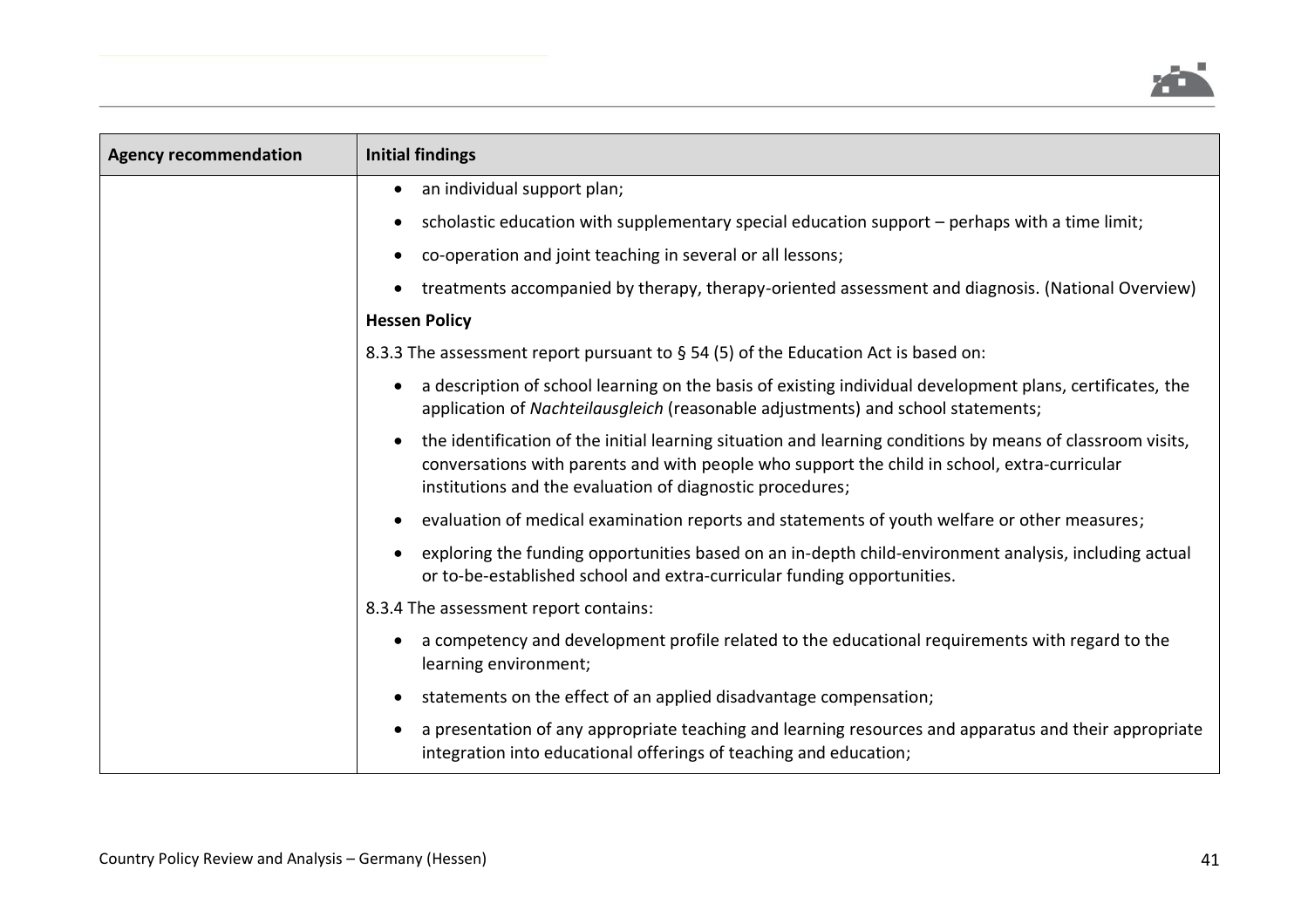

| <b>Agency recommendation</b> | <b>Initial findings</b>                                                                                                                                                                                                                                                                                                                                                                                                                                                                                                                                                                                                                                                                                               |
|------------------------------|-----------------------------------------------------------------------------------------------------------------------------------------------------------------------------------------------------------------------------------------------------------------------------------------------------------------------------------------------------------------------------------------------------------------------------------------------------------------------------------------------------------------------------------------------------------------------------------------------------------------------------------------------------------------------------------------------------------------------|
|                              | recommendations on the need for further supportive measures, including the development of learning,<br>language and physical, social and emotional development;                                                                                                                                                                                                                                                                                                                                                                                                                                                                                                                                                       |
|                              | clear recommendations on the type, extent and organisation of the special needs education necessary<br>for the well-being of the child. Further development of the education, showing the necessary personal,<br>spatial, neuter and pedagogical framework conditions.                                                                                                                                                                                                                                                                                                                                                                                                                                                |
|                              | 8.3.5 Pupils and their parents are required to participate in accordance with § 71 of the Education Act.                                                                                                                                                                                                                                                                                                                                                                                                                                                                                                                                                                                                              |
|                              | (Regulation on Teaching, Education and Special Needs Education of Pupils with impairments or disabilities<br>(VOSB May 2012) § 28: Assessment report)                                                                                                                                                                                                                                                                                                                                                                                                                                                                                                                                                                 |
|                              | 8.3.6 If school medical or school psychology examinations and special educational examinations are required to<br>prepare a decision under this Act, learners are obliged to undergo examination and to participate in<br>scientifically recognised test procedures. In justified individual cases, the school inspectorate may order an<br>examination. Learners, their parents and adults of high school age must provide the information required for<br>the examinations. As a rule, children, adolescents and adults of high school age may not be questioned about<br>matters concerning their or their parents' or relatives' privacy. (Hessian School Law 2017 § 71: Commitment to<br>special investigations) |
|                              | 8.3.7 To prevent children with mild forms of special needs from being stigmatised, it is not necessary to make<br>an official statement at an early date. An assessment team (e.g. classroom teacher, special needs teacher,<br>health service) examines the child's SEN. The assessment leads to various forms of support provided by special<br>needs teachers from regional counselling and support centres and classroom teachers, whether or not learners<br>get an official statement of SEN. (CROSP questionnaire, p. 6)                                                                                                                                                                                       |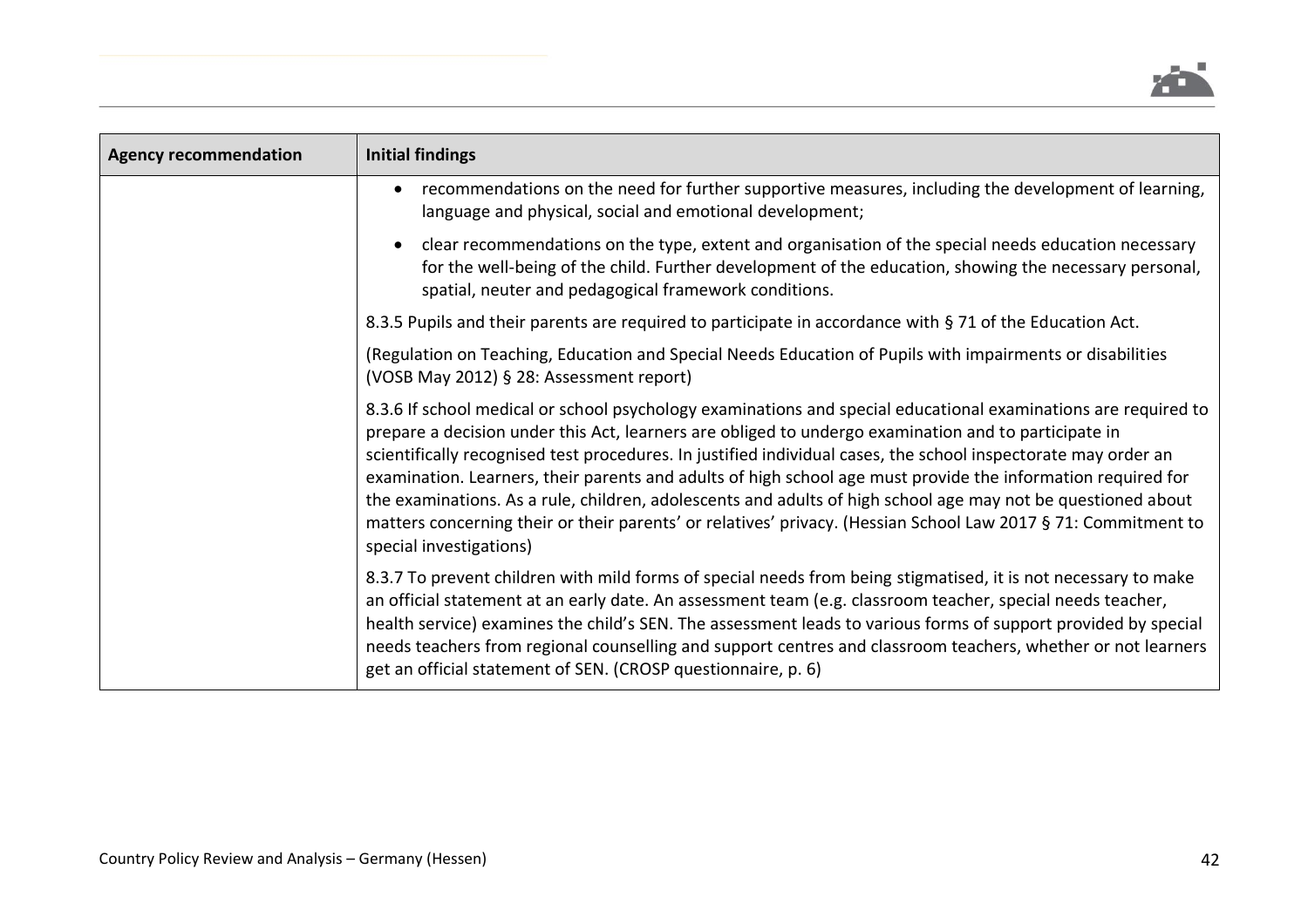

| <b>Agency recommendation</b>                                                           | Initial findings                                                                                                                                                                                                                                                                                                                                                                                                                                                                                                                         |
|----------------------------------------------------------------------------------------|------------------------------------------------------------------------------------------------------------------------------------------------------------------------------------------------------------------------------------------------------------------------------------------------------------------------------------------------------------------------------------------------------------------------------------------------------------------------------------------------------------------------------------------|
|                                                                                        | 8.3.8 The school reviews the entitlement to special needs education within the individual development plan at<br>least every two years. If a claim for special needs education no longer exists or if there is another entitlement<br>to special needs education, the head of the school discusses the issue with the school inspectorate, the parents<br>and, if applicable, the adult pupil. Together they decide once again on the right to special needs education.<br>(VOSB §11: Hessen law - for all pupils with statement of SEN) |
| 8.4 Data is available relating to<br>learners' rights to age<br>appropriate education. | 8.4.1 According to § 58 of the Hessian Education Act, compulsory school attendance begins on 1 August for<br>children born before 1 July and thus completing their 6 <sup>th</sup> year of age by 30 June.<br>Data is available:                                                                                                                                                                                                                                                                                                         |
|                                                                                        | on learners/classes/teachers in different schools from grade 0–13;                                                                                                                                                                                                                                                                                                                                                                                                                                                                       |
|                                                                                        | relating to special schools and inclusive education in all grades (Förderschulen und sonderpädagogische<br>Förderung in der allgemeinen Schule).                                                                                                                                                                                                                                                                                                                                                                                         |

# *Measure 8 evaluative comments*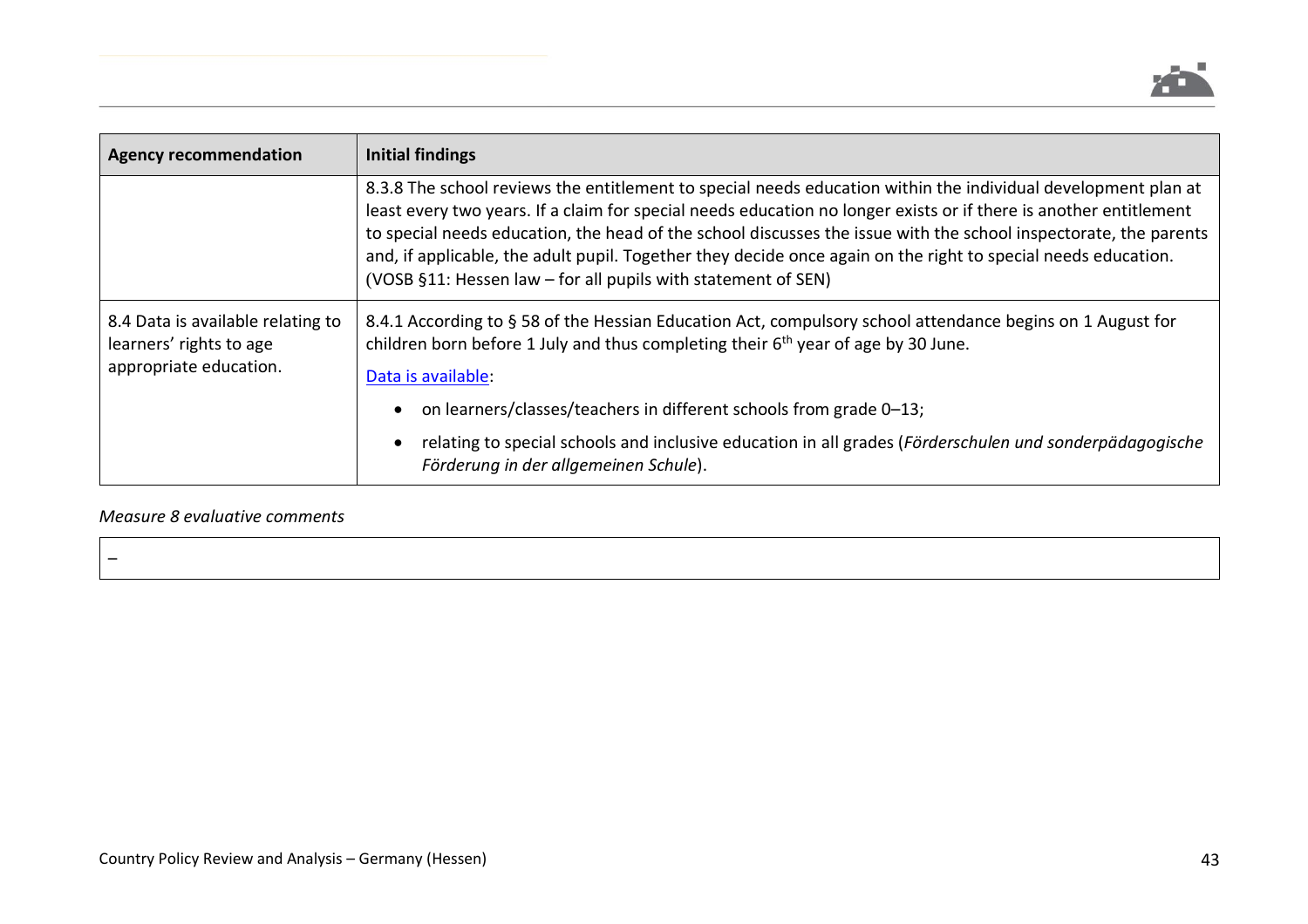#### **Measure 9: To support improvement in schools with lower educational outcomes**

| <b>Agency recommendation</b>                                                                                                                         | <b>Initial findings</b>                                                                                                                                                                                                                                         |
|------------------------------------------------------------------------------------------------------------------------------------------------------|-----------------------------------------------------------------------------------------------------------------------------------------------------------------------------------------------------------------------------------------------------------------|
| 9.1 Clear mechanisms exist to<br>identify schools with lower<br>educational outcomes. <sup>2</sup>                                                   |                                                                                                                                                                                                                                                                 |
| 9.2 Policy outlines how methods<br>of assessment, inspections and<br>other accountability measures<br>contribute to school improvement<br>processes. | 9.2.1 The Hessian Checklist for Inclusion supports discussions with school boards about school development<br>using data on outcomes to set school aims for areas such as attendance of learners and staff, behaviour, etc.<br><b>Quality development tools</b> |
| (Accountability measures support<br>inclusive practice and inform<br>further improvement of provision<br>for all learners.)                          |                                                                                                                                                                                                                                                                 |

<sup>2</sup> This recommendation does not directly come from the Agency work covered in the CPRA activities. A number of project recommendations have implicitly, but not explicitly referred to this issue. However, the piloting work and detailed discussions with PG countries showed it is necessary to have this explicit recommendation linked to this measure.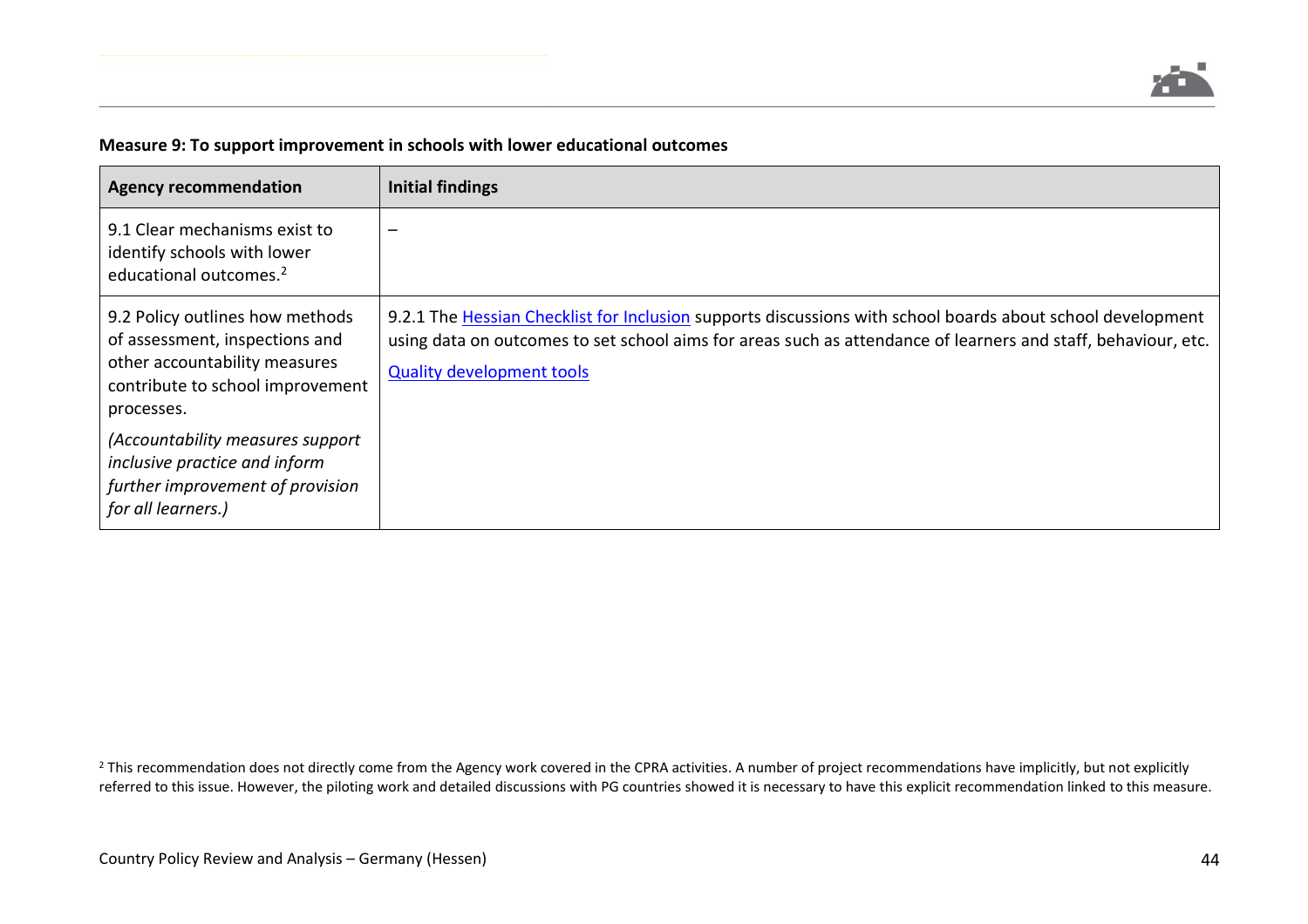

| <b>Agency recommendation</b>                                                                                                                                                                                                                                                                                                     | <b>Initial findings</b>                                                                                                                                                                                                                                                                                                                                                                                                                                                                                                                                                                                                                                                               |
|----------------------------------------------------------------------------------------------------------------------------------------------------------------------------------------------------------------------------------------------------------------------------------------------------------------------------------|---------------------------------------------------------------------------------------------------------------------------------------------------------------------------------------------------------------------------------------------------------------------------------------------------------------------------------------------------------------------------------------------------------------------------------------------------------------------------------------------------------------------------------------------------------------------------------------------------------------------------------------------------------------------------------------|
| 9.3 Policy aims to increase the<br>capacity of all schools to meet a<br>greater diversity of needs and<br>support learners within their local<br>communities.<br>(Schools are supported to use<br>innovative teaching methods,<br>practical learning approaches and<br>individual plans, focusing on<br>learners' capabilities.) | 9.3.1 The social index combines statistical data to capture the social burden of schools and kindergartens. It<br>helps to justify different resource allocations, so that disadvantages arising from the diversity of the<br>population in a city or region can be compensated. In Hessen, calculations are based on the unemployment<br>rate in the region, the proportion of welfare recipients, the proportion of migrants and socio-demographic<br>characteristics. This has consequences, e.g. on teacher allocation and class sizes. The procedure of allocation<br>of teacher to schools is regulated by decree. (Lehrerstellenzuweisungserlass Schuljahr 2019/20, 26.6.2019) |
| 9.4 Policy outlines clear incentives<br>for schools to take all learners<br>from their local community.                                                                                                                                                                                                                          | 9.4.1 Inclusive schooling for pupils with SEN takes place as a regular form in the mainstream school, in close<br>co-operation with the special educational advisory and support centre and, if necessary, with the<br>participation of the special school. Pupils have the right to attend a school that is close to where they live.<br>(Hessian School Law § 51; VOSB)                                                                                                                                                                                                                                                                                                             |
| 9.5 Policy requires school strategic<br>plans to outline preventive<br>educational action against<br>dropouts.<br>(Including necessary measures so<br>that learners who become<br>disengaged find new educational<br>alternatives.)                                                                                              | 9.5.1 Mainstream schools take preventive measures to counteract and reduce the impact of failures and<br>other impairments to learning, language and physical, social and emotional development. Preventive<br>measures include:<br>individualised and differentiated forms of work in the classroom, taking into account different<br>$\bullet$<br>learning speeds;<br>comprehensive counselling and information for parents and pupils by teachers of the school;<br>$\bullet$<br>support and support measures individually or in small groups by teachers of the school;<br>$\bullet$                                                                                              |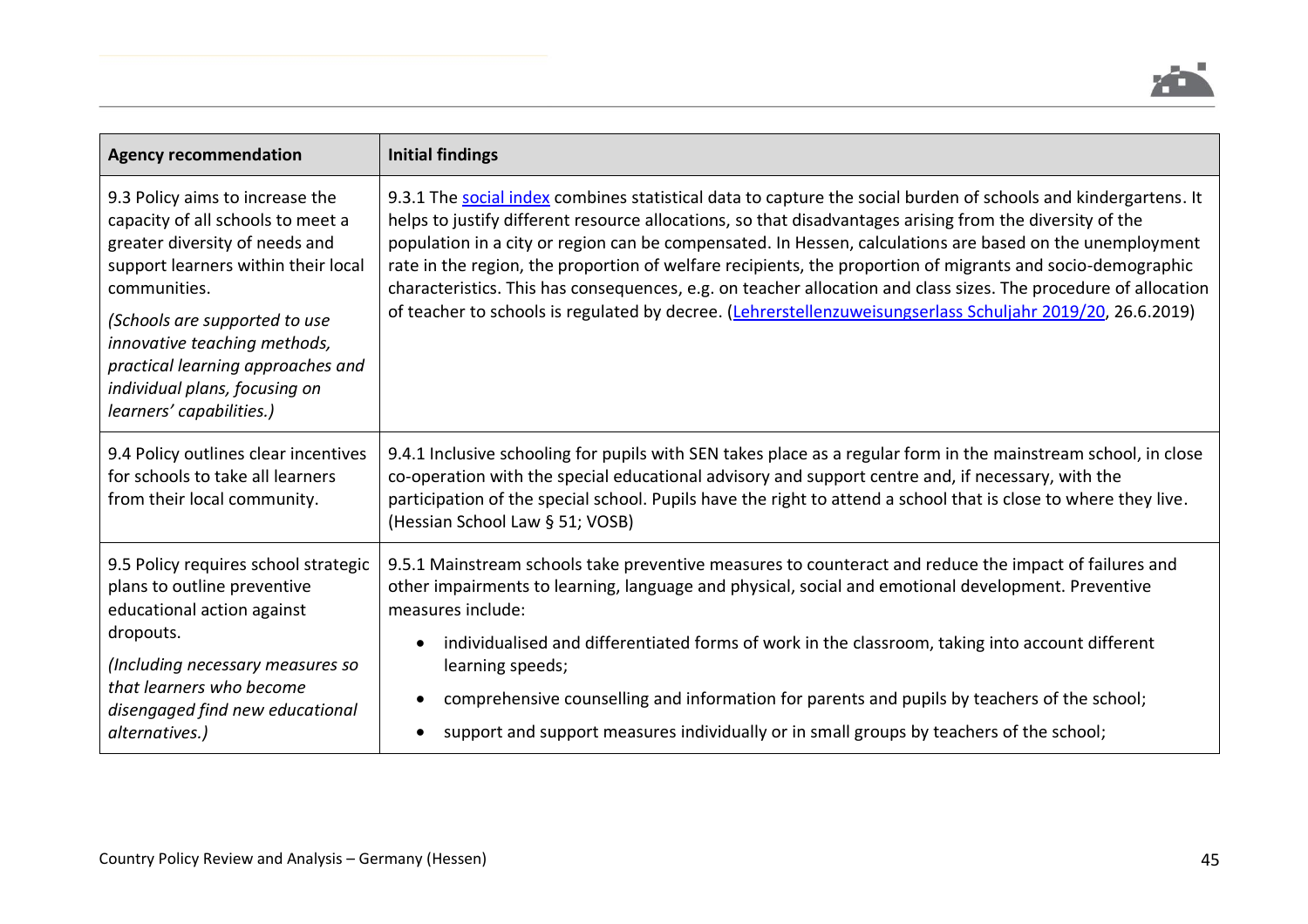

| <b>Agency recommendation</b> | <b>Initial findings</b>                                                                                                                                                                                                                                             |
|------------------------------|---------------------------------------------------------------------------------------------------------------------------------------------------------------------------------------------------------------------------------------------------------------------|
|                              | co-operation with the counselling and support centres, other special educational support systems<br>$\bullet$<br>(according to §50, Abs. 2 of the Education Act), school psychologists and counsellors at the school<br>inspectorate;                               |
|                              | collaboration with out-of-school funding institutions, such as pre-school institutions (day nurseries),<br>$\bullet$<br>early childhood care, child and youth welfare services, and social assistance institutions.                                                 |
|                              | (Regulation on Teaching, Education and Special Needs Education of Pupils with impairments or disabilities<br>(VOSB May 2012) § 2: Preventive measures as a task the mainstream school)                                                                              |
|                              | 9.5.2 Apart from this mainstream guidance provision there are special services for learners with disabilities,<br>learners with migrant backgrounds and disadvantaged learners who have dropped out of the educational<br>and employment sector. (VET report, p. 7) |
|                              | 9.5.3 In co-operation with the social services, there are various programmes and settings to prevent school<br>drop out in Hessen:                                                                                                                                  |
|                              | Lernwerkstatt - a semi-stationary institution for learners of school age (about 14-15 years old) with<br>$\bullet$<br>behavioural problems which make it difficult for them to integrate in the mainstream school system<br>or who refuse to attend school.         |
|                              | Neustart - aims to reintegrate learners with various socio-emotional problems in the mainstream<br>$\bullet$<br>school or in a pre-vocational measure. It also further develops their psycho-social competences and<br>initiates emotional stability.               |

# *Measure 9 evaluative comments*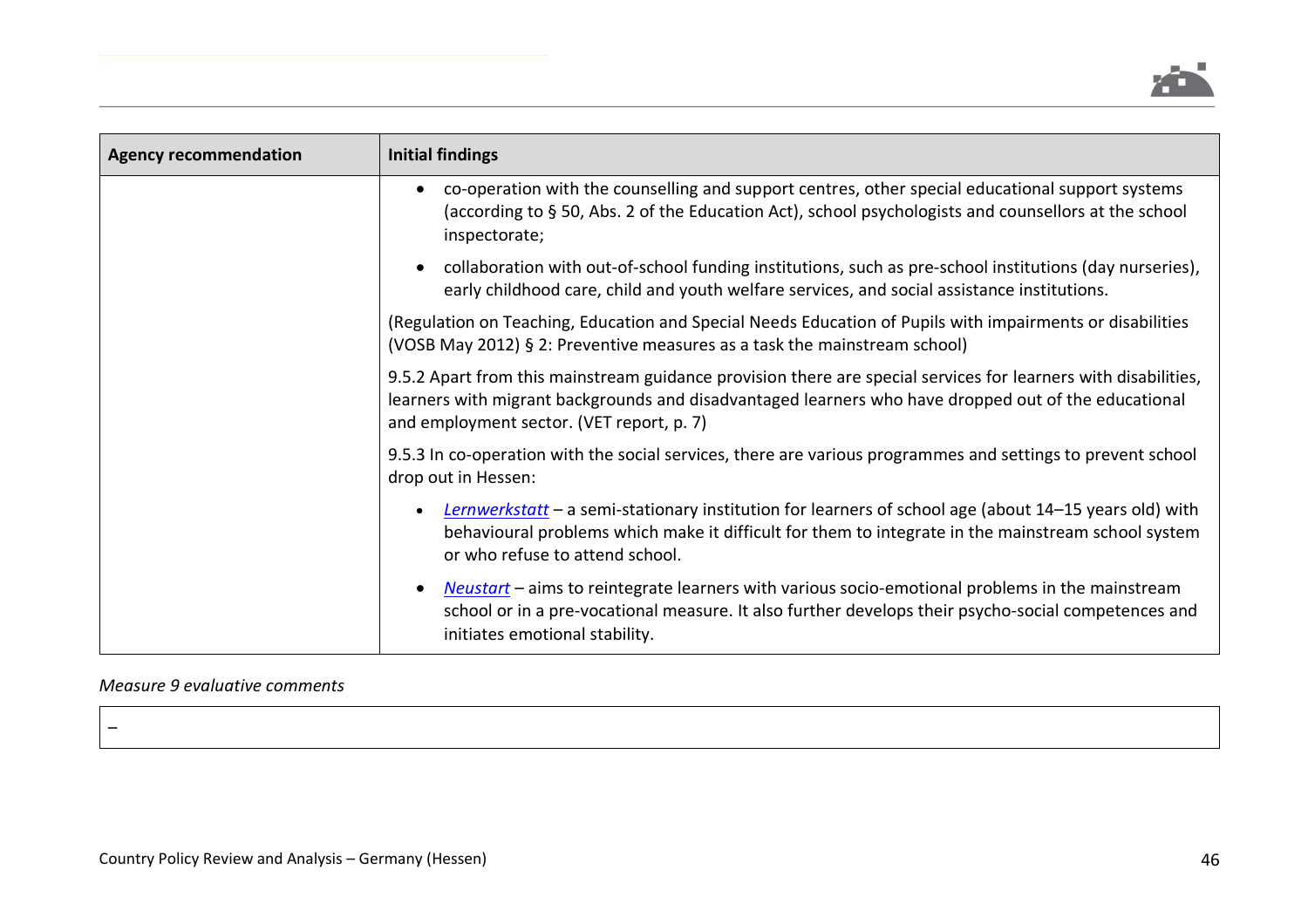

# **Measure 10: To improve the quality of school staff, focusing on the quality of teachers, quality in continuing professional development, developing teacher competences and reinforcing school leadership**

| <b>Agency recommendation</b>                                                                                                                         | <b>Initial findings</b>                                                                                                                                                                                                                                                                                                                                                                                                                                                                                                                  |
|------------------------------------------------------------------------------------------------------------------------------------------------------|------------------------------------------------------------------------------------------------------------------------------------------------------------------------------------------------------------------------------------------------------------------------------------------------------------------------------------------------------------------------------------------------------------------------------------------------------------------------------------------------------------------------------------------|
| 10.1 Policy outlines how all<br>school staff develops the skills<br>to meet the diverse needs of<br>all learners.                                    | 10.1.1 Training of teachers/staff at all types of schools is regulated by Land legislation. Responsibility for teacher<br>training rests with the Ministries of Education and Cultural Affairs and Ministries of Science of the Länder. They<br>regulate training through study regulations or training regulations and examination regulations or corresponding<br>statutory provisions.                                                                                                                                                |
| (Appropriate training and<br>professional development is<br>provided to all school staff<br>including teachers, support<br>and administrative staff, | 10.1.2 In some Länder, it is compulsory for student teachers to do a course in inclusion. The preparatory service<br>includes general information about disabilities, teaching methods and assessment. It varies in length from 18 to<br>24 months, depending on the Land. It involves lessons, guided and independent teaching in training schools,<br>studies in educational theory, and subject-related didactics at seminars which re-appraise and consolidate<br>experiences gained through practical training. (National Overview) |
| counsellors, etc.).                                                                                                                                  | 10.1.3 Inclusion and dealing with heterogeneity are also key topics in state funded projects:                                                                                                                                                                                                                                                                                                                                                                                                                                            |
|                                                                                                                                                      | <u>Further Education Initiative for Early Educational Experts - WiFF</u> (since 2008)<br>$\bullet$                                                                                                                                                                                                                                                                                                                                                                                                                                       |
|                                                                                                                                                      | Quality Offensive Teacher Education - QLB (2013-23). (CROSP questionnaire, p. 4)<br>$\bullet$                                                                                                                                                                                                                                                                                                                                                                                                                                            |
|                                                                                                                                                      | <b>Teacher Training Law</b><br>$\bullet$                                                                                                                                                                                                                                                                                                                                                                                                                                                                                                 |
|                                                                                                                                                      | 10.1.4 Teacher Education for Inclusion in Hessen - Teacher education and training courses are offered by the<br>Hessian Teachers' Academy for school administrators and teachers in special schools and inclusive schools. They<br>aim to provide pedagogical knowledge about the socialisation of children and adolescents, methodological<br>competence and safety in dealing with challenging behaviour. Offers are provided by:                                                                                                      |
|                                                                                                                                                      | <b>Teacher Academy</b><br>$\bullet$                                                                                                                                                                                                                                                                                                                                                                                                                                                                                                      |
|                                                                                                                                                      | <b>Hessian State School Offices</b>                                                                                                                                                                                                                                                                                                                                                                                                                                                                                                      |
|                                                                                                                                                      | Universities (e.g. Goethe University Frankfurt; Justus Liebig University Giessen).<br>٠                                                                                                                                                                                                                                                                                                                                                                                                                                                  |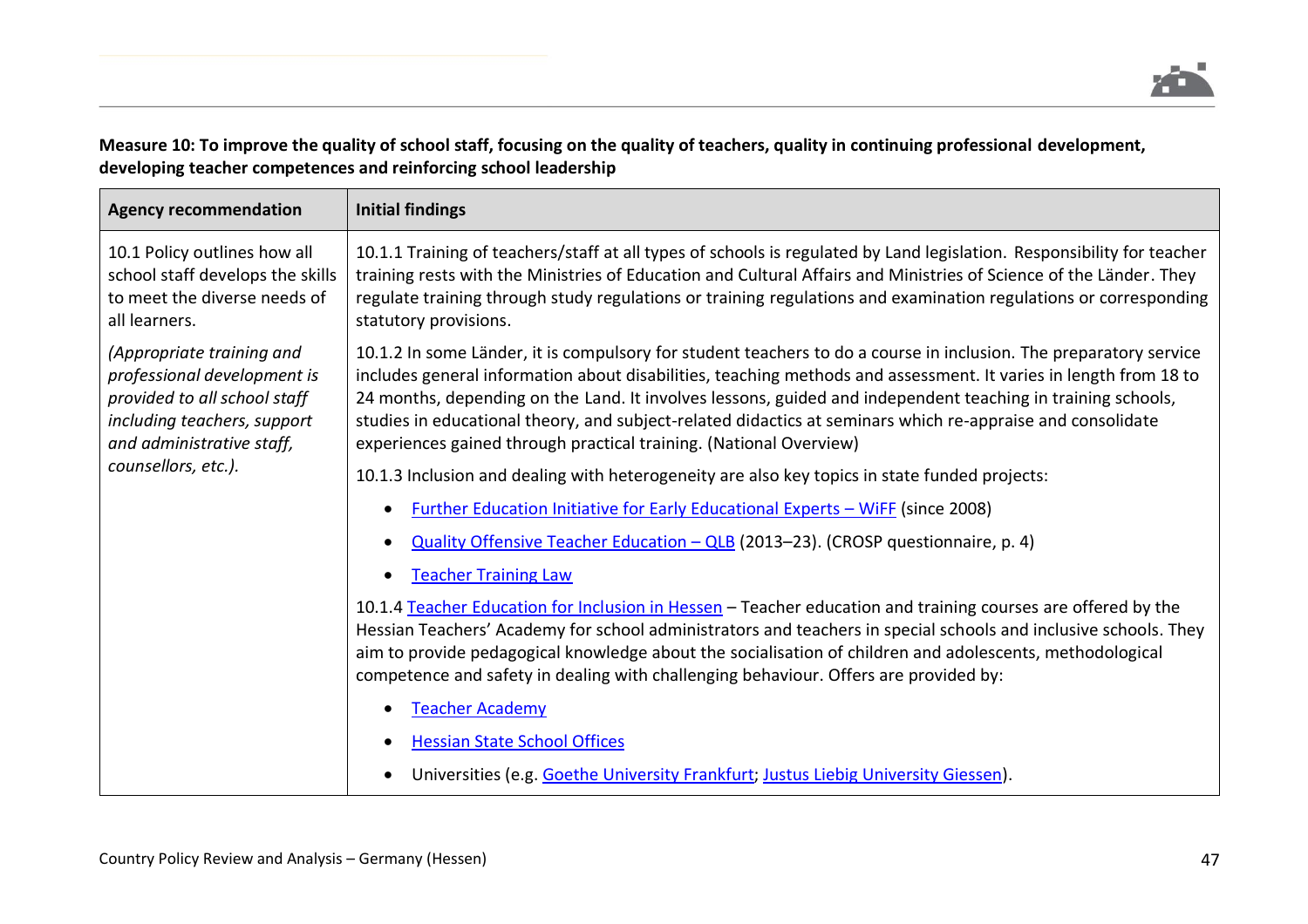

| <b>Agency recommendation</b>                                                                                                                                                                                                                                                                                      | <b>Initial findings</b>                                                                                                                                                                                                                                                                                                                                                                                                                                                                                                                                                                                                                                                                                                                         |
|-------------------------------------------------------------------------------------------------------------------------------------------------------------------------------------------------------------------------------------------------------------------------------------------------------------------|-------------------------------------------------------------------------------------------------------------------------------------------------------------------------------------------------------------------------------------------------------------------------------------------------------------------------------------------------------------------------------------------------------------------------------------------------------------------------------------------------------------------------------------------------------------------------------------------------------------------------------------------------------------------------------------------------------------------------------------------------|
| 10.2 Policy supports the<br>development of high quality<br>and appropriately trained<br>teacher educators.<br>(With improvements in<br>recruitment, induction and<br>continuing professional<br>development.)                                                                                                     | 10.2.1 The Hessian Teacher Academy is responsible for the qualification of the training staff/teacher educators<br>at the Hessian study seminars and carries out further education measures for schools and teachers. It qualifies<br>teachers for counselling and training activities as well as for special school development projects. It also<br>exercises the technical supervision of the Hessian media centres. The Hessian Teaching Academy is the training<br>authority for the pedagogical preparation service in Hessen as well and performs its tasks through centralized<br>facilities or through regional offices (study seminars).<br>Hessian Teacher Academy - Core competence teaching<br><b>Hessian teacher training law</b> |
| 10.3 Policy supports flexible<br>training opportunities in initial<br>and continuing professional<br>development, for all teachers.<br>(Schools and teacher<br>education institutions will<br>work together to ensure good<br>models in practice schools and<br>appropriate placements for<br>teaching practice.) | <b>National Policy</b>                                                                                                                                                                                                                                                                                                                                                                                                                                                                                                                                                                                                                                                                                                                          |
|                                                                                                                                                                                                                                                                                                                   | 10.3.1 Most Länder have laid down the goals of in-service training (IST) in their teacher training or educational<br>legislation. Directives regulate other details about organisations which provide IST, and about applications,<br>admissions and release from teaching duties for attendance at courses.                                                                                                                                                                                                                                                                                                                                                                                                                                    |
|                                                                                                                                                                                                                                                                                                                   | 10.3.2 Some Länder have also formulated the fundamental aims and tasks of IST for teachers in directives or<br>publications and not in legal provisions. All Länder expressly lay down the duty of teachers to undergo IST by law<br>or ordinance. It is the duty of employers (usually the Ministries of Education and Cultural Affairs) to ensure that<br>suitable training programmes are provided. (National Overview)                                                                                                                                                                                                                                                                                                                      |
|                                                                                                                                                                                                                                                                                                                   | 10.3.3 Within schools, IST is carried out for their own teaching staff or some members of their teaching staff. IST<br>can also take place within schools or as guided private study.                                                                                                                                                                                                                                                                                                                                                                                                                                                                                                                                                           |
|                                                                                                                                                                                                                                                                                                                   | 10.3.4 IST serves to maintain and extend the professional skills of teachers. It helps teachers to meet the current<br>requirements of their teaching career and to fulfil their school's educational mission. IST covers an extremely<br>broad range of subjects. Course content can relate to school subjects, types of school, educational and teaching<br>methods and goals, special problems within the classroom (e.g. in inclusive education settings), or particular<br>issues within a specific disability. (National Overview)                                                                                                                                                                                                        |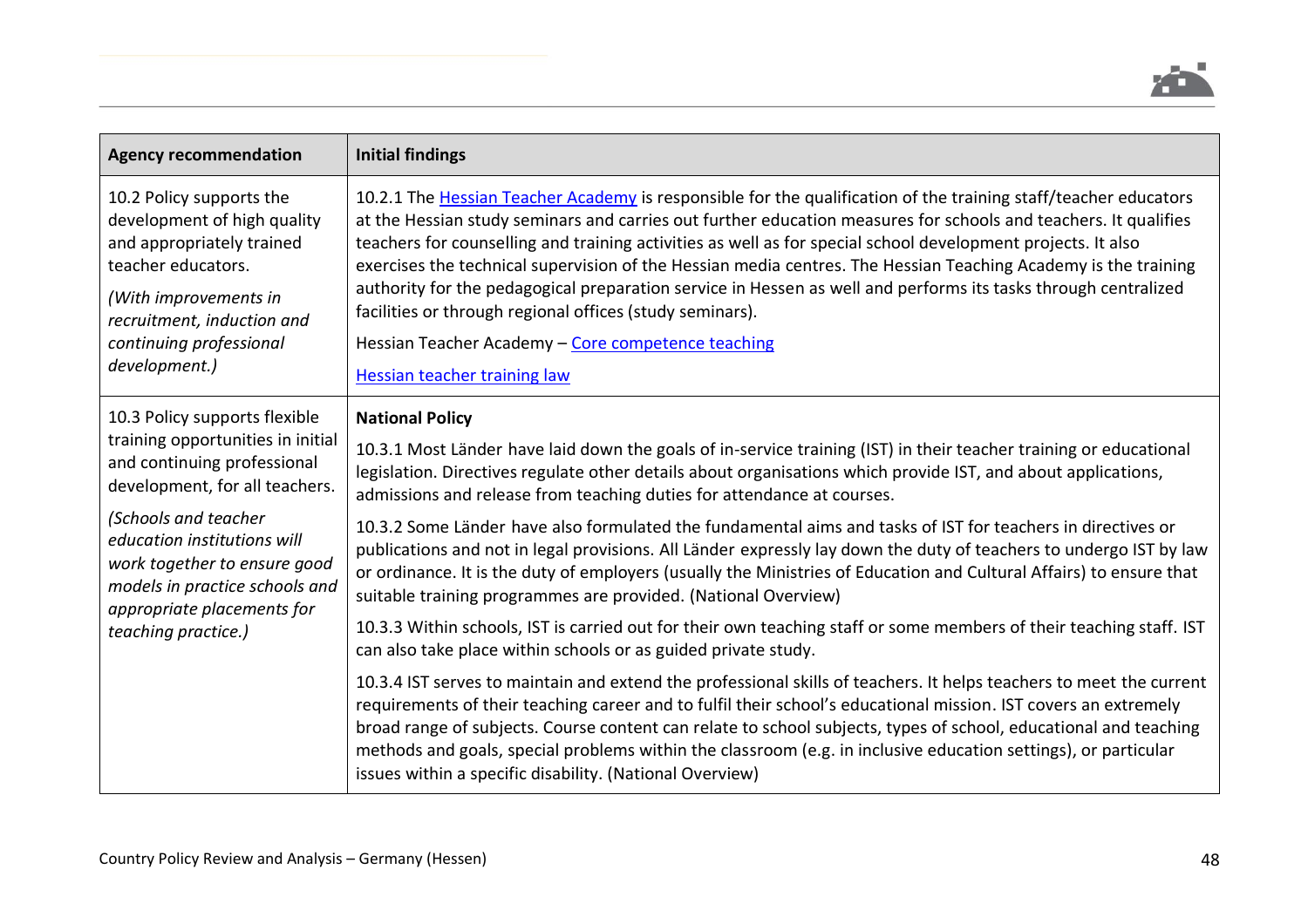

| <b>Agency recommendation</b> | <b>Initial findings</b>                                                                                                                                                                                                                                                                                                                                                                                                                                                                                                                                                                                                                                                                                                    |
|------------------------------|----------------------------------------------------------------------------------------------------------------------------------------------------------------------------------------------------------------------------------------------------------------------------------------------------------------------------------------------------------------------------------------------------------------------------------------------------------------------------------------------------------------------------------------------------------------------------------------------------------------------------------------------------------------------------------------------------------------------------|
|                              | 10.3.5 Special education teaching courses at universities and equivalent higher education institutions are<br>structured to meet the requirements of special needs education for pupils in all school types and foster teachers'<br>professional abilities in both specialist and educational terms. Qualification as a special education teacher can be<br>obtained either by passing the (Second) State Examination after obtaining a related higher education<br>qualification, or by passing the First State Examination and undertaking an additional course of study after<br>qualifying for a different type of teaching career. In the Länder, the two forms of training exist side by side or as<br>alternatives. |
|                              | 10.3.6 The course of study covers the following:                                                                                                                                                                                                                                                                                                                                                                                                                                                                                                                                                                                                                                                                           |
|                              | Educational sciences and practical training in schools, including in the subject areas relating to special<br>$\bullet$<br>education. Particular importance is attached to educational and didactic basic qualifications in<br>heterogeneity and inclusion, and fundamental support diagnostics.                                                                                                                                                                                                                                                                                                                                                                                                                           |
|                              | Subject-related studies and didactics in at least one teaching area or area of learning.                                                                                                                                                                                                                                                                                                                                                                                                                                                                                                                                                                                                                                   |
|                              | Study of special education; this should amount to around 120 European Credit Transfer and<br>Accumulation System (ECTS) credits.                                                                                                                                                                                                                                                                                                                                                                                                                                                                                                                                                                                           |
|                              | A paper demonstrating the ability for independent scientific work.                                                                                                                                                                                                                                                                                                                                                                                                                                                                                                                                                                                                                                                         |
|                              | 10.3.7 The ratio of subject-related studies to educational sciences should be approximately 2:1. The standard<br>period of study is a minimum of eight semesters and is rated with 240 ECTS credits. Study of special education<br>incorporates discipline-specific and cross-discipline components, taking into account aspects of joint education<br>of pupils with and without SEN. (National Overview)                                                                                                                                                                                                                                                                                                                 |
|                              | Student teachers select two of the following subject areas relating to special education, the weighting of which<br>can vary in the course of study and examinations:                                                                                                                                                                                                                                                                                                                                                                                                                                                                                                                                                      |
|                              | Education for the blind                                                                                                                                                                                                                                                                                                                                                                                                                                                                                                                                                                                                                                                                                                    |
|                              | Education for the deaf                                                                                                                                                                                                                                                                                                                                                                                                                                                                                                                                                                                                                                                                                                     |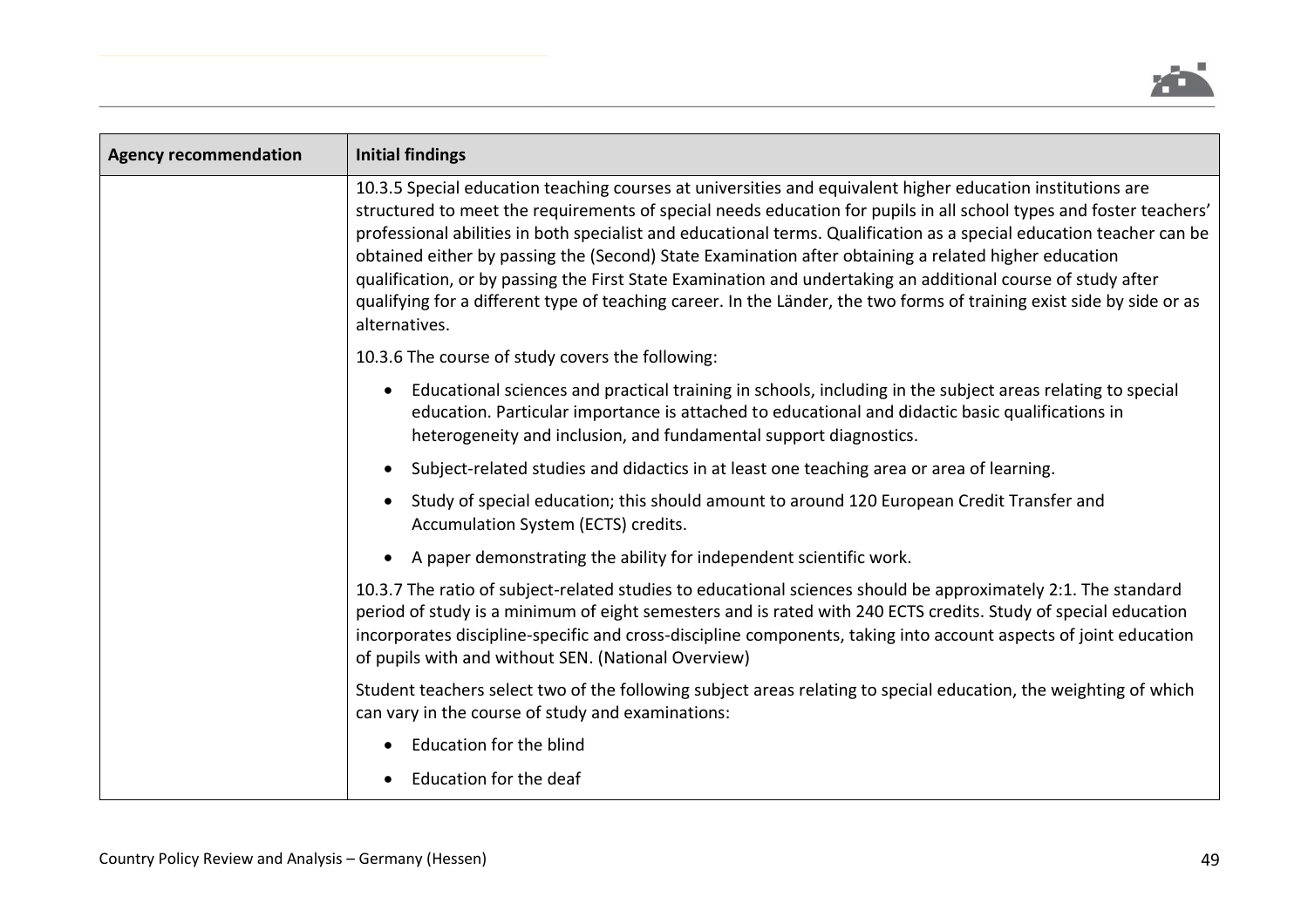

| <b>Agency recommendation</b>                                                                               | <b>Initial findings</b>                                                                                                                                                                                                                                                                                                                                                                                                                                                                                                                                                                                                                                          |
|------------------------------------------------------------------------------------------------------------|------------------------------------------------------------------------------------------------------------------------------------------------------------------------------------------------------------------------------------------------------------------------------------------------------------------------------------------------------------------------------------------------------------------------------------------------------------------------------------------------------------------------------------------------------------------------------------------------------------------------------------------------------------------|
|                                                                                                            | Education for those with intellectual disabilities<br>$\bullet$                                                                                                                                                                                                                                                                                                                                                                                                                                                                                                                                                                                                  |
|                                                                                                            | Education for those with physical disabilities<br>$\bullet$                                                                                                                                                                                                                                                                                                                                                                                                                                                                                                                                                                                                      |
|                                                                                                            | Education for those with learning difficulties<br>$\bullet$                                                                                                                                                                                                                                                                                                                                                                                                                                                                                                                                                                                                      |
|                                                                                                            | Education for those with speech defects                                                                                                                                                                                                                                                                                                                                                                                                                                                                                                                                                                                                                          |
|                                                                                                            | Emotional and social development.                                                                                                                                                                                                                                                                                                                                                                                                                                                                                                                                                                                                                                |
|                                                                                                            | The standard period of study is four and a half years. The preparatory service (21 months) includes general<br>information about disabilities, teaching methods and assessment.                                                                                                                                                                                                                                                                                                                                                                                                                                                                                  |
| 10.4 All teaching staff are<br>supported and develop a clear<br>understanding of effective                 | 10.4.1 The Hessische Lehrkräfteakademie, the state school boards and the universities provide in-service training<br>on learning strategies, different subjects, dealing with heterogeneity in the classroom, classroom management,<br>special needs and more.                                                                                                                                                                                                                                                                                                                                                                                                   |
| learning strategies.                                                                                       | Training is provided for individual teacher, groups and the entire staff of a school in various settings.                                                                                                                                                                                                                                                                                                                                                                                                                                                                                                                                                        |
| (Such as learning to learn and<br>active learning approaches.)                                             | All training and counselling offers are published in the Veranstaltungskatalog and can be filtered according to<br>specific keywords or criteria such as date, school form, target group or subject/occupational field. A targeted<br>search for in-service training on prioritised topics is also possible.                                                                                                                                                                                                                                                                                                                                                     |
| 10.5 Policy supports schools<br>to develop strategic plans of<br>staff training in inclusive<br>education. | 10.5.1 Through a school programme, the school sets the framework in which it exercises its pedagogical<br>responsibility for its own development and the quality of its educational work. The school programme includes a<br>training plan that covers the training needs of teachers. The programme should be revised regularly, especially if<br>the framework conditions for its implementation have changed or the school wants to redefine its educational<br>goals. The school develops its programme in co-operation with the schools with which it collaborates, e.g. the<br>special schools or within the school alliances. (Hessian School Law § 127b) |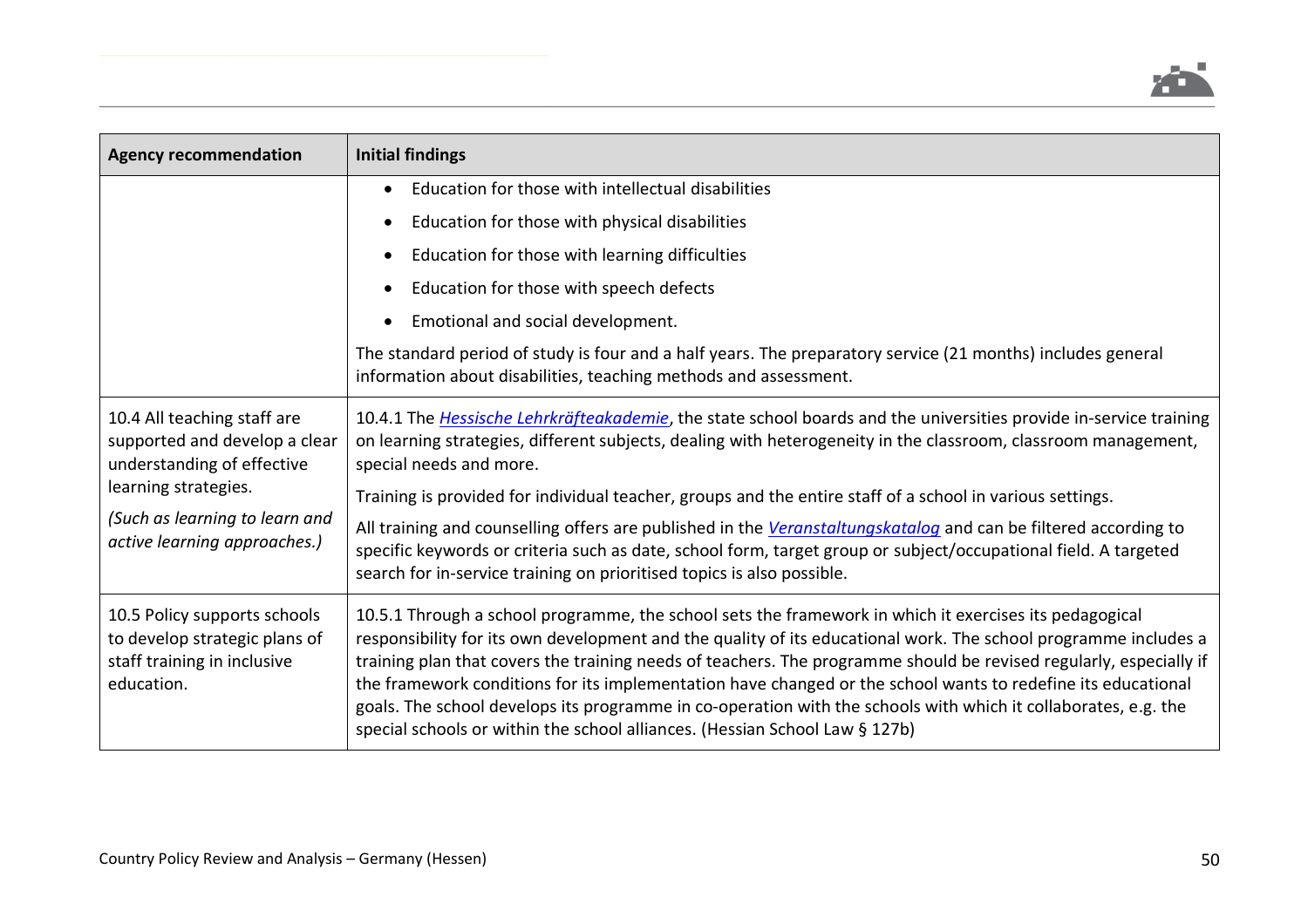| <b>Agency recommendation</b>                                                                                                                           | Initial findings                                                                                                                                                                                                                                                                                                                                                                                                                                                                                                                                                                                                                                                                                                                                                                                                                                               |
|--------------------------------------------------------------------------------------------------------------------------------------------------------|----------------------------------------------------------------------------------------------------------------------------------------------------------------------------------------------------------------------------------------------------------------------------------------------------------------------------------------------------------------------------------------------------------------------------------------------------------------------------------------------------------------------------------------------------------------------------------------------------------------------------------------------------------------------------------------------------------------------------------------------------------------------------------------------------------------------------------------------------------------|
| 10.6 Policy outlines the<br>specialised training pathways<br>for specialists who support<br>school communities to<br>implement inclusive<br>education. |                                                                                                                                                                                                                                                                                                                                                                                                                                                                                                                                                                                                                                                                                                                                                                                                                                                                |
| 10.7 Policy supports research<br>into the effectiveness of<br>different routes into teaching.<br>(Including course                                     | 10.7.1 To guarantee the continuous improvement of German teacher education in times of change, the Federal<br>Government and the Länder launched a joint programme, the <i>Qualitätsoffensive Lehrerbildung</i> . At its core, it<br>aims to enhance the quality and attractiveness of teacher training. Until 2023 the Federal Ministry of Education<br>and Research (BMBF) is awarding a total of up to EUR 500 million to support these goals.                                                                                                                                                                                                                                                                                                                                                                                                              |
| organisation, content and<br>pedagogy to best develop the<br>competence of teachers to<br>meet the diverse needs of all<br>learners.)                  | Social change, scientific developments and rapid technological progress confront teachers with numerous new<br>challenges as much as teacher training and continuous professional development. These challenges also change<br>their daily professional practice. These changing professional requirements are reflected in the programme's<br>overall foci for action, as well as at the level of the individual projects. More than half of the funded projects<br>have implemented special student support services and coaching offers for their teaching programmes. Over<br>80% of the projects focus on the further development of their teacher training courses and curricula, especially<br>regarding issues of heterogeneity and inclusion. The measures within the programme have a practical impact,<br>and are research-oriented and data-based. |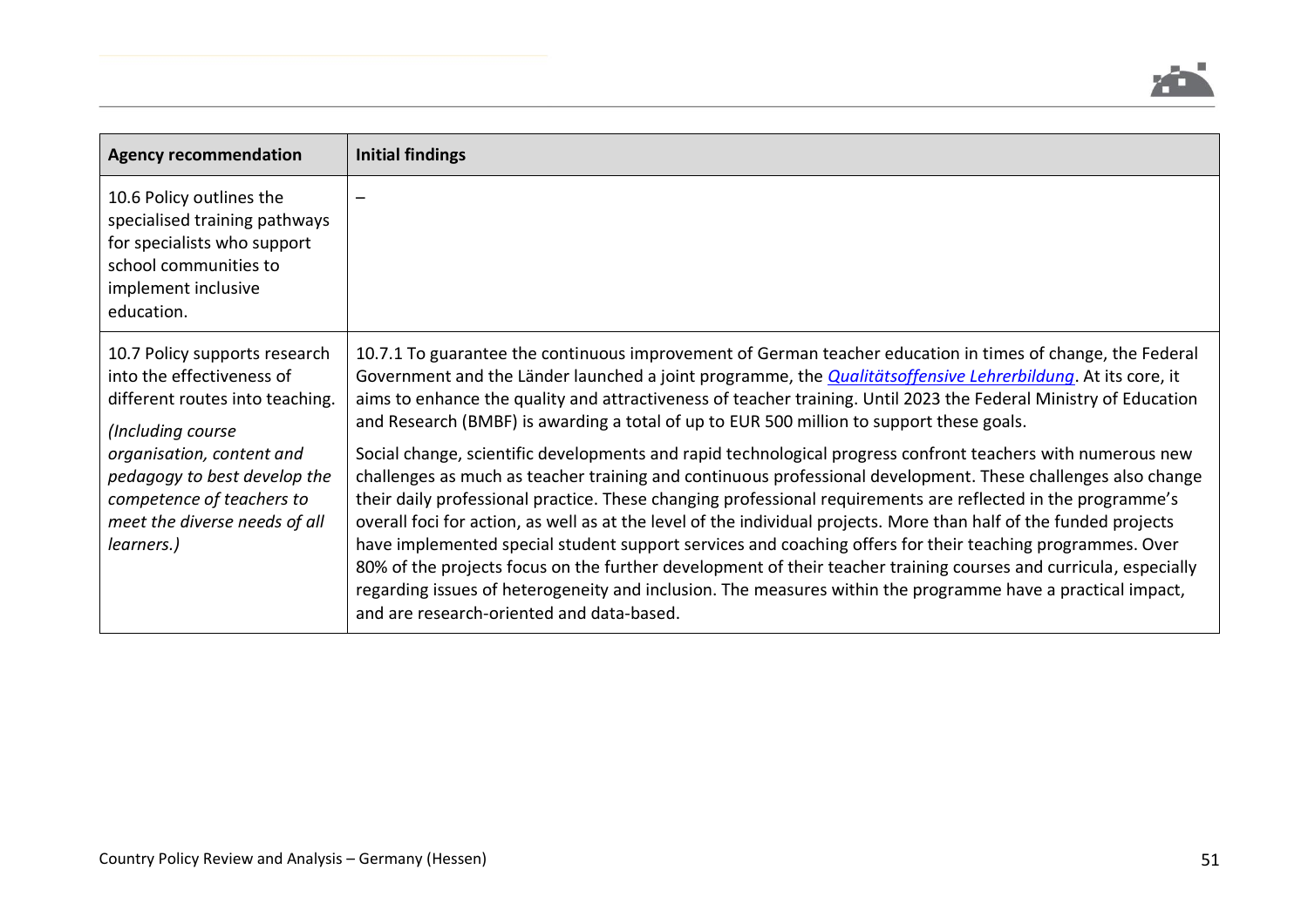

#### *Measure 10 evaluative comments*

46. The Committee recommends that the State party:

(d) Ensure the training of all teachers in inclusive education, increased accessibility of the school environment, materials and curricula, and the provision of sign language in mainstream schools, including at the post-doctoral level. (UNCRPD report 2015, p. 8)

#### *Qualitätsoffensive Lehrerbildung*

Since 2015, 49 projects at 59 universities and universities of education have worked towards the successful implementation of the *Qualitätsoffensive Lehrerbildung*. About half of the teacher education institutions at university level in Germany are participating in the programme.

| <b>Agency recommendation</b>                                                                   | <b>Initial findings</b>                                                                                                                                                                                                                                                                                                                                                                                                                                                                                                                               |
|------------------------------------------------------------------------------------------------|-------------------------------------------------------------------------------------------------------------------------------------------------------------------------------------------------------------------------------------------------------------------------------------------------------------------------------------------------------------------------------------------------------------------------------------------------------------------------------------------------------------------------------------------------------|
| 11.1 Policy ensures that VET<br>programmes should address<br>labour market skill requirements. | <b>National Policy</b><br>11.1.1 Vocational curricula at Berufsschulen are developed by the Länder in the Standing Conference of<br>Ministers of Education and Cultural Affairs. They are decided upon in a co-ordinated procedure with<br>agreement of the Federation, employers' associations and unions, based on training regulations for<br>on-the-job training. They are structured in accordance with areas of instruction to support acquisition of<br>vocational knowledge, skills and competences.                                          |
|                                                                                                | 11.1.2 Training regulations are issued for all occupations requiring formal training by the competent federal<br>ministry with the assistance of social partners and Ministries of Education and Cultural Affairs of the Länder.<br>This ensures that competences take account of what has been learned from experiences in the working<br>world and in vocational schools, as well as results of employment and occupational research and pilot<br>schemes of the Federal Institute of Vocational Education and Training (BIBB). (VET report, p. 14) |

**Measure 11: To improve transition from education to work by increasing the coherence between employment incentives, education and VET; improving the quality and accessibility of apprenticeships; promoting cross-sector co-operation; simplifying the systems of qualifications**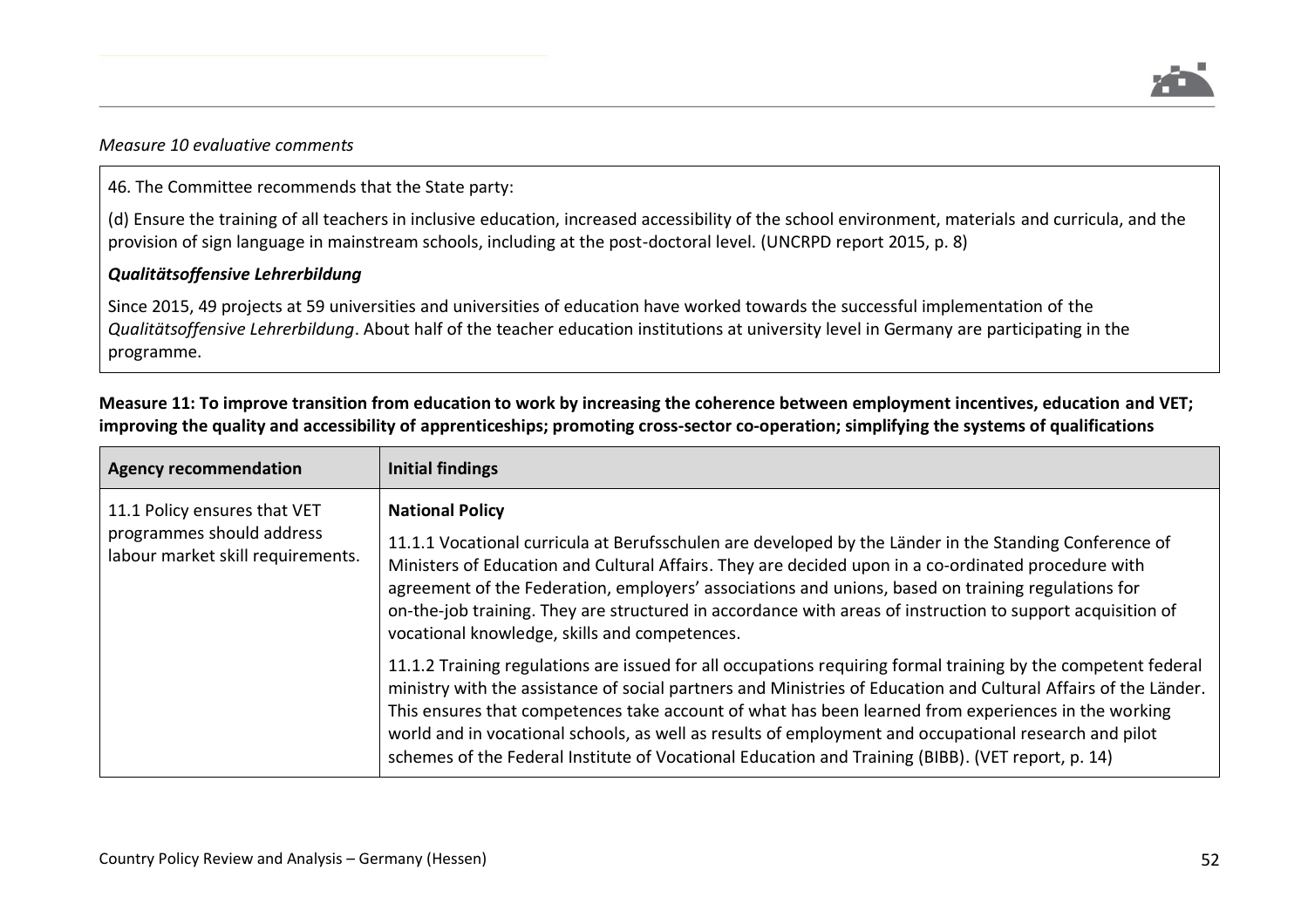

| <b>Agency recommendation</b>                                                                                                                                                              | <b>Initial findings</b>                                                                                                                                                                                                                                                                                                                                                                                                                         |
|-------------------------------------------------------------------------------------------------------------------------------------------------------------------------------------------|-------------------------------------------------------------------------------------------------------------------------------------------------------------------------------------------------------------------------------------------------------------------------------------------------------------------------------------------------------------------------------------------------------------------------------------------------|
|                                                                                                                                                                                           | 11.1.3 The Early Identification of Skills Needs in the Network (FreQueNz) research network includes several<br>research institutions, an education organisation, BIBB, the German Confederation of Trade Unions (DGB)<br>and the German Employers' Organisation for Vocational Training (KWB). FreQueNz aims for the timely<br>identification of future skills needs and their evaluation in respect of their impact on VET. (VET report, p. 7) |
| 11.2 Policy aims at matching<br>labour market skill requirements<br>and learners' skills, wishes and<br>expectations.                                                                     | 11.2.1 FreQueNz also emphasises changes in the market to enable a more rapid reaction to occupational<br>skills trends. The task is to use these requirements to derive or develop models for future skills and<br>occupational profiles. (VET report, p. 7)                                                                                                                                                                                    |
| 11.3 Policy outlines the<br>development of partnerships and<br>networking structures.                                                                                                     | 11.3.1 The main feature of the German VET system is the close partnership between employers, trade<br>unions and the government. Social dialogue and co-determination are important for the acceptance of<br>reforms. (VET report, p. 6)                                                                                                                                                                                                        |
| (Partnerships with a pool of local<br>employers to ensure close<br>co-operation with regard to<br>learners' supervised practical<br>training and finding employment<br>after graduation.) | 11.3.2 The vocational Training Regulations (Ausbildungsordnungen - AO) and the Vocational Training Act<br>(Berufsbildungsgesetz - BBiG) are the legal bases of the Federal Government's responsibility. The Länder<br>have competences for vocational training curricula provided in schools. (VET report, p. 13)                                                                                                                               |
|                                                                                                                                                                                           | <b>Hessen Policy</b>                                                                                                                                                                                                                                                                                                                                                                                                                            |
|                                                                                                                                                                                           | 11.3.3 In order to bundle all the activities that support young people on their way to training, Hessen has<br>developed a nationwide concept: the Optimisation of placement provision in the transition from school to<br>work (Optimierung der lokalen Vermittlungsarbeit im Übergang Schule - Beruf, OloV) strategy. Within OloV,<br>all institutions that are responsible for the design of the school to work transition co-operate.       |
| 11.4 Policy outlines how transition<br>from education to employment is<br>supported by adequate provision.                                                                                | 11.4.1 Very recently career education, work preparation and initiatives to ease the transition from school to<br>work have been paid much more attention due to the high unemployment risk of school drop-outs and<br>learners with poor school performance. (VET report, p. 7)                                                                                                                                                                 |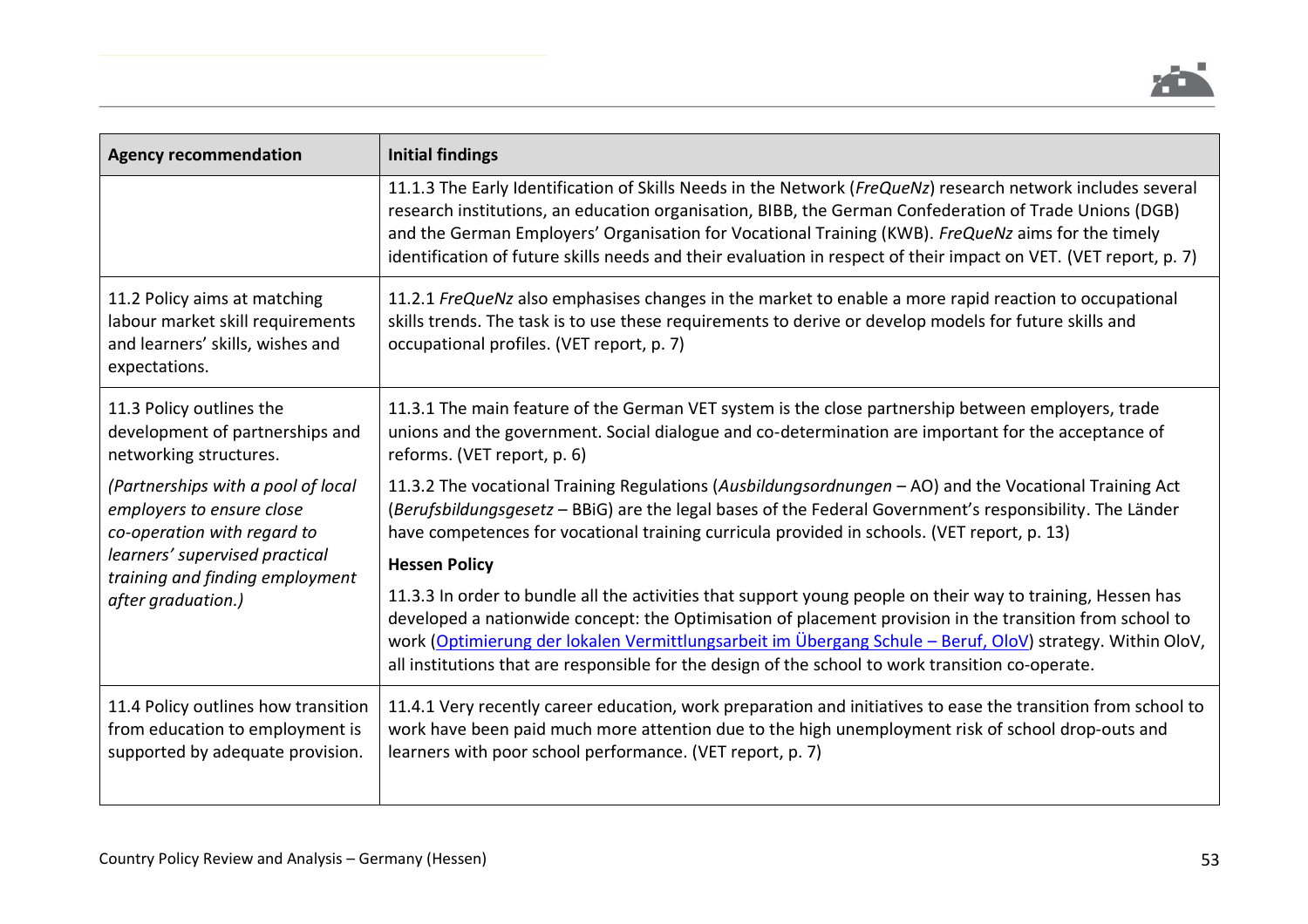

| <b>Agency recommendation</b> | <b>Initial findings</b>                                                                                                                                                                                                                                                                                                                                                                                                                                                                                                                                                                                                                                                                                                                             |
|------------------------------|-----------------------------------------------------------------------------------------------------------------------------------------------------------------------------------------------------------------------------------------------------------------------------------------------------------------------------------------------------------------------------------------------------------------------------------------------------------------------------------------------------------------------------------------------------------------------------------------------------------------------------------------------------------------------------------------------------------------------------------------------------|
|                              | <b>Hessen Policy</b>                                                                                                                                                                                                                                                                                                                                                                                                                                                                                                                                                                                                                                                                                                                                |
|                              | 11.4.2 In addition to the forms of inclusive education in the mainstream class, entitlement to special needs<br>education may be met in vocational schools:                                                                                                                                                                                                                                                                                                                                                                                                                                                                                                                                                                                         |
|                              | as partial participation with additional support opportunities at the vocational school;<br>$\bullet$                                                                                                                                                                                                                                                                                                                                                                                                                                                                                                                                                                                                                                               |
|                              | in programmes preparing for vocational training or employment to qualify for a job. (Hessian School<br>Law 2017)                                                                                                                                                                                                                                                                                                                                                                                                                                                                                                                                                                                                                                    |
|                              | 11.4.3 In the planning and implementation of teaching pupils with SEN, special education teachers and<br>vocational teachers work together. The details of the co-operation depend on the type and severity of the<br>disability. (Special education in vocational schools § 20: General)                                                                                                                                                                                                                                                                                                                                                                                                                                                           |
|                              | 11.4.4 Schools' teaching and methods must meet the goal of educating learners to become self-employed.<br>The participants, especially parents, teachers and pupils, work together to fulfil the education and training<br>mission of the school. All stakeholders must be able to design school offers and school life in a way that<br>enables the school to do its job according to local circumstances. (Hessian School Law 2017: Principles for<br>realisation)                                                                                                                                                                                                                                                                                |
|                              | <b>National and Hessen Policy</b>                                                                                                                                                                                                                                                                                                                                                                                                                                                                                                                                                                                                                                                                                                                   |
|                              | 11.4.5 The aim is for people with disabilities to undergo an apprenticeship in a recognised occupation<br>requiring formal training under the dual system, as far as their learning abilities allow. The school part of<br>vocational training takes place in mainstream vocational schools (Berufsschulen) or in establishments for<br>people with disabilities. The first stage of training is usually completed on a full-time basis as a basic<br>vocational training year (Berufsgrundbildungsjahr). It can be preceded by a year of pre-vocational training<br>(Berufsvorbereitungsjahr). Practical training takes place in companies, in inter-company training centres or<br>in vocational training workshops for people with disabilities. |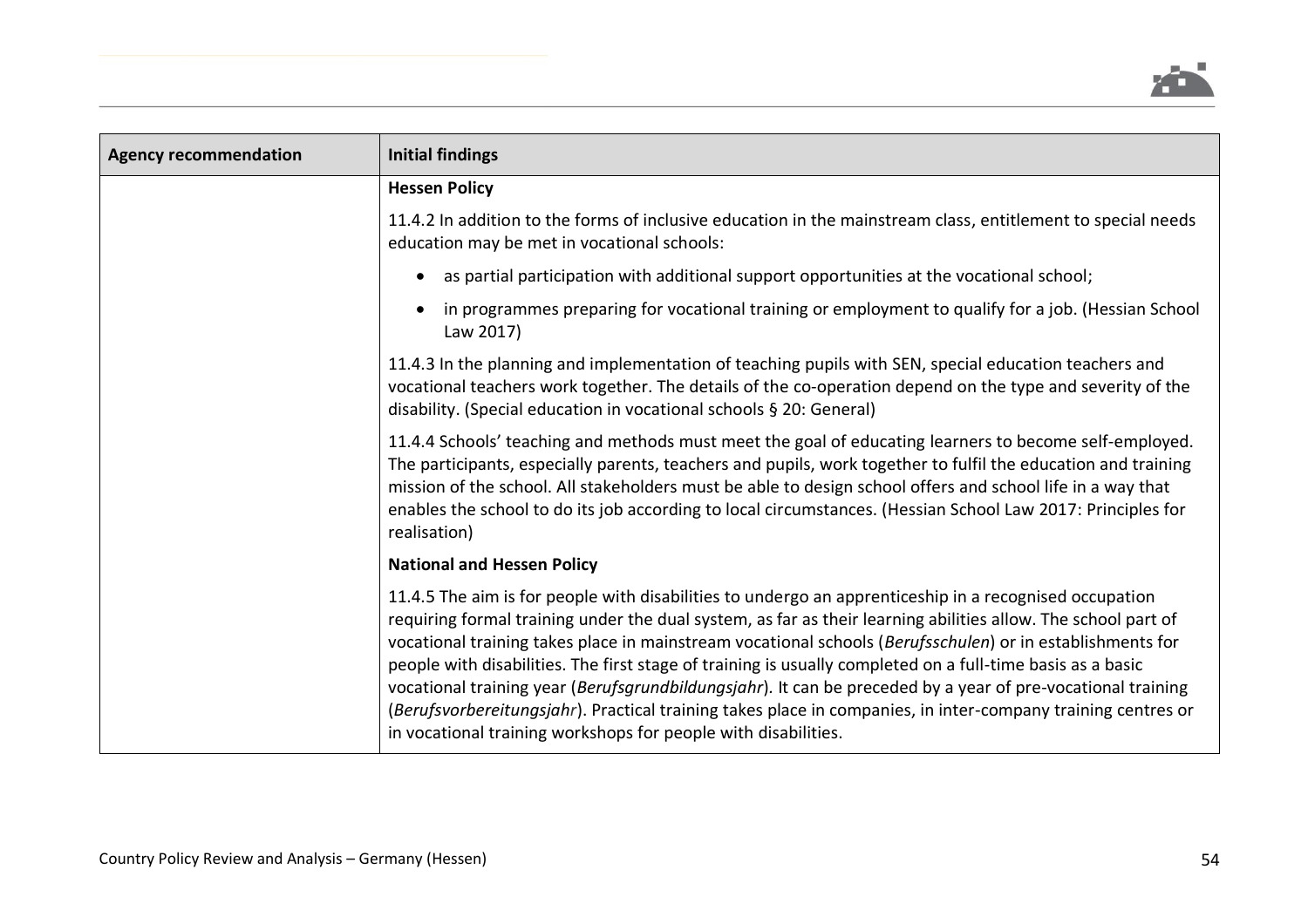| <b>Agency recommendation</b>                                                                          | <b>Initial findings</b>                                                                                                                                                                                                                                                                                                                                                                                                                                                                                                                                                                                                                                                                                                                  |
|-------------------------------------------------------------------------------------------------------|------------------------------------------------------------------------------------------------------------------------------------------------------------------------------------------------------------------------------------------------------------------------------------------------------------------------------------------------------------------------------------------------------------------------------------------------------------------------------------------------------------------------------------------------------------------------------------------------------------------------------------------------------------------------------------------------------------------------------------------|
|                                                                                                       | 11.4.6 Alongside training within the dual system, training opportunities are available in full-time vocational<br>schools. Pupils with appropriate school-leaving qualifications are also offered the opportunity to continue<br>their education in the Fachoberschule or Fachschule. These institutions, which provide vocational training<br>for people with disabilities, usually have a large catchment area and offer learner accommodation.                                                                                                                                                                                                                                                                                        |
|                                                                                                       | 11.4.7 If an apprenticeship is not possible, young people with disabilities receive preparatory training geared<br>to their individual capabilities and skills. This will either be for an occupation that will enable them to lead an<br>independent life or for employment in a workshop for people with disabilities with the aim of facilitating<br>future permanent integration into a work environment. (National Overview)                                                                                                                                                                                                                                                                                                        |
|                                                                                                       | 11.4.8 The courses on offer within the transitional system do not provide a vocational qualification but<br>endeavour to improve the trainability of individuals, enabling them to obtain a general qualification.                                                                                                                                                                                                                                                                                                                                                                                                                                                                                                                       |
| 11.5 Policy supports the<br>availability of meaningful VET<br>options for learners to choose<br>from. | 11.5.1 Young people with SEN should have the opportunity to receive vocational training in a recognised<br>occupation requiring formal training (Anerkannter Ausbildungsberuf). Where this does not appear feasible,<br>they should be permitted to take up an occupation which is specially designed for people with disabilities,<br>with the aim of facilitating future permanent inclusion into a work environment. If this is not practicable<br>either, the young person must be prepared for an occupation that has been adapted to their individual<br>capabilities and skills and will enable them to lead an independent life or be prepared for employment in a<br>workshop for people with disabilities. (National Overview) |
|                                                                                                       | 11.5.2 Berufsfachschulen do not award a vocational qualification but offer courses for pupils with no training<br>contract, pre-vocational training, basic vocational training, special programmes for entry-level qualifications<br>at the workplace and work experience placements as preparation for apprenticeships. (VET report, p. 10)                                                                                                                                                                                                                                                                                                                                                                                             |
| 11.6 Policy supports the<br>availability of supervised practical<br>training.                         | 11.6.1 Practical skills teachers (Werklehrer/Fachlehrer) teach in school workshops, builders' training yards,<br>business training offices, school kitchens, laboratories, demonstration workshops. Their task is to provide<br>young people undergoing in-company training with subject specific practical teaching. (VET report, p. 6)                                                                                                                                                                                                                                                                                                                                                                                                 |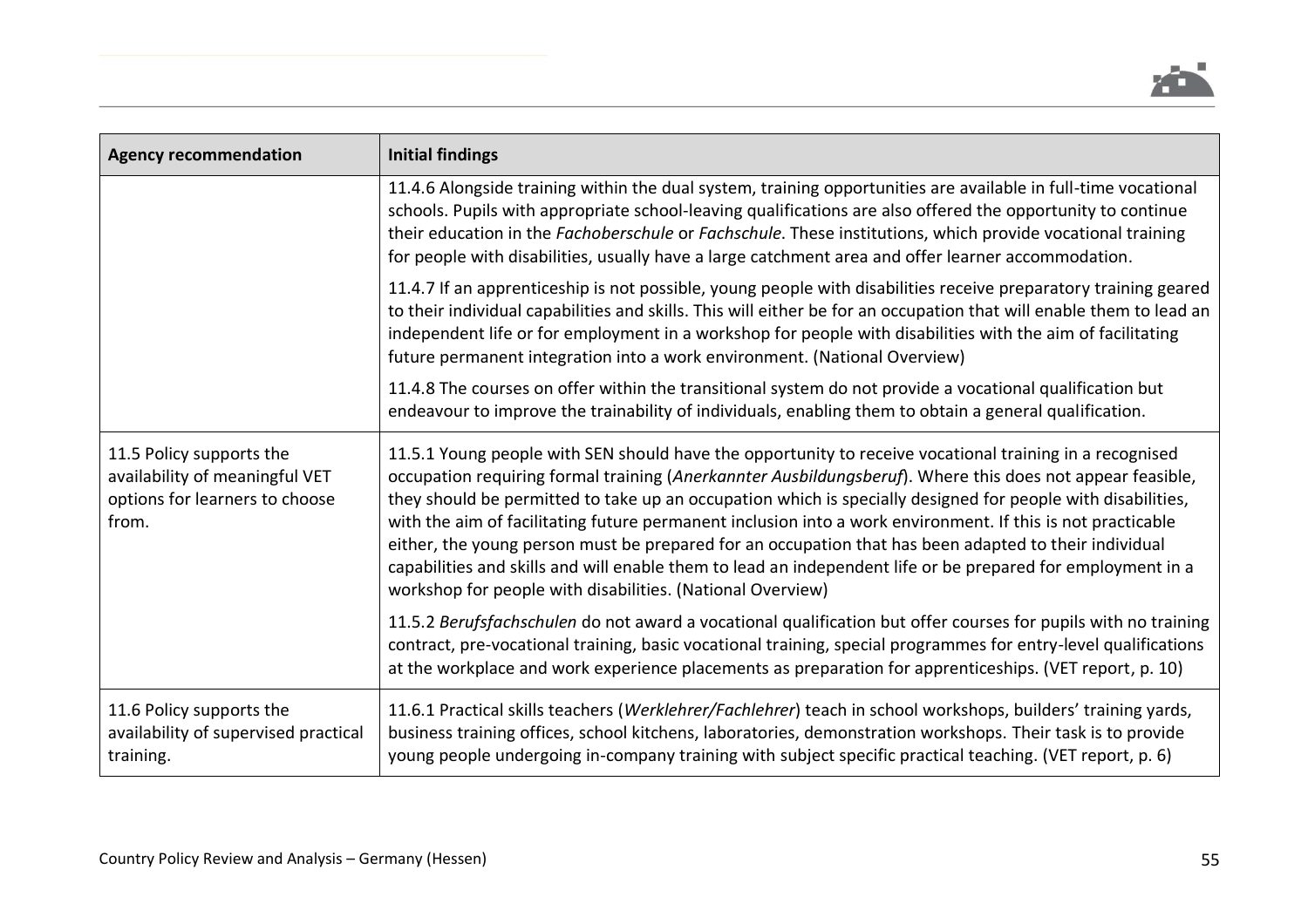

| <b>Agency recommendation</b>                                                                                                                                                | <b>Initial findings</b>                                                                                                                                                                                                                                                                                                                                                                                                                                                                                                                                                                                                                                                                                                                          |
|-----------------------------------------------------------------------------------------------------------------------------------------------------------------------------|--------------------------------------------------------------------------------------------------------------------------------------------------------------------------------------------------------------------------------------------------------------------------------------------------------------------------------------------------------------------------------------------------------------------------------------------------------------------------------------------------------------------------------------------------------------------------------------------------------------------------------------------------------------------------------------------------------------------------------------------------|
| 11.7 Policy outlines how<br>sustainable employment<br>opportunities are supported<br>through the availability of<br>appropriate, on-going support.                          | 11.7.1 Special educational support enables young people who are either disabled or facing the threat of<br>disability to exercise their right to schooling and education that is tailored to their personal capabilities. They<br>receive support in the form of individual assistance measures so that they can achieve the highest possible<br>level of integration at school and work, participate in society and lead as independent a life as possible.<br>Furthermore, special educational support at mainstream schools aims to promote the integration of<br>disabled people within mainstream education and provide all pupils, irrespective of their physical and<br>mental capabilities, with the opportunity to have a working life. |
|                                                                                                                                                                             | 11.7.2 In so far as the type of disability or illness allows, Förderschulen award the same qualifications as<br>obtained from mainstream schools (Hauptschulabschluss, Mittlerer Schulabschluss, Allgemeine<br>Hochschulreife), provided that instruction was based on the curricula of the respective school type and the<br>educational course was completed successfully. The vocational qualification is sometimes reduced in<br>content, duration and in terms of cognitive demands. (VET report, p. 11)                                                                                                                                                                                                                                    |
| 11.8 Policy outlines how VET<br>programmes are reviewed<br>periodically.<br>(Both internally and/or externally)<br>in order to adapt to current and<br>future skill needs.) | 11.8.1 Social dialogue and co-determination are vitally important means of ensuring acceptance of reforms<br>in the VET sector. The initiative for updating the occupational profile of a training occupation or for<br>developing a new occupation comes from trade associations, employers' associations, trade unions or the<br>Federal Institute of VET (BIBB). (VET report, p. 7)                                                                                                                                                                                                                                                                                                                                                           |

# *Measure 11 evaluative comments*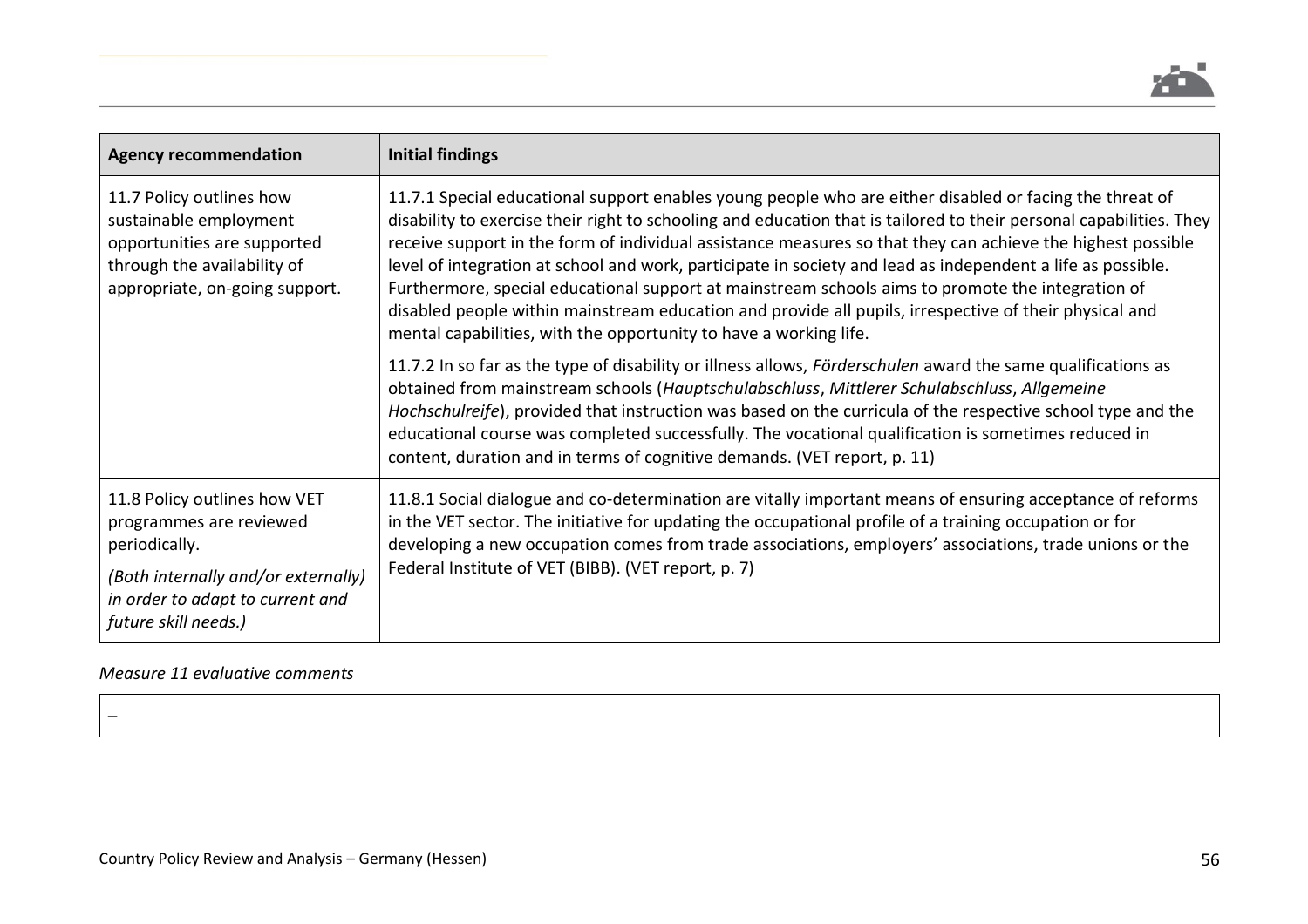| <b>Agency recommendation</b>                                                                                                                                                                                                                                        | <b>Initial findings</b>                                                                                                                                                                                                                                                                                                                                                                                                                                                                                           |
|---------------------------------------------------------------------------------------------------------------------------------------------------------------------------------------------------------------------------------------------------------------------|-------------------------------------------------------------------------------------------------------------------------------------------------------------------------------------------------------------------------------------------------------------------------------------------------------------------------------------------------------------------------------------------------------------------------------------------------------------------------------------------------------------------|
| 12.1 Policy outlines the<br>mechanisms for ensuring effective<br>transition across educational<br>sectors and phases.                                                                                                                                               | 12.1.1 Guidance and counselling provision is embedded in the overall employment strategy as well as in the<br>educational sector and the lifelong learning strategy. Guidance and counselling services in the education<br>sector focus on career education in school, advice on educational career paths or individual learning<br>difficulties. It is part of the school responsibilities. (VET report, p. 7)                                                                                                   |
| (There are well-organised<br>transition processes among<br>services to ensure continuity in the<br>support required when learners<br>move from one form of provision<br>to another.)                                                                                | <b>Hessen Policy</b><br>$O$ loV – see above.                                                                                                                                                                                                                                                                                                                                                                                                                                                                      |
| 12.2 Policy outlines how career<br>counsellors/officers support<br>learners and employers regarding<br>employment possibilities.<br>(Support is provided with job<br>applications, inform and support<br>employers and facilitate contact<br>between both parties.) | 12.2.1 Compulsory schooling does not end with a general education, but includes vocational or<br>pre-vocational training, sometimes in vocational Sonderschulen/Förderschulen. Pupils are prepared for<br>making decisions on their choice of career at schools providing general education (in such subjects as work<br>studies and through visits to companies and work placements). Schools co-operate in this area with the<br>career guidance departments of public employment agencies. (National Overview) |

# **Measure 12: To improve educational and career guidance across all phases of inclusive education**

# *Measure 12 evaluative comments*